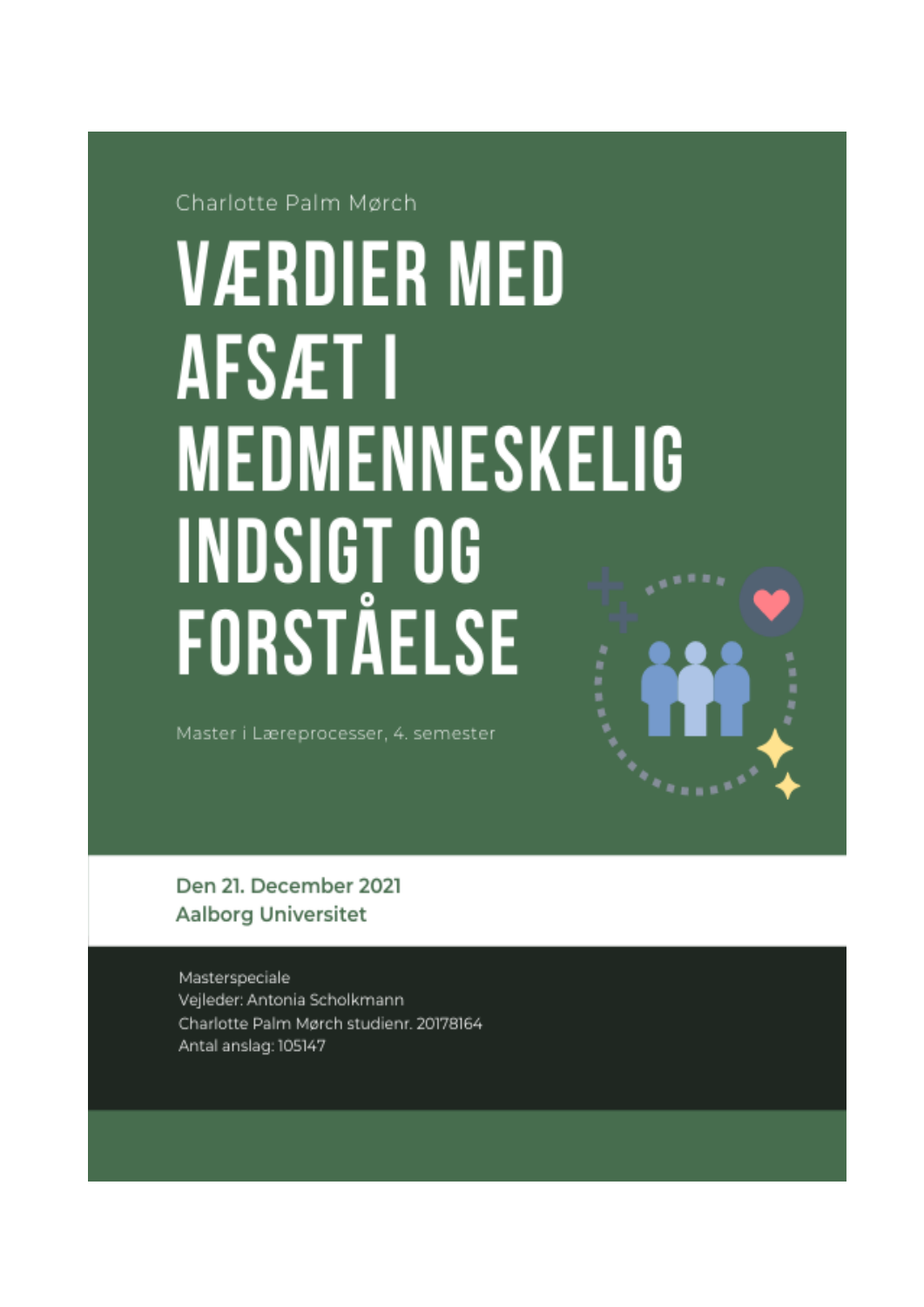## **Indholdsfortegnelse**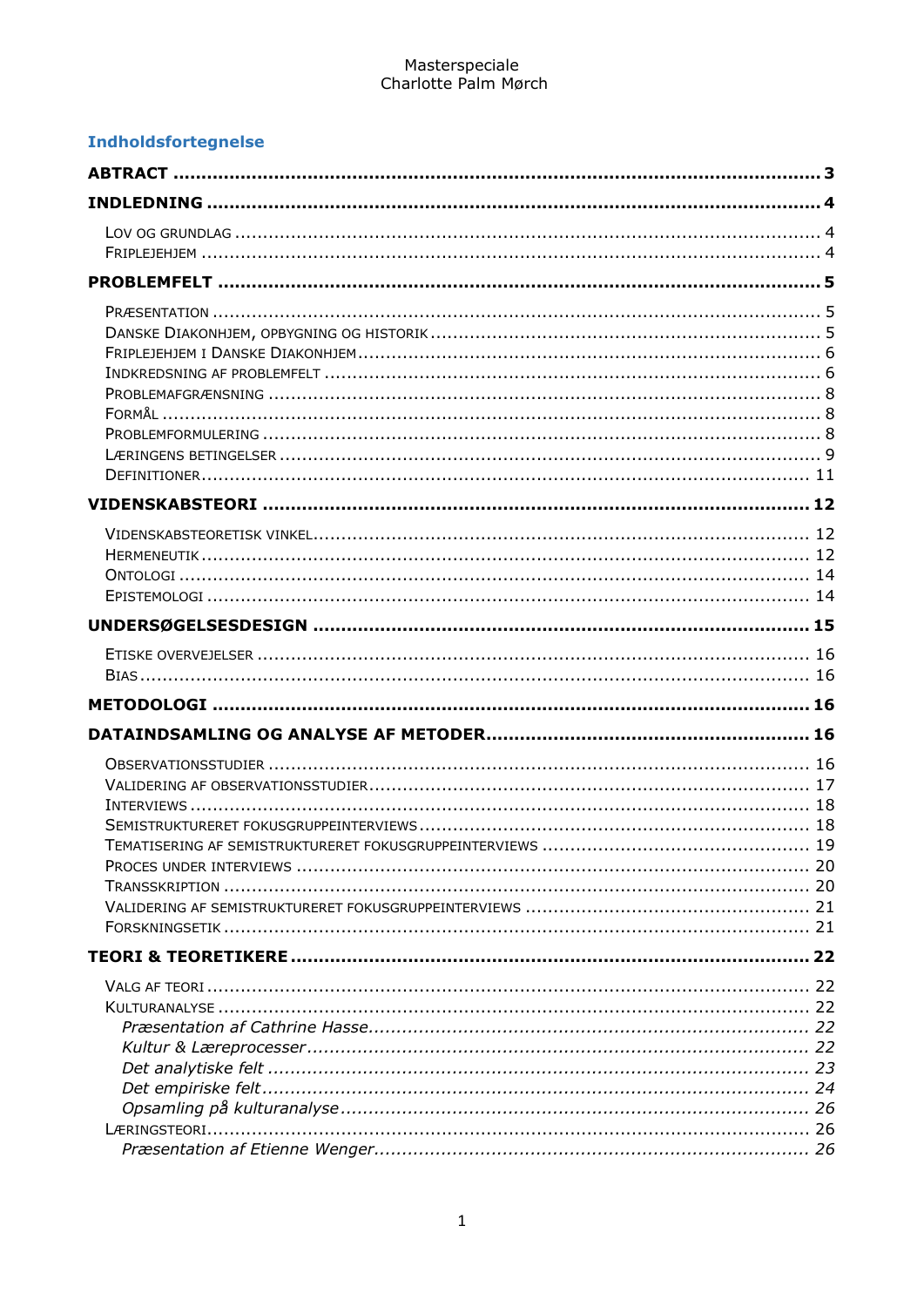| 43 |
|----|
|    |
| 45 |
|    |
| 47 |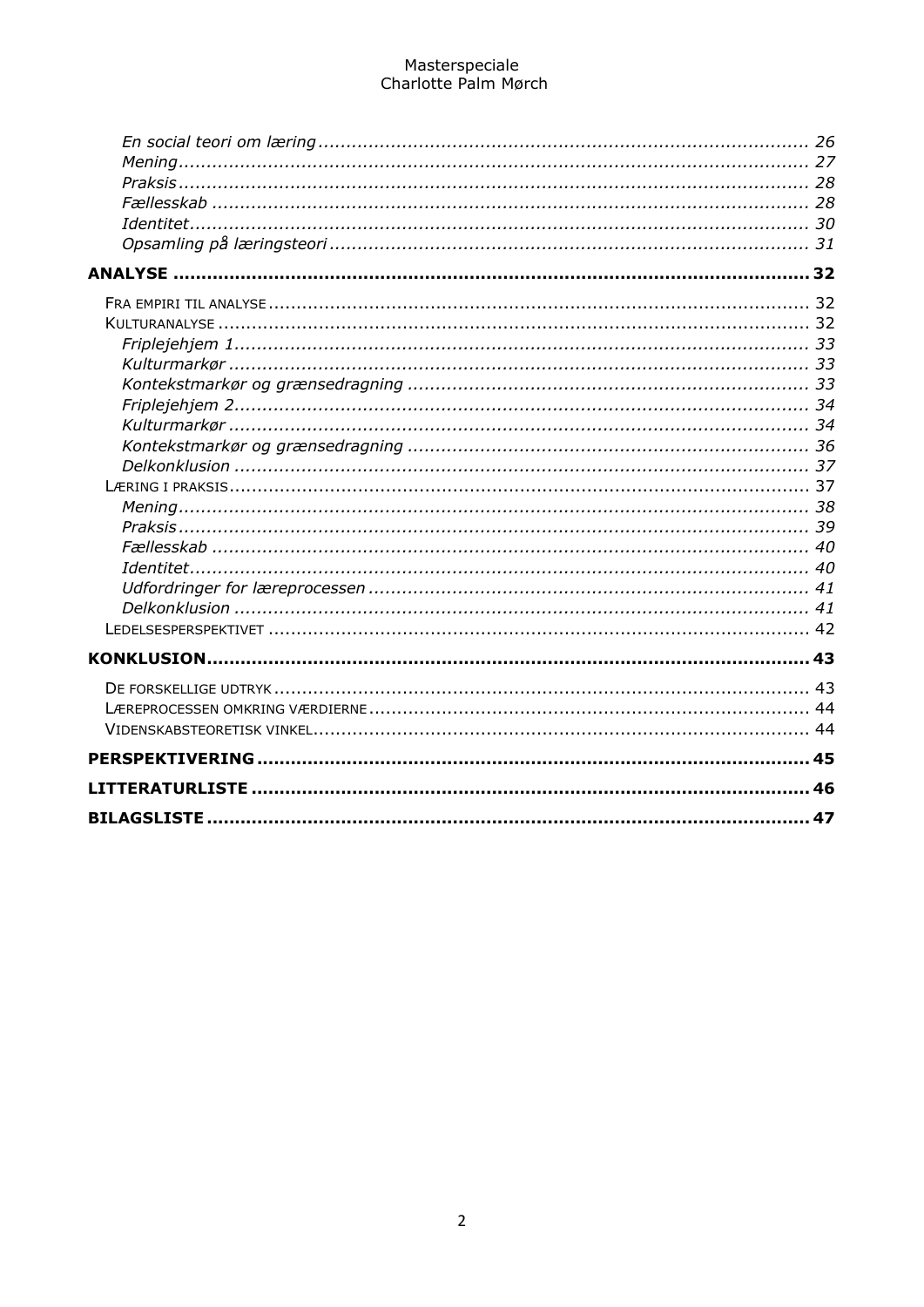## <span id="page-3-0"></span>ABTRACT

Elderly care in Denmark has for several years been a focus for both politicians, the media and the general population. And despite the fact, that there are now numerous value descriptions as a starting point for the employees 'work in elderly care, we still hear about employees who treat the elderly without compassionate insight and understanding.

As a nurse and deputy head og a nursing home in the organization Danske Diakonhjem, I am interested in how the organizations values are expressed in practice and how the values are integrated among the employees.

#### **The purpose of this Master thesis is to explore:**

How are Danske Diakonhjems values expressed in practice and how become the values integrated among the employees at the organizations nursing home?

#### **Methods**

The theoretical basis for science for the thesis is found in the hermeneutic theory of science, based om Hans Georg Gadamer's philosophical theory and has led to qualitative methods. Through field studies, I have observed how the employees at two different nursing homes in Danske Diakonhjem express the organizations values in practice. The observations are supplemented by two semi-structured focus group interviews, where I asked the employees how they express the values in practice, what characterizes the learning process around the values and what factors can support and challenge the learning process around the organizations values.

#### **Analysis**

I have analyzed the qualitative data from mine empirical data using theory from professor Cahrine Hasses cultural analysis and author and researcher Etienne Wenger's social learning theory.

There is no doubt that the organizations values are expressed, but it turns out through the study that there is a big difference in how the values are expressed, despite the fact that they are the same set of values.

The cultural markers are different in the two care homes, just as the learning processes around the values are not uniform either, even though the organization through teaching provides a common starting point.

#### **Conclusion**

Culture and social learning processes are deeply dependent on the people present. He culture works through learned connections that are formed through action and the learning process is dependent om the concrete different social conditions and context, as this is where the learning resources in social practice are found.

So even though an organization like Danske Diakonhjem has a common values for the employees at work, the values are expressed in different ways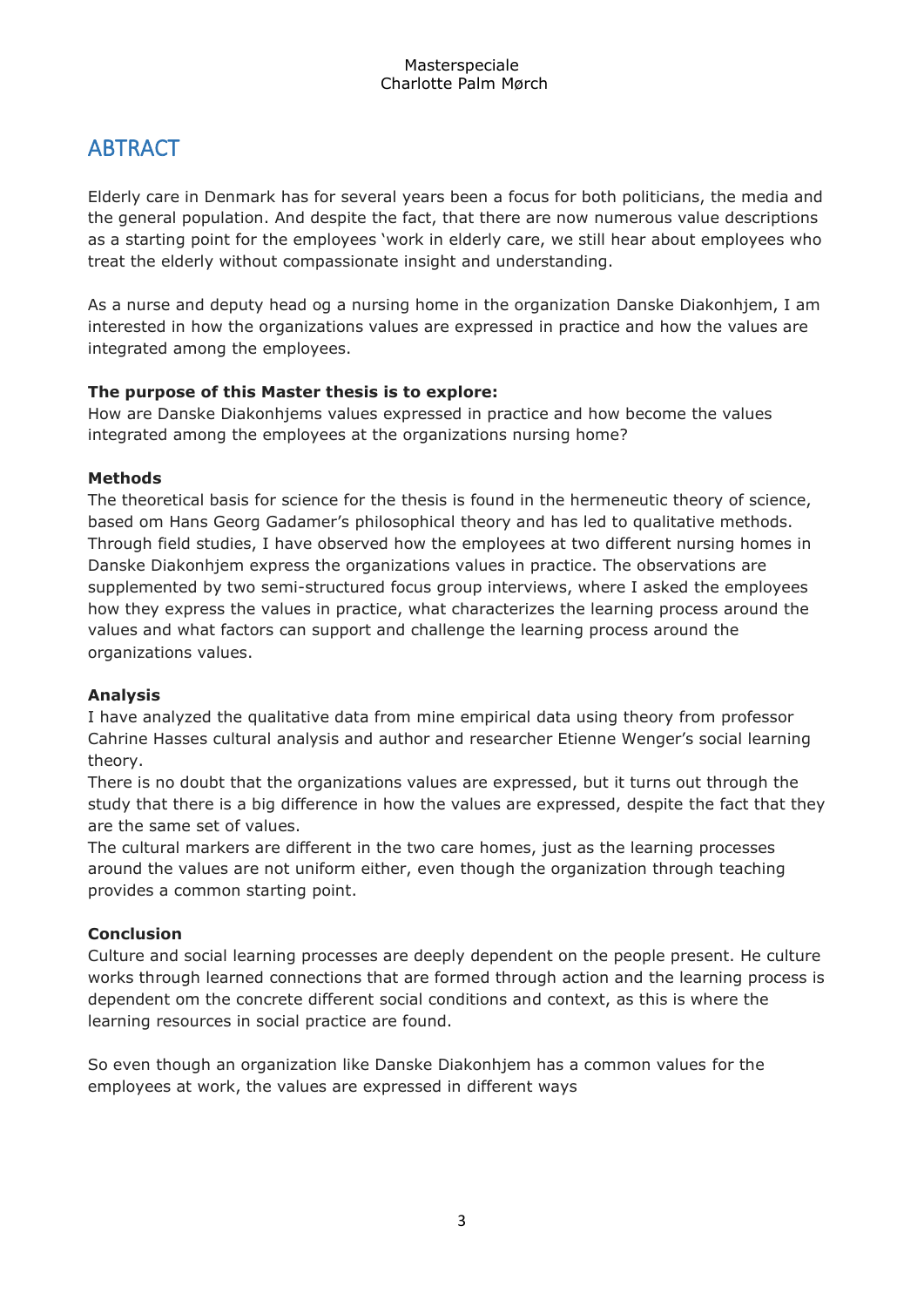## <span id="page-4-0"></span>INDLEDNING

Gennem de senere år har medierne jævnligt haft fokus på ældreplejen, hvor bl.a. overskrifter om ældre, der ikke mener at blive mødt med medmenneskelig indsigt fra professionelle ansatte, har præget nyhederne. Tv-udsendelser med skjult kamera, har desuden præsenteret medarbejdere, der i forskellige pleje- og omsorgssituationer har behandlet de ældre med umiddelbar mangel på medmenneskelig indsigt og forståelse for situationen.

Det er en realitet, at den ældre befolkningsgruppe er voksende. Ifølge Danmarks statistik fremgår det bl.a., at på baggrund af den faktiske befolkningsudvikling mellem 1980 og 2021, forventes den største vækst at ske blandt de ældste aldersgrupper (Danmarks statistik).

Den normale aldring medvirker, at både sanser og krop fungerer dårligere (Ege 1992 s. 25). Sammenholdt med den demografiske aldersudvikling medfører det, at flere ældre fremover får behov for professionel pleje og omsorg.

## <span id="page-4-1"></span>Lov og grundlag

Professionel pleje og omsorg for ældre er kommunernes ansvar. De 98 kommuner i Danmark har lovpligtigt kvalitetsstandarder på ældreområdet med bl.a. udgangspunkt i Servicelovens §§83 og 83a som handler om, at kommunalbestyrelsen skal tilbyde hjælp og støtte til pleje af ældre borgere med midlertidige eller varige funktionsnedsættelser (Serviceloven 2015).

Folketinget tilfører løbende kommunerne økonomiske ressourcer og diskuterer også kvaliteten af ældreplejen, hvilket i 2018 medførte det såkaldte Ældretilsyn, som har til formål at sikre den nødvendige kvalitet i den personlige hjælp, omsorg og pleje til de ældre. Det var dog allerede vedtaget tilbage i 1998, at kommunerne skulle føre tilsyn med ældreplejen ift. kvalitetsstandarderne ligesom Styrelsen for Patientsikkerhed også allerede fører tilsyn med de sundhedsfaglige indsatser på plejehjem, hvilket blev igangsat i 2002.

## <span id="page-4-2"></span>Friplejehjem

Friplejeboligloven blev i 2007 godkendt i Folketinget, hvilket gav private leverandører mulighed for at konkurrere med de kommunale boligtilbud. Det medførte en væsentlig stigning af private boligtilbud på plejeboligområdet og der findes i dag ca. 75 friplejehjem i Danmark.

For borgeren er boligudgiften på friplejehjem den samme som på kommunale plejehjem, så friplejehjem er derfor et alternativ til alle ældre, der via egen kommune er visiteret til en plejebolig. Friplejehjem er ligeså forpligtet på lovgivning og tilsyn som kommunale plejehjem og skal sikre samme kvalitetsstandard i ældreplejen, som den kommune de befinder sig i. De adskiller sig dog ved, ikke at være styret af en kommunal forvaltning og derfor heller ikke af kommunens politisk vedtagne strategi for ældreplejen.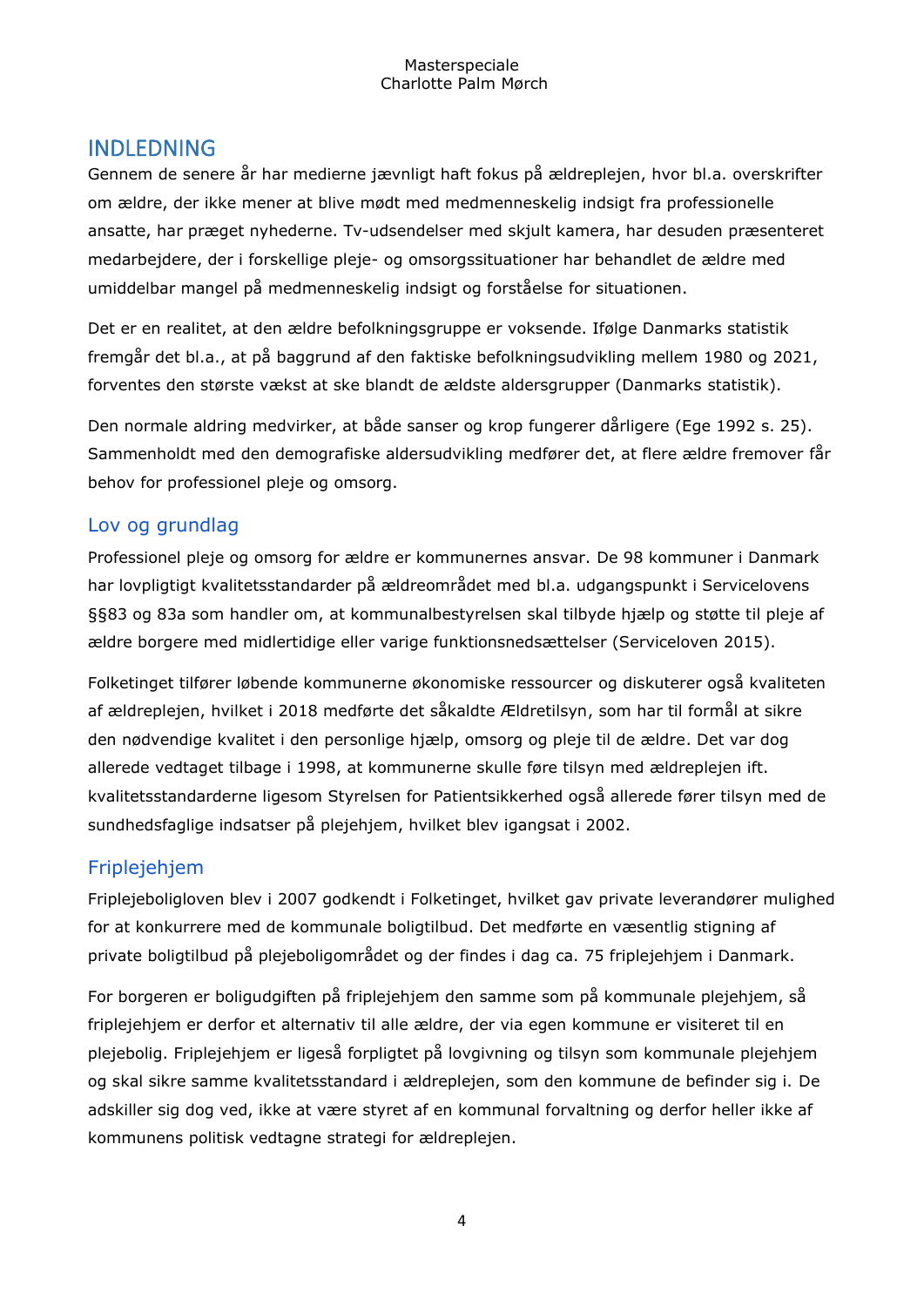## <span id="page-5-0"></span>PROBLEMFELT

## <span id="page-5-1"></span>Præsentation

Jeg er uddannet sygeplejerske og ansat som souschef på et friplejehjem, som er en del af organisationen Danske Diakonhjem. Organisationen er den største ikke-kommunale aktør indenfor ældreplejen i Danmark og har eksisteret siden 1958.

Danske Diakonhjem profilerer sig på at være et værdibaseret alternativ til bl.a. offentlige plejehjem og jeg fascineres af muligheden for at medvirke til, at organisationens værdier kommer til udtryk, så alle ansatte tager afsæt i værdierne i praksis.

Hverken lovgivning, kvalitetsstandarder eller tilsyn beskriver, hvordan og med hvilken tilgang; forståelse og fortolkning, pleje og omsorg i ældreplejen skal udmøntes. Det er derfor op til den enkelte organisation at sikre sig et afsæt for dette.

Der findes efterhånden talrige beskrivelser af værdier, som afsæt for de ansattes arbejde i ældreplejen. Men på trods de mange værdibeskrivelser hører vi stadig om ældre, der mangler indsigt og forståelse i den professionelle pleje og omsorg.

Jeg tror umiddelbart på, at integration af værdier for de ansatte i ældreplejen kan gøre en forskel ift., at de ældre oplever at blive mødt med medmenneskelig indsigt og forståelse. Men hvordan kommer værdier til udtryk - og hvordan integreres værdier blandt de ansatte?

## <span id="page-5-2"></span>Danske Diakonhjem, opbygning og historik

Danske Diakonhjem tog sin begyndelse i et ønske om en fælles forening for diakonhjem for syge og gamle efter de første diakoner blev uddannet tilbage i 1900-tallet. Forstander og ansatte var dengang uddannede diakoner med afsæt i folkekirkens diakoni.

Organisationens vedtægter blev godkendt i 1958, hvor tre diakoner overdrog deres plejehjem til den fælles selvejende organisation. Et af plejehjemmene var Riis plejehjem, dengang ejet af Diakon A.K. Hvid, som i 1961 blev leder af organisationen. Da pladsen på kontoret på Riis plejehjem efterhånden blev for trang oprettedes et hovedkontor i Vejle. Hovedkontoret for Danske Diakonhjem findes stadig i Vejle men har dog flyttet adresse gennem årerne. Organisationen voksede hurtigt og i 1968 var 11 plejehjem en del af Danske Diakonhjem og da organisationen i 1983 kunne holde 25-års jubilæum, var 37 plejehjem med.

I mellemtiden ændredes loven i 1976 så organisationen ikke længere kunne fungere som én fælles selvejende organisation. I stedet blev det enkelte plejehjem i organisationen selvejende med én fælles organisatorisk bestyrelse.

Op gennem 1990érne måtte organisationen sande, at det var svært at skaffe uddannede diakoner til plejehjemmene fordi der ikke blev uddannet så mange som tidligere sammenholdt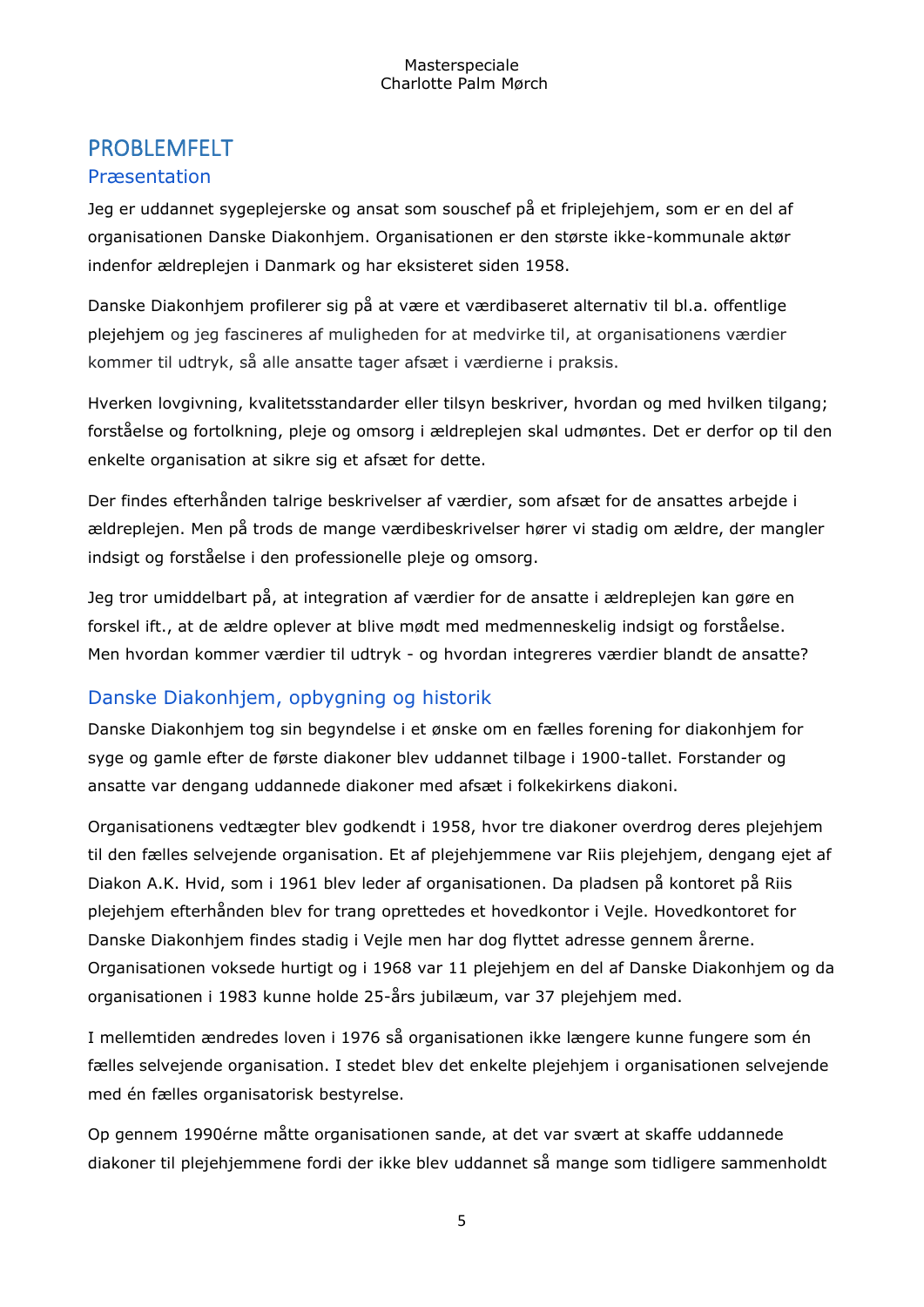med en voksende organisation. Derfor åbnede man op for, at andre med relevant uddannelse kunne ansættes. Organisationens afsæt i folkekirkens diakoni var dog stadig et formål, hvorfor forstandere og andre ansatte på Danske Diakonhjems plejehjem forventedes at kunne se sig selv i diakoni-arbejdet, der bygger på det kristne menneskesyn.

Citat: *"Danske Diakonhjem er en selvejende institution, hvis formål er, som en del folkekirkens diakoni, at yde omsorg og pleje ved at drive plejehjem/friplejehjem, hospicer, botilbud og varetage beslægtede opgaver og servicefunktioner" (*Danske Diakonhjem).

Siden 1958, hvor A. K. Hvid var foregangsmand for Danske Diakonhjem har organisationen været i udvikling og indeholder nu ca. 23 friplejehjem, 22 plejehjem med driftsoverenskomst, 3 hjemmeplejeenheder samt et antal bofællesskaber og hospice.

Danske Diakonhjem er i dag ledet af tre bestyrelser for henholdsvis Friplejehjem, Plejehjem med driftsoverenskomst og Fonden samlet under én fælles direktør. Organisationen har ca. 5000 ansatte og profilerer sig på at være et værdibaseret alternativ til de offentlige institutioner, herunder plejehjem.

## <span id="page-6-0"></span>Friplejehjem i Danske Diakonhjem

Danske Diakonhjem startede sit første friplejehjem i Danmark i 2009 og der kommer stadig flere til. For friplejehjem er den daglige drift lagt i hænderne på en forstander, som refererer direkte til direktøren. Forstanderen har overordnet til opgave at sikre; en ansvarlig drift og økonomi, at lovgivning overholdes samt at organisationens fælles værdier praktiseres.

På mange friplejehjem har forstanderen valgt at ansætte en souschef, som i tæt samarbejde med forstanderen skal løse de ledelsesmæssige opgaver. De ansatte har forskellig faglig baggrund som f.eks. sygeplejerske, social og sundhedsassistent og - hjælper, fysioterapeut, ernæringsassistent samt pædagog/aktivitetsmedarbejder. Derudover findes sekretærer, rengørings- og pedelfunktioner.

## <span id="page-6-1"></span>Indkredsning af problemfelt

Danske Diakonhjem ønsker en kultur præget af værdier og som leder på et friplejehjem, er det en del af min ledelse at medvirke til, at værdierne kommer til udtryk, så alle ansatte tager afsæt i værdierne i praksis og på den måde medvirker til, at de ældre oplever, at den pleje og omsorg de modtager, udføres med udgangspunkt i organisationens værdier.

Værdierne for Danske Diakonhjem er beskrevet således: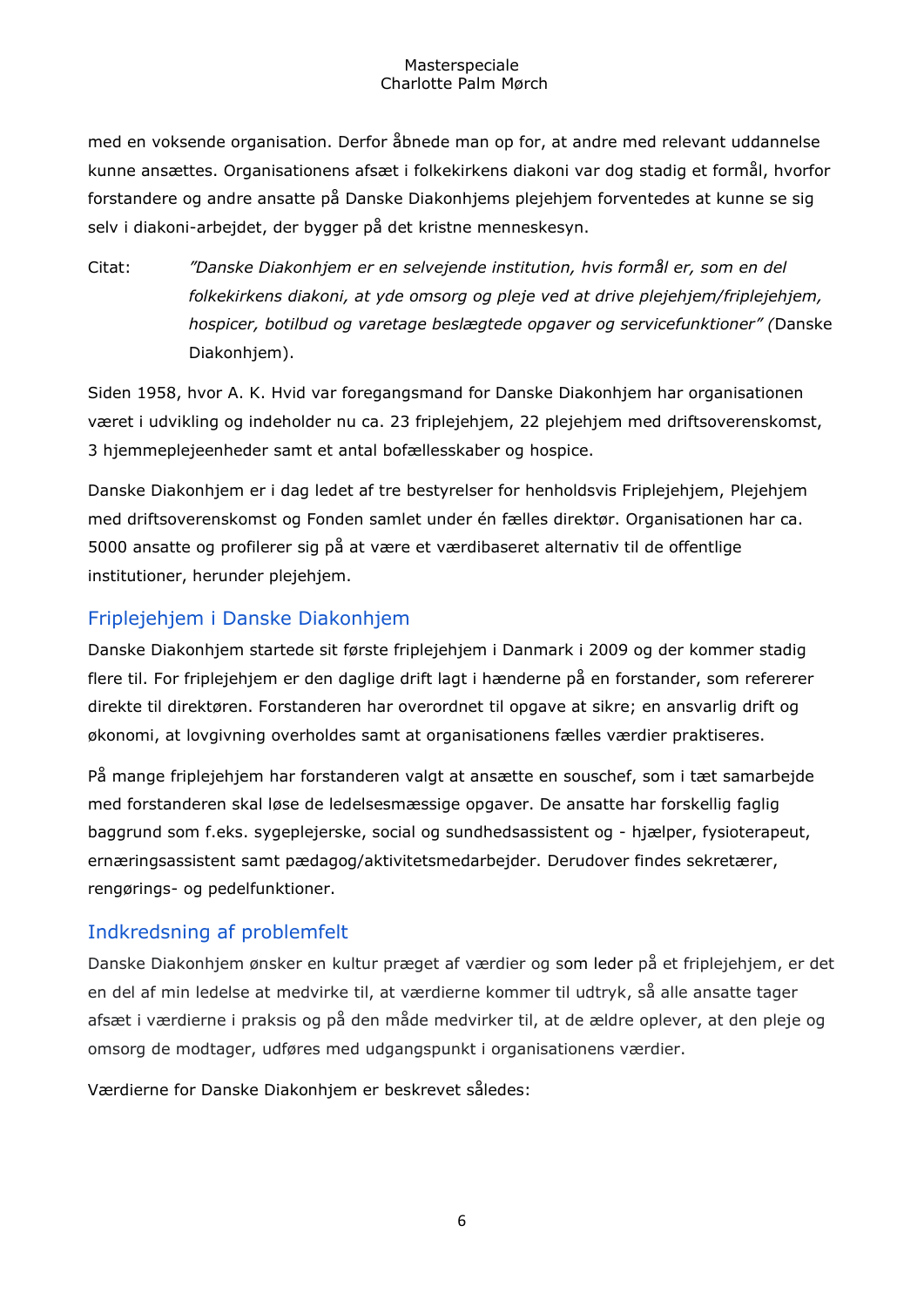*"Danske Diakonhjems tilgang til pleje og omsorg har rod i diakonien. Man kan sige, at diakonien er det praktiske udtryk for fundamentet: Det kristne menneskesyn.*

*Afsættet for omsorgsarbejdet på diakonhjemmene er derfor altid, at vi:*

- *betragter ethvert menneske som unikt, skabt og værdifuldt*
- *styrker det enkelte menneskes identitet og ligeværd*
- *respekterer andres holdninger, meninger, værdier og levevis*
- *imødekommer det hele menneskes behov for både fysisk, psykisk, social, kulturel og åndelig omsorg*
- *giver plads til livsglæde, medindflydelse og engagement for beboere, pårørende, frivillige og medarbejdere"* (Danske Diakonhjem 2018 s. 15).

Sammenholdt med værdierne profilerer Danske Diakonhjem sig desuden ved et motto: "*En holdning til omsorg*". Hensigten med mottoet er at signalere, at når det handler om pleje og omsorg, så er noget mere rigtigt end andet (Danske Diakonhjem 2018 s. 17).

Ifølge Danske Diakonhjem har ledere en helt særlig rolle som værdibærere (Danske Diakonhjem 2018 s. 221). Men da værdier er knyttet til både individets forestilling om, hvad der er rigtigt og forkert og til den sociale position sammenholdt med de erfaringer, som knytter sig dertil, må organisationen skabe en fælles forståelse blandt alle ansatte for værdierne (Frederiksen 2019 s. 14). Og værdier giver ikke mening i sig selv, hvis de blot er skrevne ord.

Når organisationen profilerer sig på at være værdibaseret samtidig med, at lederne har en særlig rolle som værdibærere, er det vigtigt, at der skabes læring om værdierne og at værdierne integreres blandt både ledere og medarbejdere.

Ifølge Wenger lægges det primære fokus på læring som social deltagelse (Illeris 2017 s. 142). For individet handler læring om at engagere sig og bidrage til praksis via praksisfællesskaber. For fællesskabet drejer læring sig om at udvikle praksis og sikre nye medlemmer og for selve organisationen handler læring om at bæredygtigheden i praksisfællesskaberne bliver effektiv og værdifuld (Illeris 2017 s. 145).

Jeg antager, at læring tager afsæt gennem engagement i handling og fællesskab og jeg er nysgerrig på, hvordan de ansatte på friplejehjem i Danske Diakonhjem udtrykker værdierne i praksis og lærer og forstår værdierne, så de bliver en integreret del i praksis.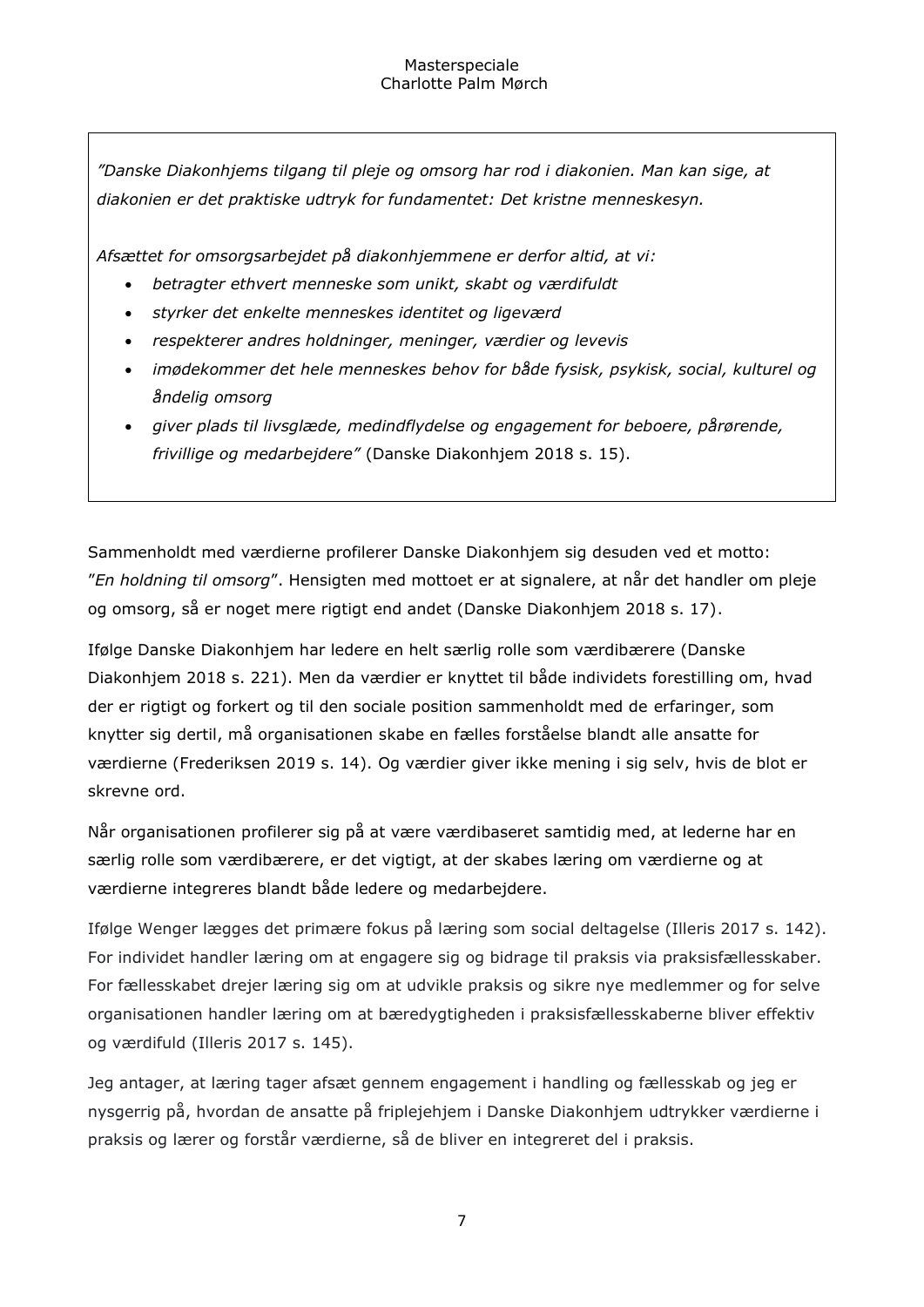## <span id="page-8-0"></span>Problemafgrænsning

Fokus i specialet er målrettet interpersonelle relationer frem for de faglige roller og funktioner, som den enkelte ansatte bestrider i sin praksis. Derfor vil specialet bære præg af *de ansatte*, som fælles betegnelse og ikke analyseres ift. den enkelte faggruppe eller funktion.

Af samme årsag har jeg valgt at tage det udgangspunkt, at lederne på friplejehjem er deltagere i – og en del af det sociale fællesskab. Derfor har jeg ikke fordybet mig i konkret ledelsesteori men som et supplerende aspekt implementeret ledelsens rolle i det sociale fællesskab.

Det skal tilføjes, at jeg ift. min specialisering på Masteruddannelsen i Læreprocesser; *Forandringsledelse og Arbejdsmiljø* har valgt at tage fokus på forandringsledelse. Forandringsledelse skal i den henseende forstås som den læring de ansatte gennemgår ift., at organisationens værdier udtrykkes i praksis.

Arbejdsmiljø inkluderes ud fra det perspektiv, at organisationens værdier ligger op til en relationel koordinering ift. at fortolke og forstå værdierne og et løbende fokus kan medføre meningsskabelse og trivsel (Graff og V-Moltke s. 59).

## <span id="page-8-1"></span>Formål

Mit formål med specialet er at undersøge, hvordan Danske Diakonhjems værdier kommer til udtryk i praksis og hvordan læreprocessen om værdierne integreres blandt de ansatte på organisationens friplejehjem.

Idealet er en forståelse, der kan danne baggrund for handling og støtte mig i min ledelse. Samtidig kan specialet danne grundlag for en mere generel viden om, hvorfor der på trods af de mange værdibeskrivelser i organisationer stadig opleves manglende medmenneskelig indsigt og forståelse fra de ansatte i den professionelle pleje og omsorg.

Konklusionen danner, sammenholdt med min analyse via min empiri og valgte teorier, udgangspunkt for min perspektivering.

## <span id="page-8-2"></span>Problemformulering

Danske Diakonhjem profilerer sig på at være et værdibaseret alternativ til bl.a. offentlige plejehjem hvorfor jeg forudsætter, at det er væsentligt de ansatte får en fælles forståelse for værdierne.

Forståelse skabes via læreprocesser, som leder mig frem til følgende problemformulering:

## **Hvordan kommer Danske Diakonhjems værdier til udtryk i praksis og hvordan integreres værdierne blandt de ansatte på organisationens friplejehjem?**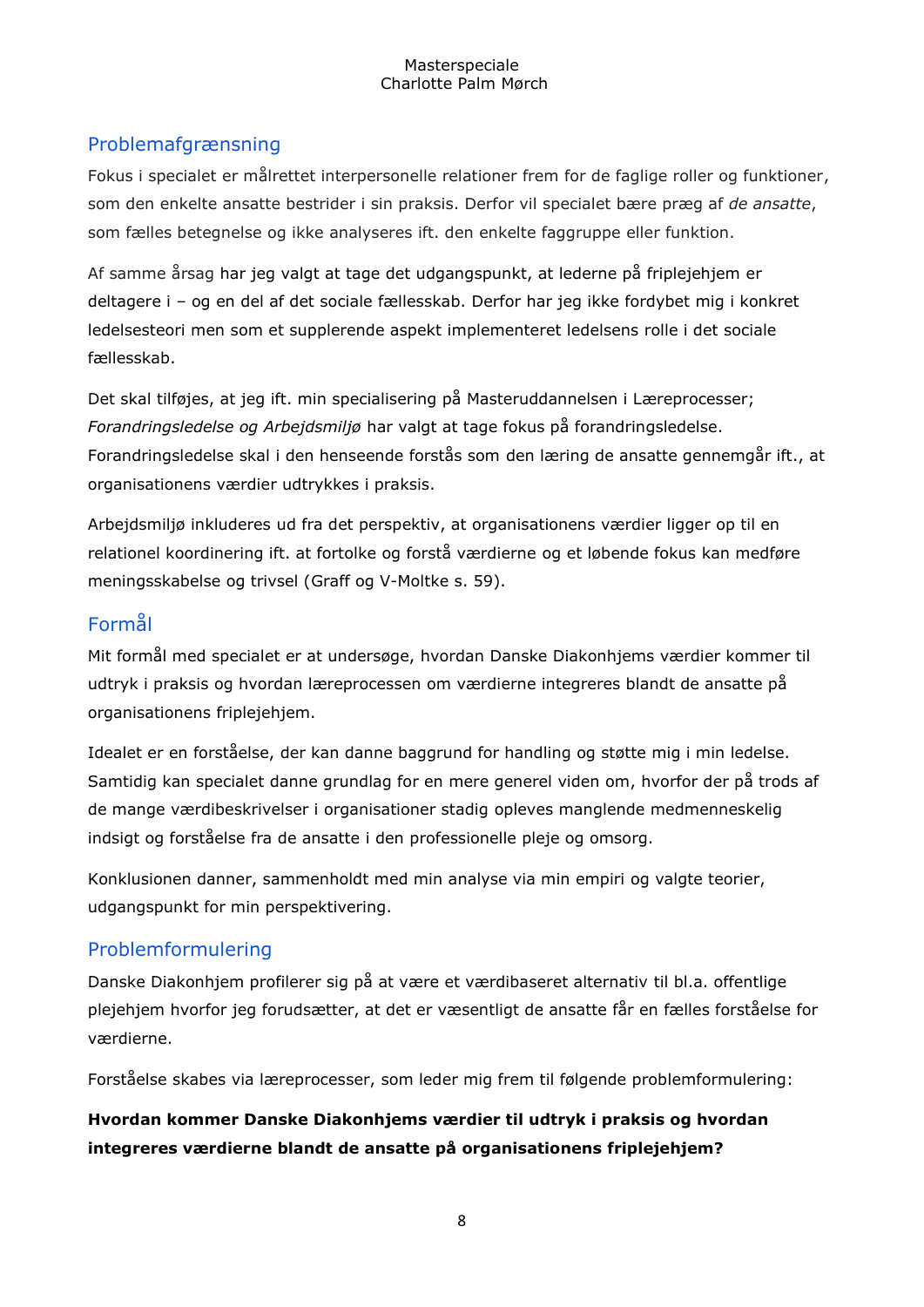Problemformuleringen leder mig videre til følgende undersøgelsesspørgsmål:

- Hvordan kommer værdierne til udtryk i praksis?
- Hvad karakteriserer læreprocessen for de ansatte omkring organisationens værdier?
- Hvilke forhold kan understøtte læreprocessen?
- Hvilke forhold kan udfordre læreprocessen?

## <span id="page-9-0"></span>Læringens betingelser

Læring kan undersøges fra mange forskellige perspektiver, hvor fokus kan være på både produkt eller proces (Andreasen et al 2017 s. 11). I dette speciale vil fokus på læring tage udgangspunkt i proces ift. til at integrere en organisations værdier.

Samtlige nyansatte i Danske Diakonhjem deltager på to internater på Danske Diakonhøjskole. Undervisningen på internaterne har til formål at de nyansatte præsenteres for - og gennem cases arbejder med organisationens fælles værdier for at lære, hvordan de kan udtrykke værdierne i praksis. I daglig tale kaldes internaterne; Ånd og Rødder I og II.

Der findes mange forskellige betingelser for læring, herunder de psykologiske, biologiske og samfundsmæssige forhold, som enhver læring indgår i (Illeris 2017 s. 17).

For Illeris er læring noget der breder sig over flere omfattende og komplicerede processer end konkret undervisning. Han betegner læring som:

Citat: "*enhver proces, der hos levende organismer fører til varig kapacitetsændring, og som ikke skyldes glemsel, biologisk modning eller aldring*" (Illeris 2017 s. 17).

Illeris har i sin læringstrekant præsenteret læringens processer og dimensioner.

Figur: *Læringstrekanten* (Illeris 2017 s. 17).



Trekanten viser, at teori om læring analyseres i relation til tre dimensioner; indhold, drivkraft og samspil (Andreasen et al 1017, s. 107).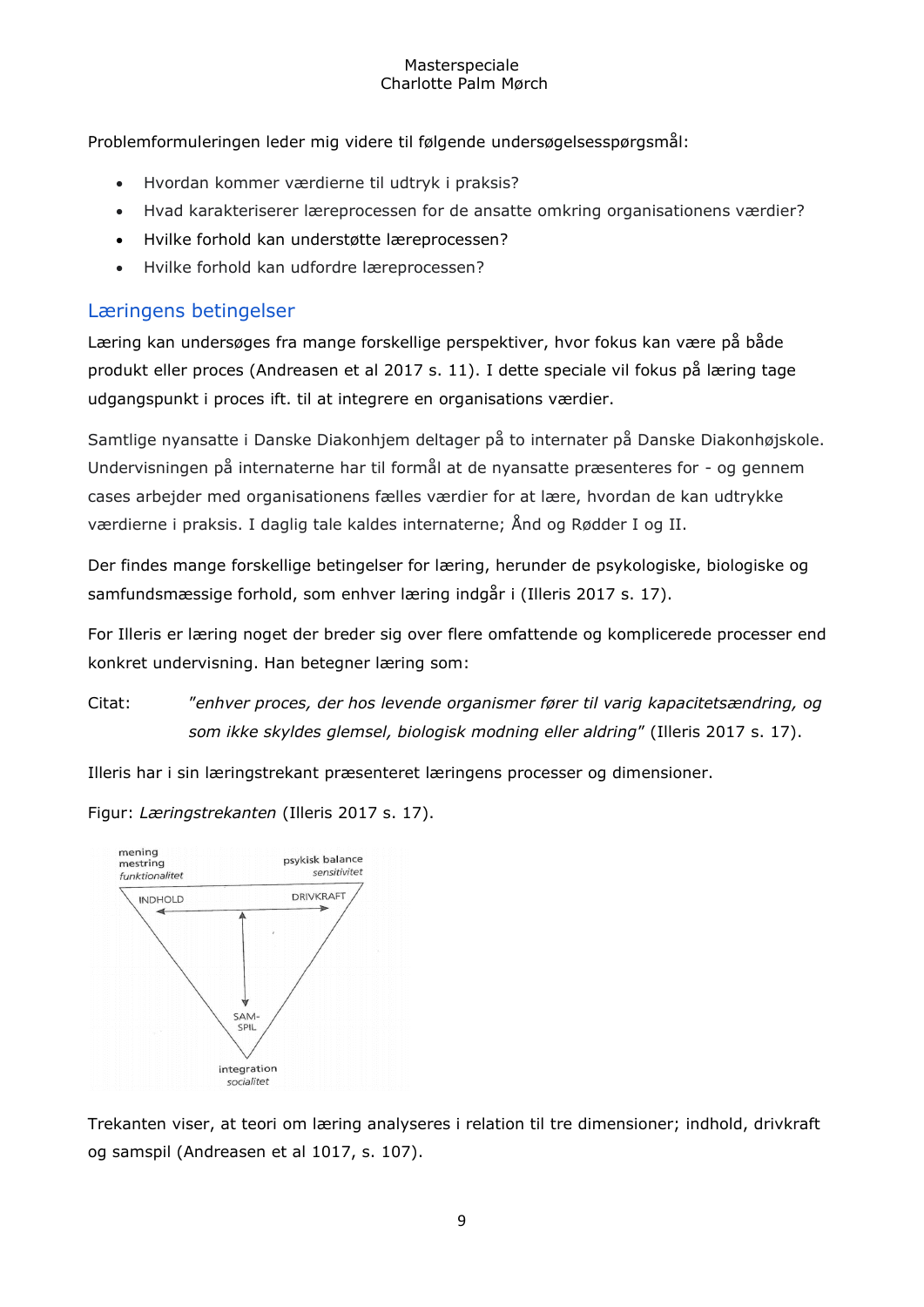Den indholdsmæssige side handler om det, der skal læres mens drivkraften handler om, hvordan den psykiske energi som læringen fordrer mobiliseres. Udgangspunktet er, at man altid lærer noget under en læreproces, men at det man lærer med engagement bedre huskes og anvendes (Illeris 2017 s. 22).

Illeris henviser til to grundlæggende processer, for at læring kan finde sted. Den ene proces handler om samspillet mellem individet og de sociale og materielle omgivelser mens den anden proces handler om den interne bearbejdelse og impulser, der findes hos den enkelte og forbinder impulserne med en tidligere læring. Læringsresultatet er derfor en sammenkædning af nye impulser og den viden individet på forhånd indgår i læreprocessen med (Illeris 2017 s. 21). Han siger også, at den vigtigste form for læringsbarrierer i dag knyttes til forskellige former for læringsforsvar, der primært relateres til læringens drivkraftdimension (Illeris 2017 s. 25).

På internaterne er der tale om en undervisningspraksis, der ikke overvejer de ansattes betingelser for læring, da de nyansatte i Danske Diakonhjem kommer til internaterne med hver deres faglige og personlige baggrund samt erhvervsmæssige kompetencer og erfaring. Drivkraften for de ansatte på internaterne er umiddelbart, at de alle har valgt en ansættelse i Danske Diakonhjem mens den individuelle drivkraft for de ansatte ikke tilgodeses på internaterne.

Værdierne præsenteres på internaterne via undervisning af en kendt virkelighed med ønske om at løse en praksis med udgangspunkt i værdier. De to komponenter som virkeligheden og den ønskede virkelighed samt de relationer der skal til i samspillet, er derfor væsentlige.

Værdierne udgør et fælles afsæt for alle ansatte i Danske Diakonhjem. I det forhold giver det mening, at de ansatte får en fælles introduktion til organisationens værdier gennem undervisning på internaterne, selvom jeg vil betegne internaterne i sig selv, som *kun* et afsæt for en videre læreproces.

Grunden til, at jeg ser undervisningen på internaterne som *kun* et afsæt for en videre læreproces er, at den væsentlige læreproces ift. at lære, forstå og udtrykke værdierne må foregå i praksis. Friplejehjemmene i organisationen er forskellige med hver deres kontekst og værdierne må på den måde forbindes i den konkrete kontekst med de ansattes erfaring og oplevelser, samt bearbejdning af disse. Læreprocessen ift. organisationens værdier er derfor afhængig af de ansatte og konteksten.

Men alle ansatte på Danske Diakonhjems friplejehjem har fået et fælles afsæt for organisationens værdier på de to internater. Det fælles afsæt kan danne grundlag for en videre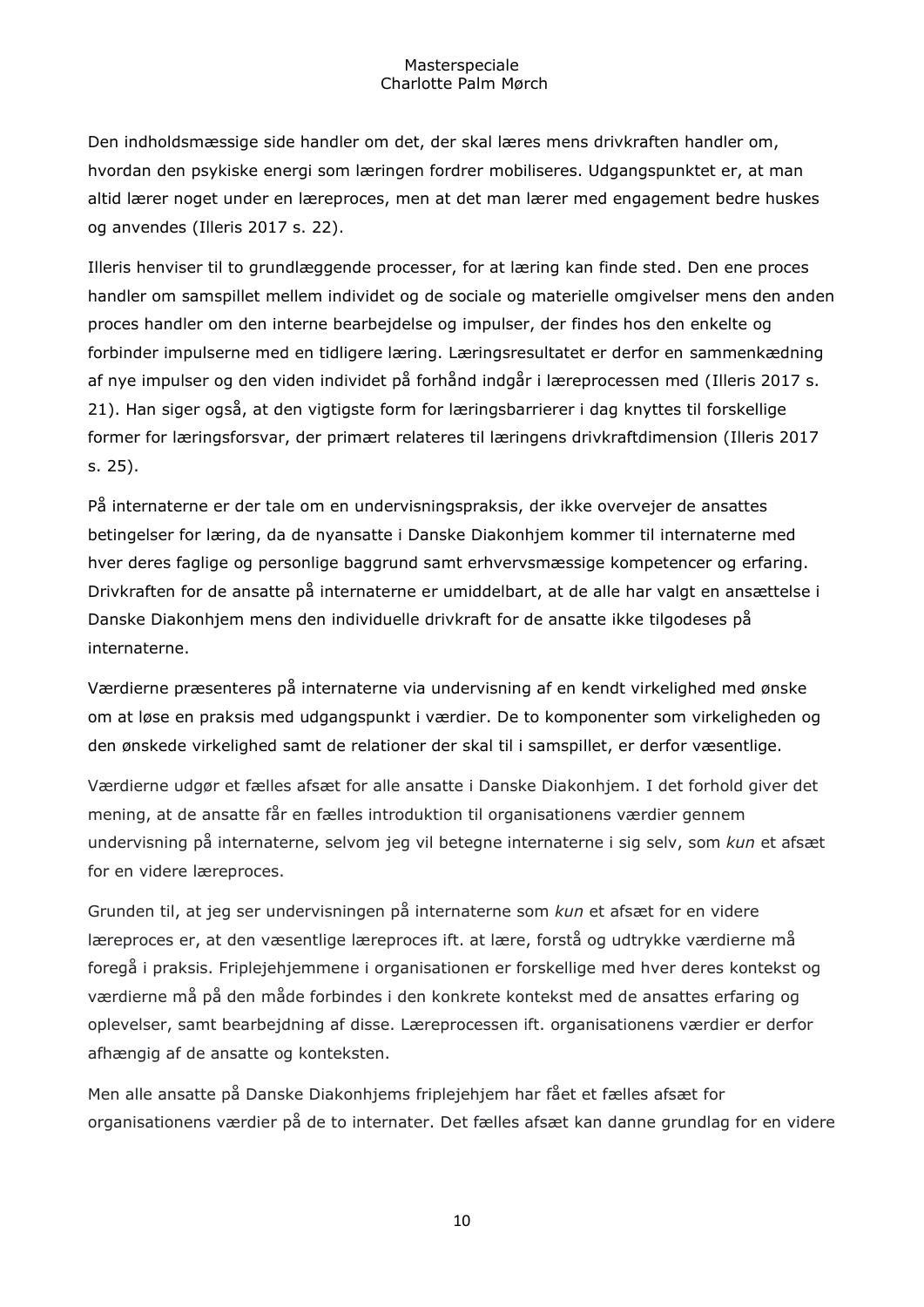proces, hvor de ansatte i deres egen praksis skal integrere værdierne, så værdierne kommer til udtryk i praksis.

Både forstandere og andre ledere deltager som alle nyansatte i organisationen i de to internater på den Danske Diakonhøjskole. På den måde har lederne det samme afsæt for værdiarbejdet i praksis. Og når jeg antager, at læring sker gennem engagement i handling og fællesskab er det nødvendigt, at også lederen indgår i det sociale fællesskab.

## <span id="page-11-0"></span>Definitioner

At undersøge, hvordan værdier kommer til udtryk, medfører en definition af begrebet værdier. Morten Frederiksen, Professor og Lektor ved Aalborg Universitet har redigeret bogen: *Usikker Modernitet, Danskernes værdier fra 1981 til 2017* (Frederiksen 2019). I bogen skriver han at; værdier er "*folks bedømmelse af det ønskværdige, rigtige eller retfærdige i et givet udsagn*" (Frederiksen 2019 s. 14).

Det ønskværdige, rigtige eller retfærdige skal komme til udtryk i organisationen via de ansatte gennem sprog og handling og skal ses i de kontekstuelle faktorer, der er til stede på det enkelte friplejehjem. Frederiksen skriver desuden, at værdier ikke er noget statisk og selvom værdier er stabile og knyttet til sociale positioner, så er værdier noget aktivt og nødvendigt for mennesker. Det betyder f.eks., at værdier hjælper os til at navigere i verden og at, "*værdier kan forandres, når det opleves som meningsfuldt, værdifuldt eller virksomt"* (Frederiksen 2019 s. 14).

Jeg vælger i specialet at tage udgangspunkt i Fredriksens definition af værdier, hvor jeg antager begrebet *folk* som de ansatte, der er til stede i organisationen. Samtidig vil jeg forholde mig til, at værdier er noget aktivt og kan forandres, når det opleves som meningsfuldt, værdifuldt eller virksomt.

Danske Diakonhjem ønsker en kultur præget af værdier. Derfor vælger jeg at inddrage begrebet kultur. Kultur er vanskeligt at definere og anvendes ofte om problematikker, der omhandler værdi, tradition og konflikt mellem disse (Hasse 2011 s. 16).

I specialet tager jeg udgangspunkt i en definition af Cathrine Hasse som siger:

Citat: "*Kultur er i mit perspektiv at forstå som læreprocesser, der skaber forbindelser. Det er forbindelser, der skaber relationerne mellem materialitet og betydning og handlinger og betydning*" (Hasse 2011 s. 16).

Definitionen bærer præg af læreprocesser og forbindelser, der skaber relationer i kontekst og handling. Og det er netop ift. relationer og kontekst, at jeg finder det interessant at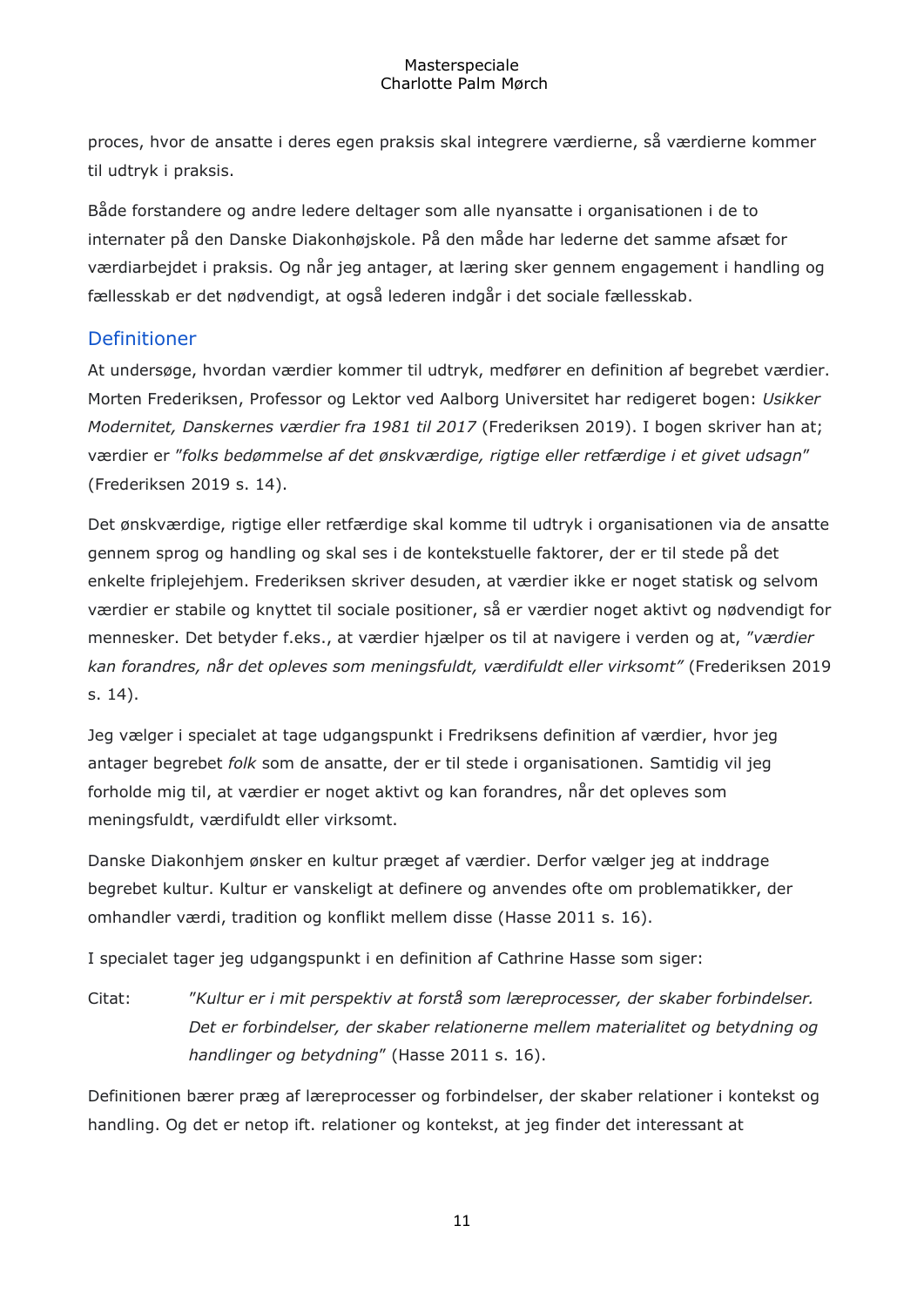undersøge, hvordan værdierne kommer til udtryk i praksis og hvordan de ansatte gennem en fælles læreproces og forståelse af værdierne tager afsæt heri.

Cathrine Hasse henviser et andet sted i sin bog om *Kulturanalyse i Organisationer* til at definere kulturbegrebet som:

Citat: "*Kultur er en kraft, der virker gennem klynger af lærte forbindelser, der dannes, mens vi handler og skaber nye kulturelle forbindelser*" (Hasse 2011 s. 31-32).

Kultur henvises via begge definitioner, som en konstant bevægelse forbundet med læreprocesser. Når mennesker opfattes som kollektivt og socialt lærende, er det i relationerne mellem de ansatte værdierne skal komme til udtryk og dermed danne grundlag for kulturen.

Jeg antager at læreprocesser folder sig ud - og danner mening i praksis. Begrebet praksis betyder ifølge Wenger; *handling i historisk og social kontekst, der giver det vi gør, struktur og social mening* (Wenger 2014 s. 61). Når jeg gennem specialet benytter begrebet *praksis*, skal det derfor ses ud fra denne betydning.

## <span id="page-12-0"></span>VIDENSKABSTEORI

## <span id="page-12-1"></span>Videnskabsteoretisk vinkel

I det næste afsnit vil jeg præsentere den videnskabsteoretiske tilgang for min undersøgelse, som også danner grundlag for undersøgelsesdesign og metodologi.

Danske Diakonhjems værdier lægger umiddelbart op til et fortolkende perspektiv, som peger mod en hermeneutisk tilgang, hvor den hermeneutiske fortolkning fører til forståelse og mening af sammenhæng (Thisted 2018 s. 36).

## <span id="page-12-2"></span>Hermeneutik

Ift. genstandsfeltet medfører den hermeneutiske tilgang en beskrivelse af forhold, som de er i kraft af de ansatte i organisationen. Mennesker opfattes som selvfortolkende og meningsskabende subjekter og skaber identitet i proces med andre og læring må derfor ses ud fra en bestemt kulturel og social sammenhæng (Thisted 2018 s. 69).

*Hans-Georg Gadamer* (1900-2002) var en tysk filosof og fremtrædende repræsentant for den filosofiske hermeneutik. Gadamer var optaget af væren i verden, som et eksistentielt grundvilkår, der påvirker fortolkning af os selv og omverdenen gennem fortolkningshorisont, forforståelse og horisontsammensmeltning, hvor vores egen meningshorisont ændres i mødet med andres (Thisted 2018 s. 68). Gennem fortolkning søger vi, hvad den anden ønsker vi skal forstå samt at få styr på budskabet. Fortolkning er ifølge Gadamer et forsøg på at erkende en andens fortælling (Ingemann 2016 s. 111).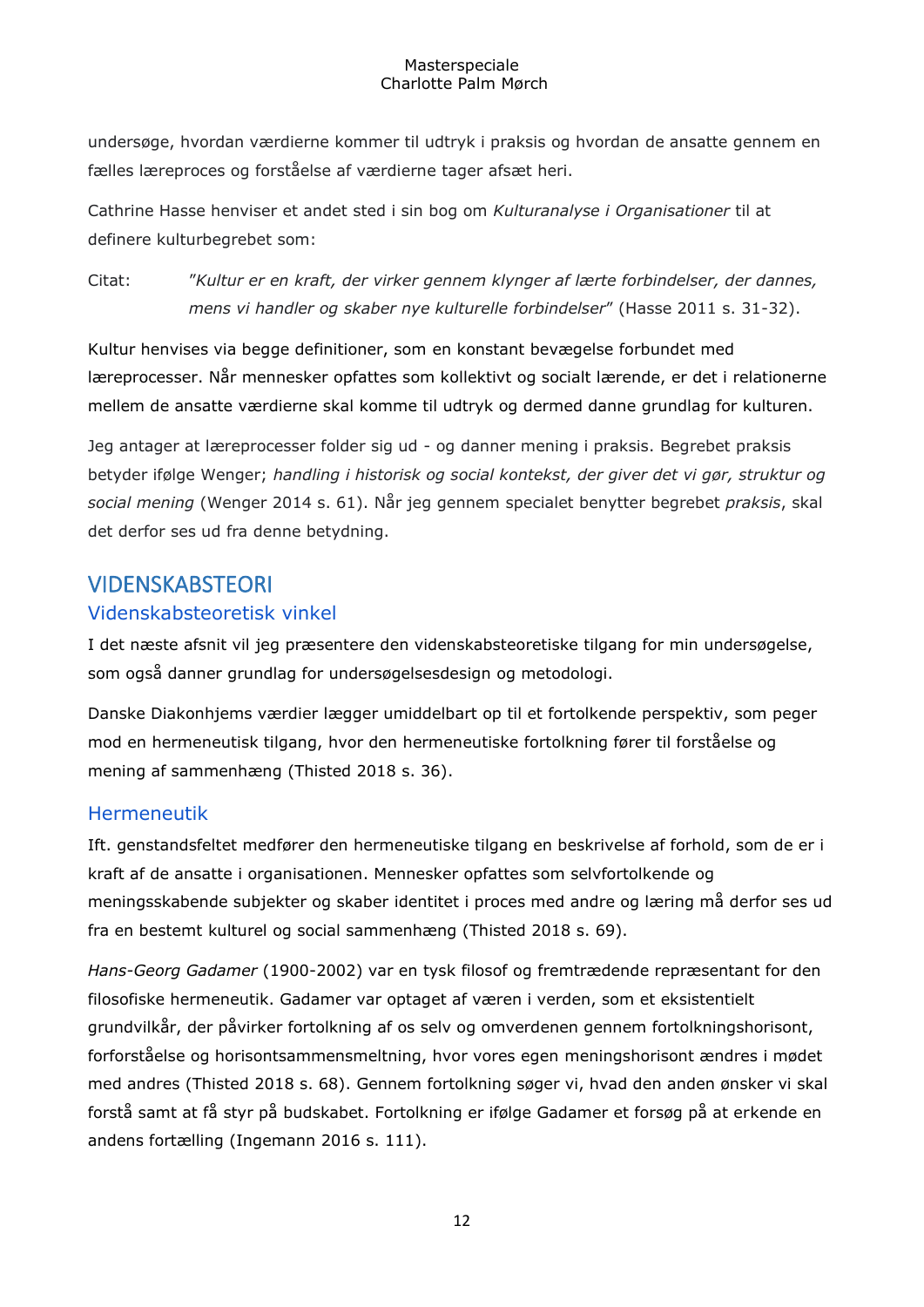Gennem fortælling finder vi mening med, hvad budskabet og processen indeholder og vi relaterer budskabet til en allerede kendt og eksisterende helhed og kontekst.

Konteksten er en væsentlig del af Gadamers teori, da han mente, at vi alle befinder os i en bestemt kontekst, som vi kontinuerligt forsøger at begribe. Gennem en irreversibel proces ud fra det enkelte, forbinder vi helheden som gradvist afdækker betydningen af det enkelte, hvor vi på den måde fortolker os frem til substansen (Ingemann 2016 s. 115).

Via den hermeneutiske cirkel viser Gadamer, hvordan forforståelse, forståelse og efterforståelse sker i en cirkulær proces:

Figur: *Den hermeneutiske cirkel* (Thisted 2018 s. 72).



Det er vigtigt at påpege, at den hermeneutiske cirkel ikke skal opfattes som om, at man gennem processen vender tilbage til udgangspunktet, men i stedet ses som; at der gennem processen opnås en ny forforståelse i form af den viden og indsigt der er opnået (Ingeman 2016 s. 110).

Forforståelse er erkendelse af sammenhænge, der skal belyses og som fører til fortolkning af data. For mig som undersøger, bygger min forforståelse på den viden og antagelse jeg allerede har om det specifikke felt, hvilket præger min meningshorisont. Jeg har en antagelse om, at værdier kommer til udtryk i praksis. Værdier udtrykkes i relationerne mellem de ansatte, hvor de ansatte gennem en læreproces i praksis kan danne en fælles forståelse for værdierne.

Den fælles forståelse skal udfoldes via en læreproces, som har afsæt i den viden de ansatte har fået på internaterne, men som kræver en videreudvikling i praksis.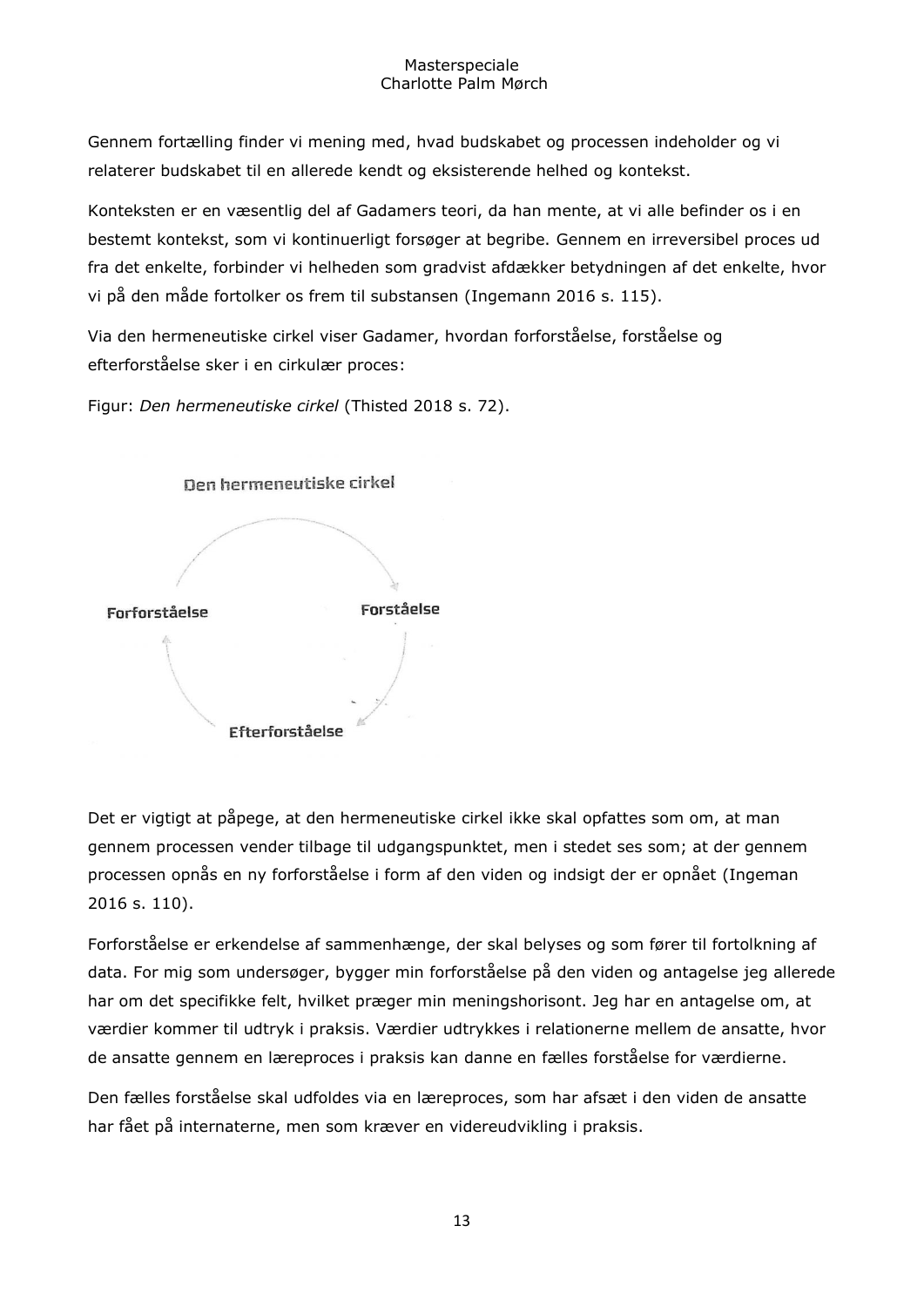Min forståelse for, hvordan de ansatte udtrykker værdierne i praksis samt, hvordan de integreres blandt de ansatte, er selve målet for processen. For at opnå målet, må jeg se nærmere på den læreproces, som de ansatte indgår i, i kraft af deres ansættelse på friplejehjem. Jeg antager gennem min meningshorisont, at forståelse og integration af værdier blandt de ansatte kan medvirke til, at beboerne på friplejehjem oplever en professionel pleje og omsorg præget af værdier og som følge heraf; medmenneskelig indsigt og forståelse. Min meningshorisont mødes via min undersøgelse med de ansattes meningshorisont, som fører til meningshorisont-sammensmeltning og en ny erkendelse.

I efterforståelsen indarbejdes den nye erkendelse som medfører en ny forforståelse. Gennem en læreproces skal de ansatte finde en fælles forståelse for – og give værdierne udtryk i praksis. Den forståelse de ansatte leder sig frem til via læreprocessen gør dem i stand til at skabe en ny forforståelse for, hvordan de kan udtrykke værdierne i praksis.

Gennem min undersøgelse søger jeg selv at blive i stand til at belyse problemfeltet på en ny og mere nuanceret måde end tidligere. Jeg vil derfor perspektivere resultaterne af min undersøgelse og konklusion, så jeg opnår en ny forforståelse og på den måde kan blive klogere på min egen praksis.

## <span id="page-14-0"></span>**Ontologi**

Den hermeneutiske ontologi medfører, at virkeligheden ikke eksisterer uafhængigt af observatøren (Thisted 2018 s. 61). Som undersøger er jeg selv en del af den virkelighed, der ligger til grund for undersøgelsen hvilket indebærer, at jeg ikke møder virkeligheden upartisk og uden på forhånd at have antagelser og mening herom (Ingemann 2016 s. 116). Som subjektiv må jeg derfor forsøge at sætte mine egne antagelser og mening om værdier - og hvordan de kommer til udtryk til side, fremfor en objektiv undersøgelse af det, der er til stede i konteksten.

## <span id="page-14-1"></span>Epistemologi

- er erkendelsesteori og det er i den forbindelse vigtigt at finde frem til, hvilke dele af den virkelige verden, der undersøges. Herunder hvordan valget af et felt rammesættes, hvordan det karakteriseres og hvilken rolle det spiller (Andreasen et al 2017 s. 56).

Fokus i specialet er værdier, som fundament for en ønskværdig kultur og som gennem fortolkning og forståelse udmøntes af de ansatte i praksis. Jeg har, som ansat i Danske Diakonhjem, min erkendelse af værdierne og hvordan de skal komme til udtryk som bygger på, at jeg finder værdierne centrale for god praksis.

Min undersøgelse medfører en epistemologisk refleksion, hvor jeg iagttager verden og dermed hvilke muligheder erkendelsen giver mig. Men selvom jeg retter mit blik mod de ansatte for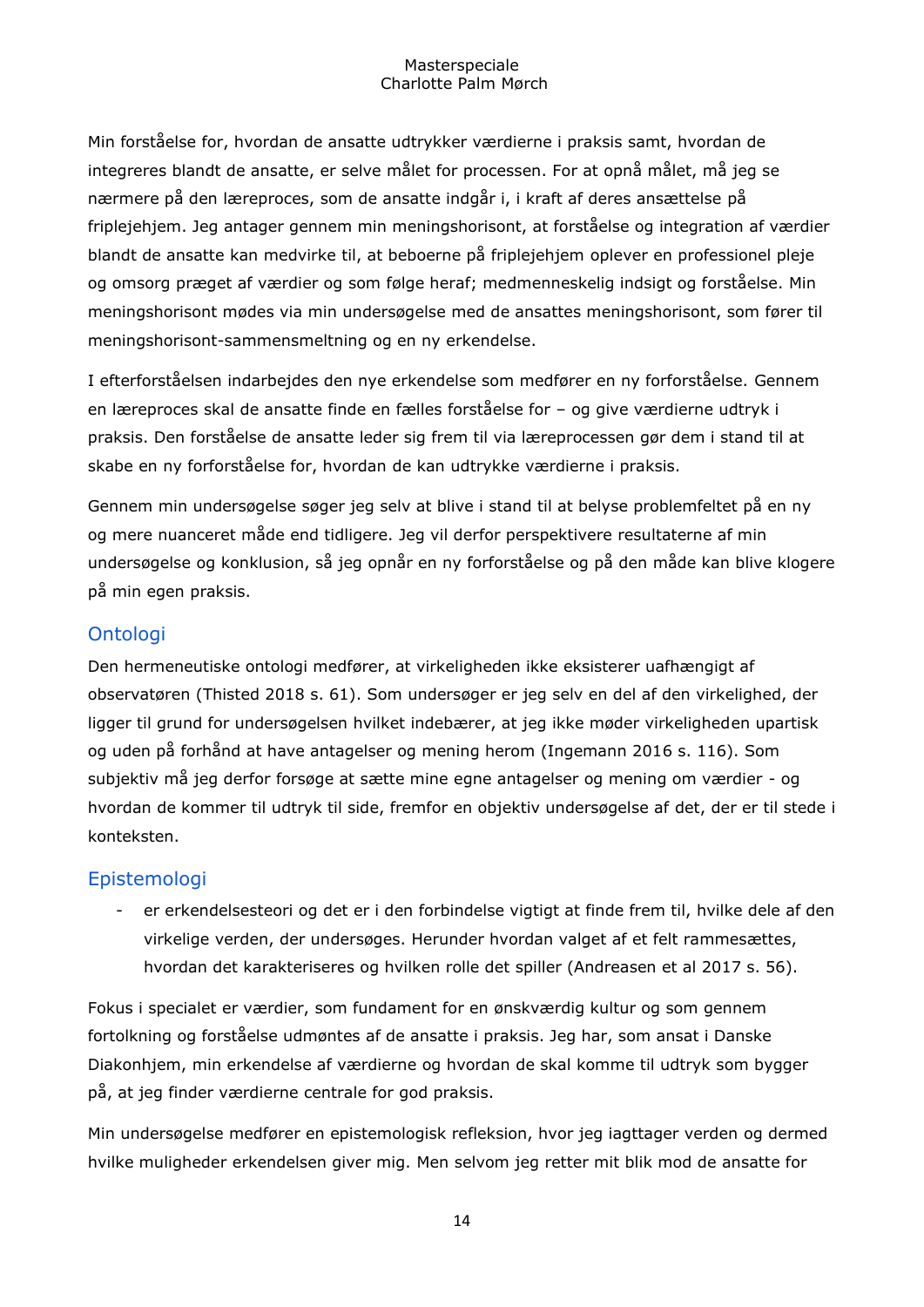hvem, jeg ønsker at udlede viden fra, så vil resultatet blive en fortolkningsbaseret beskrivelse af virkeligheden ud fra min erkendelse (Thisted 2018 s. 73).

## <span id="page-15-0"></span>UNDERSØGELSESDESIGN

Den hermeneutiske tilgang er brugbar i forståelse af sammenhænge og ligger på til kvalitative undersøgelser (Thisted 2018 s. 89). Metoder for undersøgelser har både styrker og svagheder. Ved at bruge flere metoder vil fund gennem metoderne være stærkere underbygget, end ved brug af kun én metode (Brinkmann og Tanggaard 2015 s. 200).

Jeg har i undersøgelsen valgt at kombinere to kvalitative metoder; observationsstudier og fokusgruppeinterviews. Kombinationen er en form for triangulering, der giver mulighed for at finde frem til en objektiv helhed og samtidig kompensere for den enkelte metodes svagheder.

Observationsstudier foretages for at følge, hvordan mennesker handler i forskellige sammenhænge (Brinkmann og Tanggaard 2015 s. 98). Svagheden i mine observationsstudier er, at jeg kan miste blikket for, at det lokale fællesskab også er forbundet med andre fællesskaber, da jeg kun er til stede som observatør én formiddag, i det konkrete fællesskab (Brinkmann og Tanggaard 2015 s. 90). Samtidig oplever jeg kun én dag sammen med de ansatte, som udgør et øjebliksbillede af den generelle praksis på friplejehjemmet. Derfor mener jeg ikke, at observationsstudierne kan stå alene ift. formålet med min undersøgelse.

Fokusgruppeinterviews kan supplere mine observationsstudier, så jeg får mulighed for at tilvejebringe en mere detaljeret analyse af de ansattes oplevelser. Fokusgruppeinterviews er velegnet til eksplorative undersøgelser, da det kollektive samspil kan bringe forskellige synspunkter frem (Kvale og Brinkmann 2015 s. 206). Gennem fokusgruppeinterviews kan jeg få anledning til at komme tæt på de ansattes oplevelser i deres praksis – i deres livsverden.

Sammenspillet i fokusgruppeinterviews reducerer imidlertid min tilgang til faktuel og generel information, da jeg via fokusgruppeinterviews kun har mulighed for at samle empiri fra de ansatte, der deltager i interviews.

Den ene metode, observationsstudier, vil give mulighed for at skabe en distance til de ansatte, så jeg kan frembringe data med størst mulig objektivitet. Fokusgruppeinterviews bringer mig nærmere de ansatte og giver mulighed for at få deres subjektive oplevelser i spil ift. min undersøgelse.

Så ved at benytte både observationsstudier og fokusgruppeinterviews kan jeg kompensere for metodernes svaghed og på den måde indsamle empiri, der komplementerer metoderne.

Derudover har jeg valgt at foretage et kort telefoninterview med forstander på de friplejehjem, hvor jeg indhenter empiri. Disse interviews skal give mig et supplerende perspektiv på

15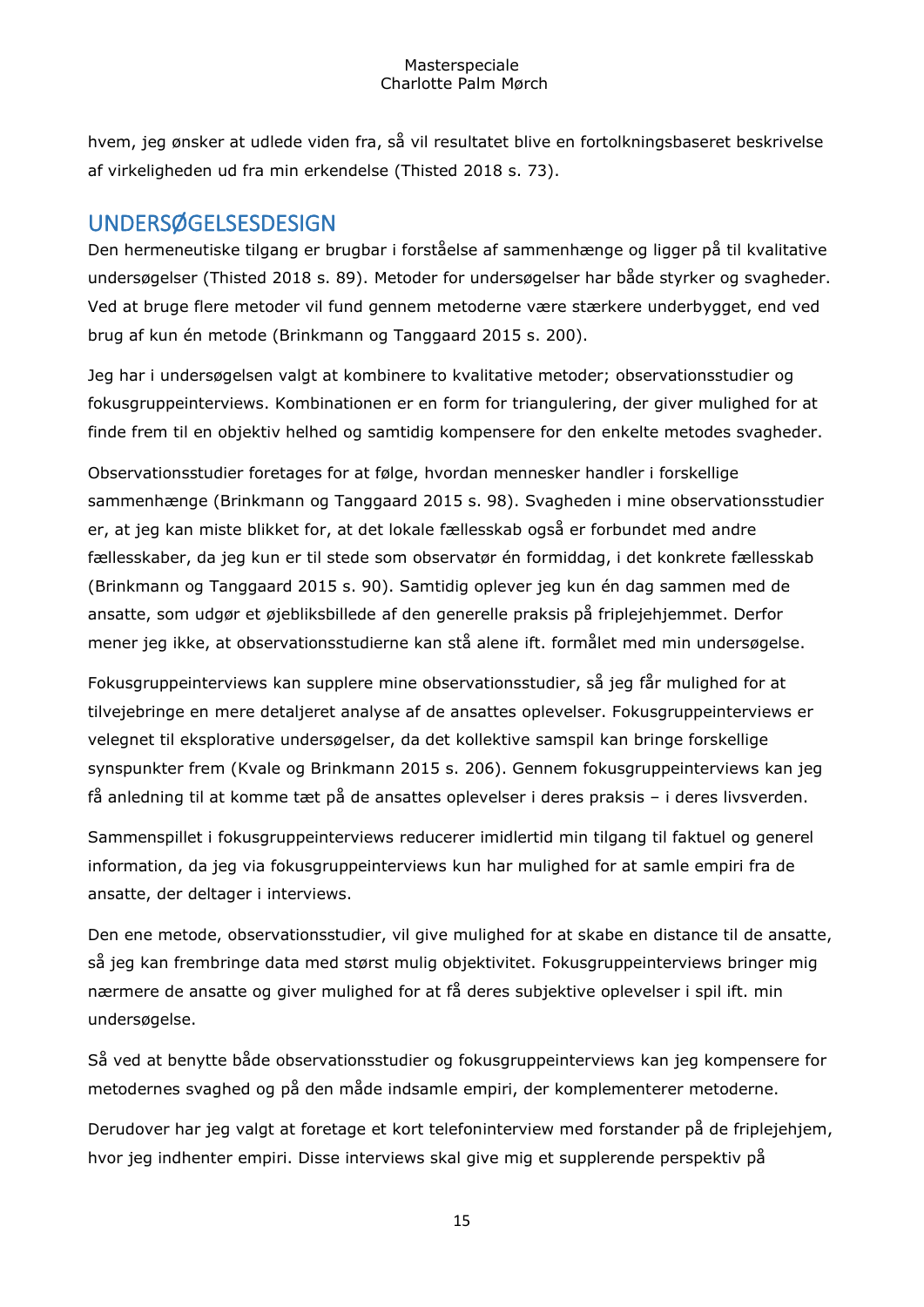observationsstudier og fokusgruppeinterviews samt medvirke til at skabe viden om, hvordan ledelsen indgår i læreprocessen i det sociale fællesskab på friplejehjem omkring værdierne.

## <span id="page-16-0"></span>Etiske overvejelser

Mit valg af design medfører flere etiske overvejelser. Udover den generelle forskningsetik som beskrives i afsnittet herom, er jeg opmærksom på, at jeg via mine observationsstudier på friplejehjem vil få adgang til personfølsomme oplysninger om beboerne.

I kraft af min uddannelse som sygeplejerske og funktion som souschef, er jeg vant til at håndtere personfølsomme oplysninger. Den erfaring vil jeg benytte og jeg vurderer, at selvom jeg møder beboere i rollen som undersøger, så er jeg stadig underlagt persondataloven som medfører, at jeg ikke må videregive personfølsomme oplysninger, der kan føre til genkendelse af beboere og deres helbredsmæssige tilstand.

## <span id="page-16-1"></span>**Bias**

Jeg har bevidst valgt at indhente empiri fra andre friplejehjem i organisationen end der, hvor jeg selv er ansat. Valget er truffet ift., at jeg ser mig selv som særligt forudindtaget i min egen praksis. Dette da jeg på forhånd har en indgående viden om, hvordan jeg ser organisationens værdier, kommer til udtryk på min arbejdsplads samt, hvad der karakteriserer den læreproces, jeg selv som ansat - og som souschef, er en del af i det sociale fællesskab. Jeg har desuden i min egen praksis et personligt kendskab til hver enkelt ansat. Der er derfor stor risiko for bias, hvorfor undersøgelsen vil miste sit objektive formål.

## <span id="page-16-2"></span>**METODOLOGI**

Jeg ønsker at være åben og undersøgende omkring, hvordan værdierne kommer til udtryk og hvad der karakteriserer den læreproces, de ansatte deltager i, ift. at lære og forstå – og på den måde integrere organisationens værdier. Min undersøgelse lægger derfor op til beskrivelser af den kontekst, hvori værdierne kommer til udtryk i praksis samt hvordan læring omkring værdierne foregår (Andreasen et al 2017 s. 127).

Min analyse tager udgangspunkt i en deduktiv metode; en teoretisk ramme, som jeg anvender ift. min empiri. Jeg vil fortolke og operationalisere teori ud fra min empiri, hvor jeg med udgangspunkt i teori og mine antagelser derigennem konkluderer, hvad der gælder for praksis (Andreasen et al 2017 s. 161).

## <span id="page-16-4"></span><span id="page-16-3"></span>DATAINDSAMLING og analyse af metoder Observationsstudier

Feltarbejde egner sig godt til at indhente viden om det, der foregår mellem mennesker (Brinkmann og Tanggaard 2015 s. 55), og det begrebslige afsæt er udgangspunkt for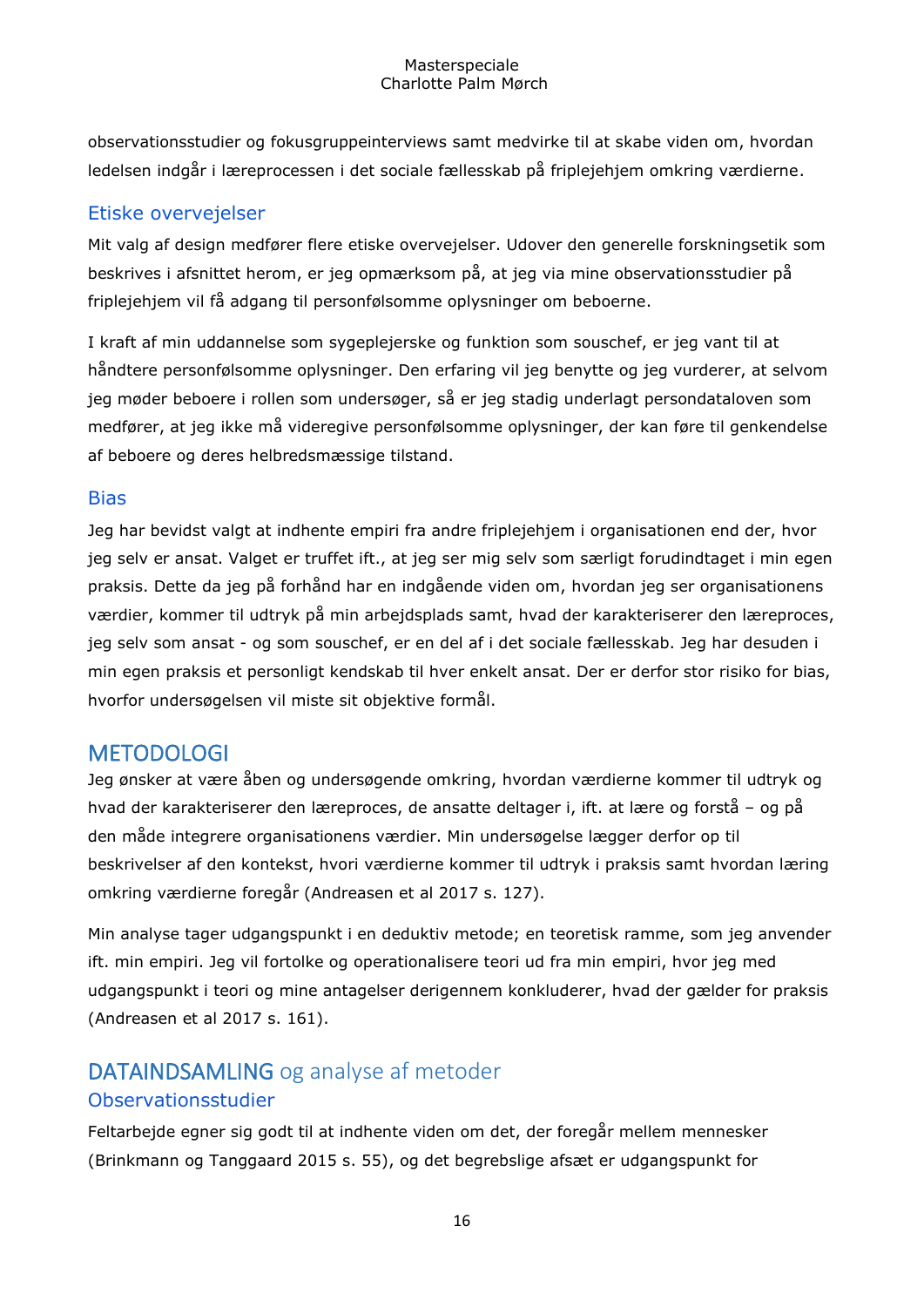indsamling af empiri og den metode der anvendes for undersøgelsen (Andreasen et al 2017 s. 17). Min undersøgelse søger at afdække en virkelighed indenfor et specifikt felt, hvorfor metoden for undersøgelsen er designet ift., hvad den skal afdække.

Formålet med mine observationsstudier er at identificere de betydningsfulde forhold mellem de ansatte, der udtrykker værdierne i praksis og i deres sociale fællesskab giver anledning til læring og forståelse af organisationens værdier.

Mine observationsstudier er foretaget på to forskellige friplejehjem i deres hverdag. Jeg har været til stede som observatør, da jeg ikke mener jeg som ukendt undersøger gennem én hverdag har mulighed for at indgå i den sociale kontekst eller identificere mig med de ansatte på de aktuelle friplejehjem.

I feltvidenskab studeres genstanden i den unikke situation, som det findes for undersøgeren. Det kræver identificering og afgrænsning af genstandsfeltet, som konstitueres via en særlig videns interesse (Brinkmann og Tanggaard 2015 s. 57). Jeg har derfor valgt at tage udgangspunkt i en observationsguide, der støtter mig i at holde fokus (Brinkmann og Tanggaard 2015 s. 90-96). Observationsguiden er målrettet handling, relationer, kontekst og praksis og derigennem kulturelle, hverdagslige og situerede aspekter (bilag 1a & 1b).

I kraft af en hermeneutisk videnskabsposition er min observationsguide ikke operationaliseret i organisationens værdier men konstrueret ift., at jeg er åben for enhver handling, så jeg indhenter så objektive data som muligt. Samtidig er jeg bevidst om, at mine observationer ikke er uafhængige af min forforståelse.

Observationsguiden skal støtte mig i, hvordan de ansatte handler og ikke, hvad de siger de gør i den bestemte kontekst. Samtidig har observationsstudierne dannet grundlag for de følgende fokusgruppeinterviews ved at kvalificere spørgsmål med baggrund i mine observationsstudier sammenholdt med mine undersøgelsesspørgsmål.

## <span id="page-17-0"></span>Validering af observationsstudier

For at sikre en valid dataindsamling indsamler jeg empiri fra to forskellige friplejehjem med hver sin historik. Det ene friplejehjem har eksisteret som en del af organisationen i mere end 40 år. I 2010 blev plejehjemmet omdannet til friplejehjem, men har som plejehjem en lang historik i Danske Diakonhjem.

Det andet friplejehjem blev oprettet i efteråret 2020. Det er derfor relativt nyt i organisationen og de ansatte har ingen historisk præference ift. organisationens værdier.

Jeg har intet personligt kendskab til de to friplejehjem ift. til, hvordan ledelsen internt vælger at introducere eller producere en læreproces omkring værdierne og kender heller ikke de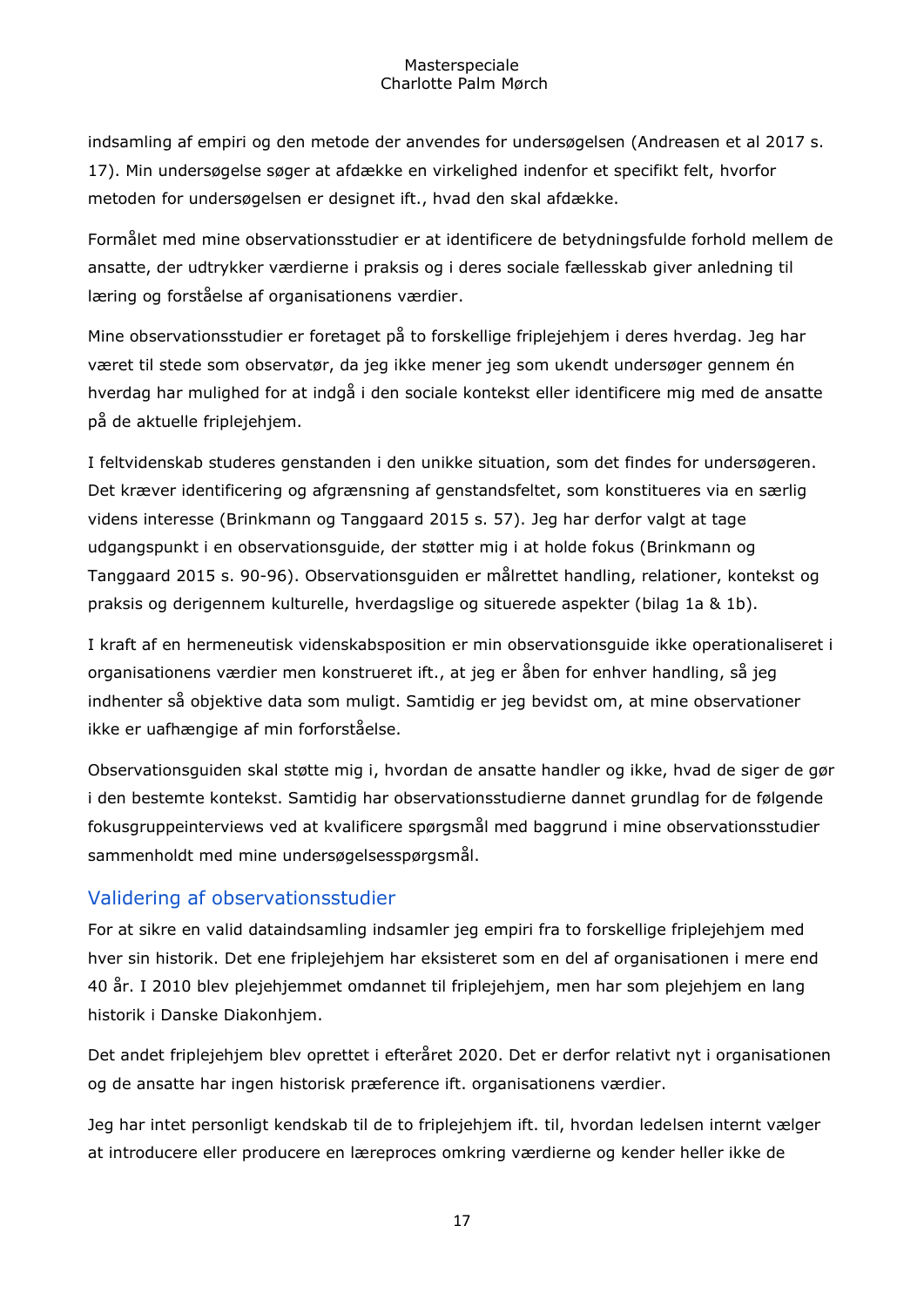ansatte privat. Den eneste forhåndsviden jeg har er, at de ansatte formodentligt har deltaget i de obligatoriske internater; Ånd & Rødder I og II.

Mine feltstudier tager fokus på det sociale fællesskab, hvor jeg efterfølgende har valgt to/fire ansatte, der tager del i mine fokusgruppeinterviews. De ansatte er valgt ud fra, at én af dem har været ansat i en længerevarende periode mens den anden er relativt ny i sin ansættelse.

De ansatte har samtykket til observation og er bekendt med min tilstedeværelse og at mine observationer handler om læreprocesser. De har ikke viden om, at det handler om læreprocesser ift. organisationens værdier eller at jeg observerer, hvordan værdierne kommer til udtryk. Dette fordi den viden potentielt kunne danne grundlag for en bestemt adfærd.

Ledelsen på friplejehjemmene har været behjælpelig med at udpege de ansatte, som har været ansat i længere tid og dem, der har været ansat i kort tid for at sikre mig den differencering jeg ønsker. Det skal hjælpe mig til at følge læreprocessens udvikling og sammenholde observationer og interviews ift. formålet med undersøgelsen.

## <span id="page-18-0"></span>Interviews

Forskningsinterview producerer viden som konstrueres socialt i samspillet mellem interviewer og informanter samtidig med, at det etablerer nye relationer med det formål at producere viden om den menneskelige situation (Kvale og Brinkmann 2015 s. 84). Samtaler er en måde hvorigennem viden kan produceres.

Mine interviews finder sted i en interpersonel kontekst og de udsagn der gives, er relateret til konteksten og derfor følsomme for kvalitative forskelle og nuancer (Kvale og Brinkmann 2015 s. 84).

Sproget er mit medie som værktøj i interviews og viden konstitueres gennem sprogligt samspil (Kvale og Brinkmann 2015 s. 85). Jeg har gennem interviews været opmærksom på at skabe en samtalebaseret dialog, så jeg får mulighed for at udforske de ansattes forskellige synsvinkler.

Deres fortælling er væsentlig for min undersøgelse og kan give mig viden om netop deres livsverden. Spørgsmålet om, hvad der er nyttigt, er ladet med værdi men også afhængig af min viden om emnet. Den viden kan understøtte mig i at skabe relevante fund, når jeg senere analyserer mine fokusgruppeinterviews (Kvale og Brinkmann 2015 s. 94).

## <span id="page-18-1"></span>Semistruktureret fokusgruppeinterviews

For at komme tættere på de ansatte og tilvejebringe en mere detaljeret analyse af deres oplevelser, har jeg foretaget to semistrukturerede fokusgruppeinterviews. Jeg har kun lidt erfaring med interviews. Derfor har jeg støttet mig til forskningsinterviewets syv faser ifølge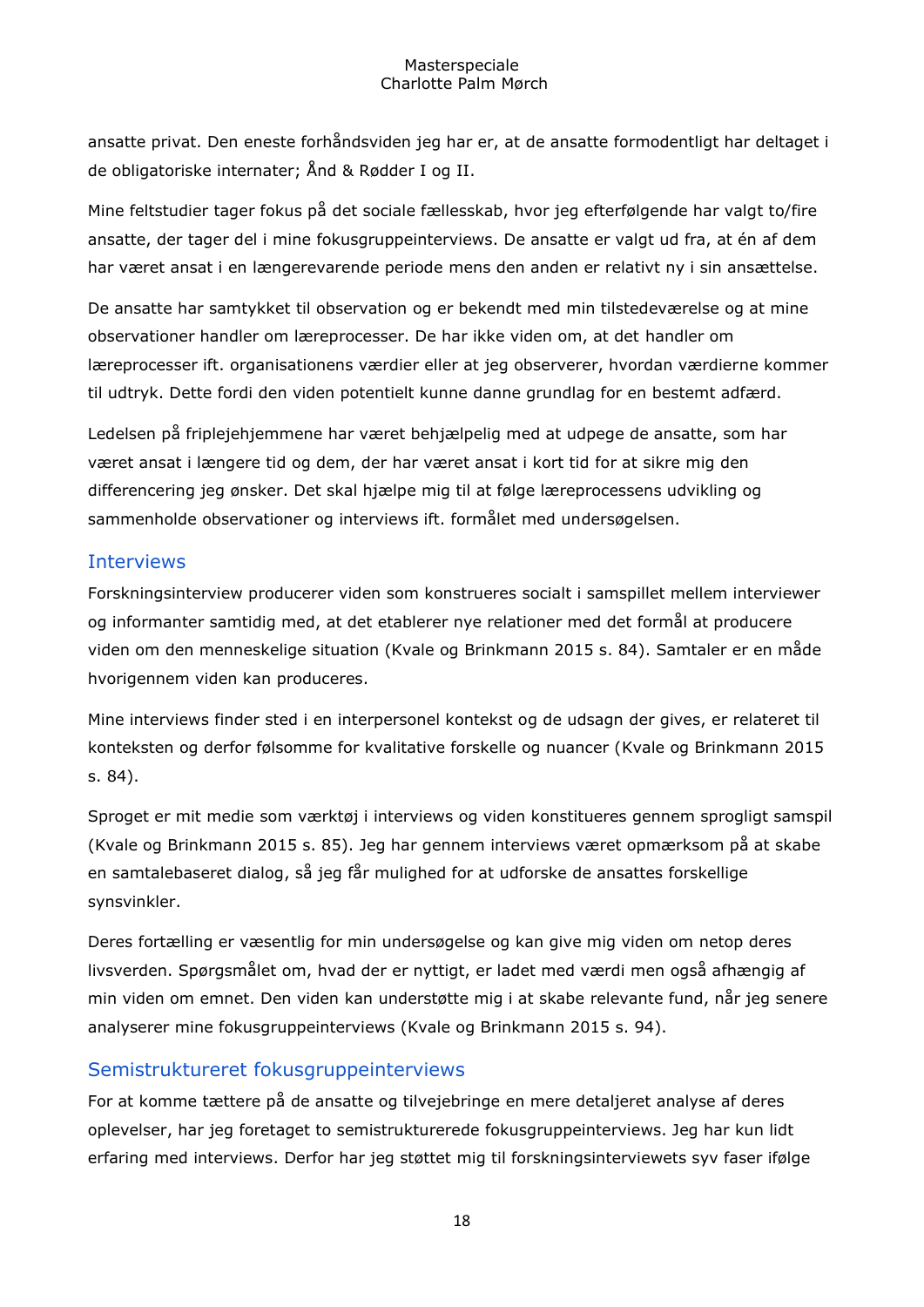Kvale og Brinkmanns bog; "*Interview, Det kvalitative forskningsinterview som håndværk"*. Jeg vil i det følgende afsnit præsentere mine overvejelser omkring fokusgruppeinterviews.

#### <span id="page-19-0"></span>Tematisering af semistruktureret fokusgruppeinterviews

Mit formål med specialet er at undersøge, hvordan værdierne kommer til udtryk i praksis og hvordan læreprocessen omkring Danske Diakonhjems værdier folder sig ud, så det medfører en fælles forståelse for organisationens værdier blandt de ansatte.

Gennem mine observationsstudier har jeg oplevet de ansatte i arbejde i deres kontekst. Jeg har haft fokus på de kulturelle, hverdagslige og situerede aspekter, hvor jeg ønsker at få viden om de ansattes oplevelser og deres grunde til at handle, som de gør. (Kvale og Brinkmann 2015 s. 31).

For at producere den viden jeg efterlyser, har jeg en række spørgsmål, som jeg ønsker besvaret. Mine observationsstudier fortæller mig, at der ikke umiddelbart tales åbent om -, eller at den daglige praksis verbalt argumenteres via værdierne mellem de ansatte i hverdagen. Derfor er det interessant at spørge de ansatte nærmere ind til, hvad de ved om organisationens værdier, hvad værdierne betyder for dem og deres praksis på friplejehjemmet og hvordan de udtrykker værdierne.

Det semistrukturerede fokusgruppeinterview giver mig mulighed for at undersøge dette samtidig med, at jeg kan styre interviewet og lade informanterne frit besvare spørgsmålene. Jeg har taget udgangspunkt i en interviewguide (bilag 2), som indeholder tematisering af spørgsmål ud fra mine undersøgelsesspørgsmål. Dertil har jeg knyttet underspørgsmål, så jeg var forberedt, hvis interviewet fordrede en fordybning ift. fortolkning og forståelse af spørgsmål. Dette for at stille så åbne spørgsmål ift. emnet som muligt og lade de ansatte finde deres svar ud fra deres livsverden.

De ansatte var allerede ved observationsstudiet blevet kendt med, at fokusgruppeinterviewene tog afsæt i læreprocesser. Men de var ikke *inden* interviewet informeret om, at det handler om læreprocesser og forståelse omkring organisationens værdier, hvilket jeg informerede dem om ved interviewets start.

Fokusgruppeinterviewene var planlagt til max 25 minutter og jeg havde forberedt de ansatte på tidsperspektivet. Interviewene varede konkret 22,19 min. for friplejehjem 1 og 19,01 min. for friplejehjem 2. Jeg tog udgangspunkt i en interviewguide (bilag 2), og optog interviewene for senere transskribering.

Ledelsen havde stillet et lokale til rådighed på de to friplejehjem, hvor jeg foretog mine fokusgruppeinterviews. På den måde havde de ansatte let adgang og befandt sig i kendte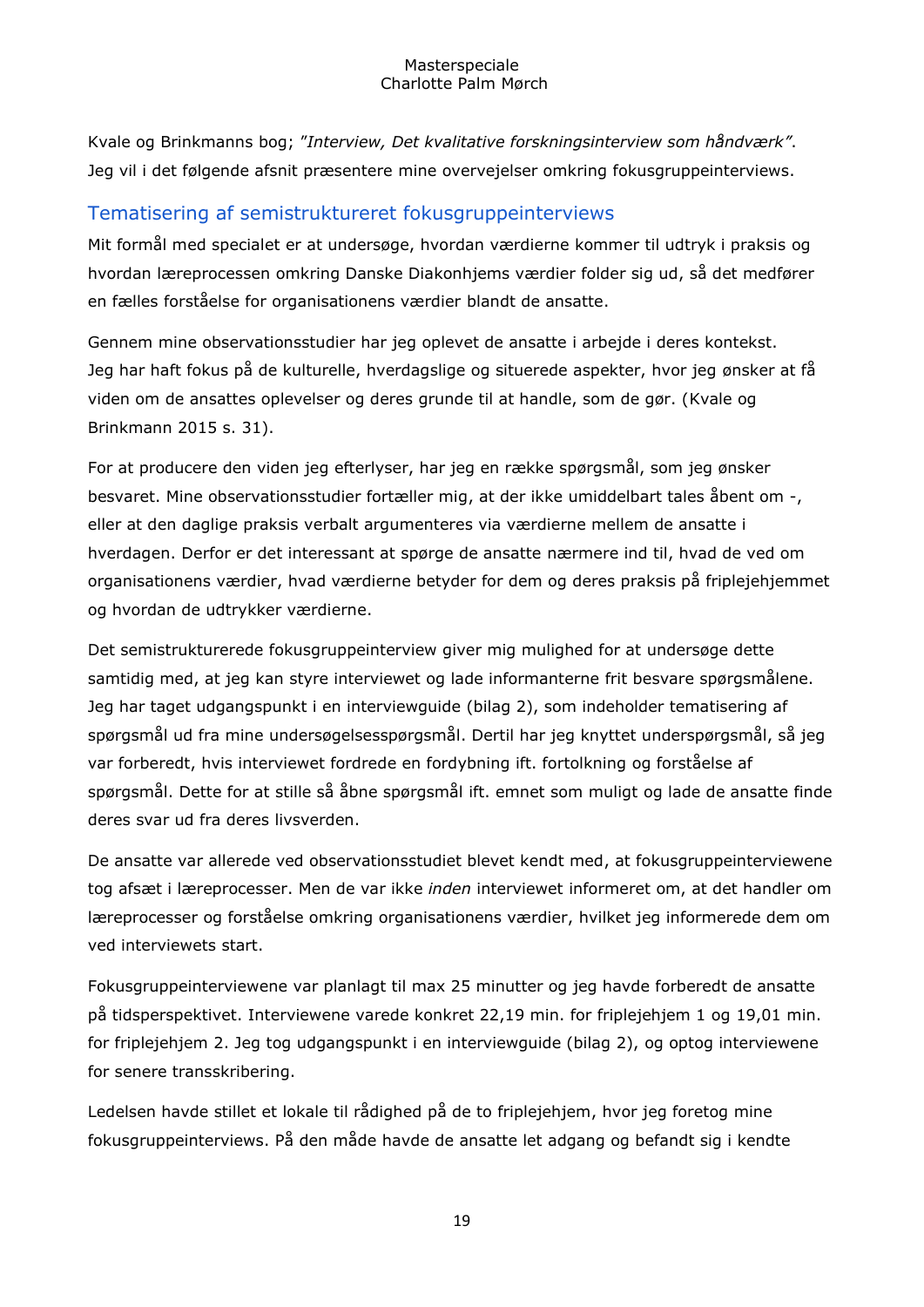omgivelser. Jeg valgte bevidst at placere mig overfor de ansatte, så jeg fik mulighed for at observere deres mimik og de evt. interpersonelle relationer, der opstod under interviewet.

#### <span id="page-20-0"></span>Proces under interviews

Ifølge Kvale og Brinkmann er de første minutter af interviewet afgørende ift. at skabe kontakt mellem interviewer og informanter, så informanterne kan føle sig fri til at eksponere deres oplevelser (Kvale og Brinkmann 2015 s. 183).

Jeg startede mine fokusgruppeinterviews med en kort briefing vedr. formål og fik sikret mig, at besvare de ansattes evt. spørgsmål til selve konstruktionen. I den forbindelse gjorde jeg også opmærksom på, at den læreproces jeg undersøger, handler om organisationens værdier.

Det kvalitative forskningsinterview har ingen entydige kvalitetskriterier, da det beror på den håndværksmæssige dygtighed, som intervieweren besidder (Kvale og Brinkmann 2015 s. 233). Ift. til interviews er jeg selv det vigtigste redskab og da jeg har begrænset erfaring som interviewer havde jeg forberedt mig på rollen ud fra de kvalifikationer interview*håndværkeren* ifølge Kvale og Brinkmann bør besidde (Kvale og Brinkmann 2015 s. 224-225). På den måde søgte jeg, at interviewet producerede righoldig viden og blev en god oplevelse for de ansatte. Inden jeg afsluttede mine fokusgruppeinterviews, foretog jeg en de-briefing, hvor jeg kort gennemgik de eksplorative spørgsmål, jeg fik stillet undervejs i interviewet. De ansatte fik derved mulighed for at overveje - og evt. knytte kommentarer dertil.

## <span id="page-20-1"></span>**Transskription**

Via transskription bliver samtalen abstraheret og fixeret i skriftlig form (Kvale og Brinkmann 2015 s. 235). Transskription er oversættelse fra tale- til skriftsprog og dermed en transformering fra én form til en anden og bliver ift. den hermeneutiske position en dekontekstualiseret gengivelse af en levende interviewsamtale (Kvale og Brinkmann 2015 s. 236).

Ifølge Kvale og Brinkmann findes der ingen sand, objektiv transformation fra mundtlig til skriftlig form, så jeg har stillet mig selv spørgsmålet om, hvilken transskription der er bedst egnet i min undersøgelse (Kvale og Brinkmann 2015 s. 246). Ud fra den overvejelse, valgte jeg at transskribere mine optagelser selv. Dels for at lære om min egen interviewstil og samtidig for at sikre så valid en transskription ud fra mine erindringer som muligt.

Detaljeringsgraden i min transskription er synliggjort i spørgsmål og meningskondenserede svar samt pauser/ophold i samtalen. På den måde har jeg beskrevet de ophold og udtryk, jeg oplevede under interviews (bilag 3a & 3b). Jeg har desuden valgt at meningskondensere, hvilket medfører, at jeg komprimerer lange udsagn til kortere udsagn, hvor det centrale i det sagte omformuleres i få ord (Kvale og Brinkmann 2015 s. 269).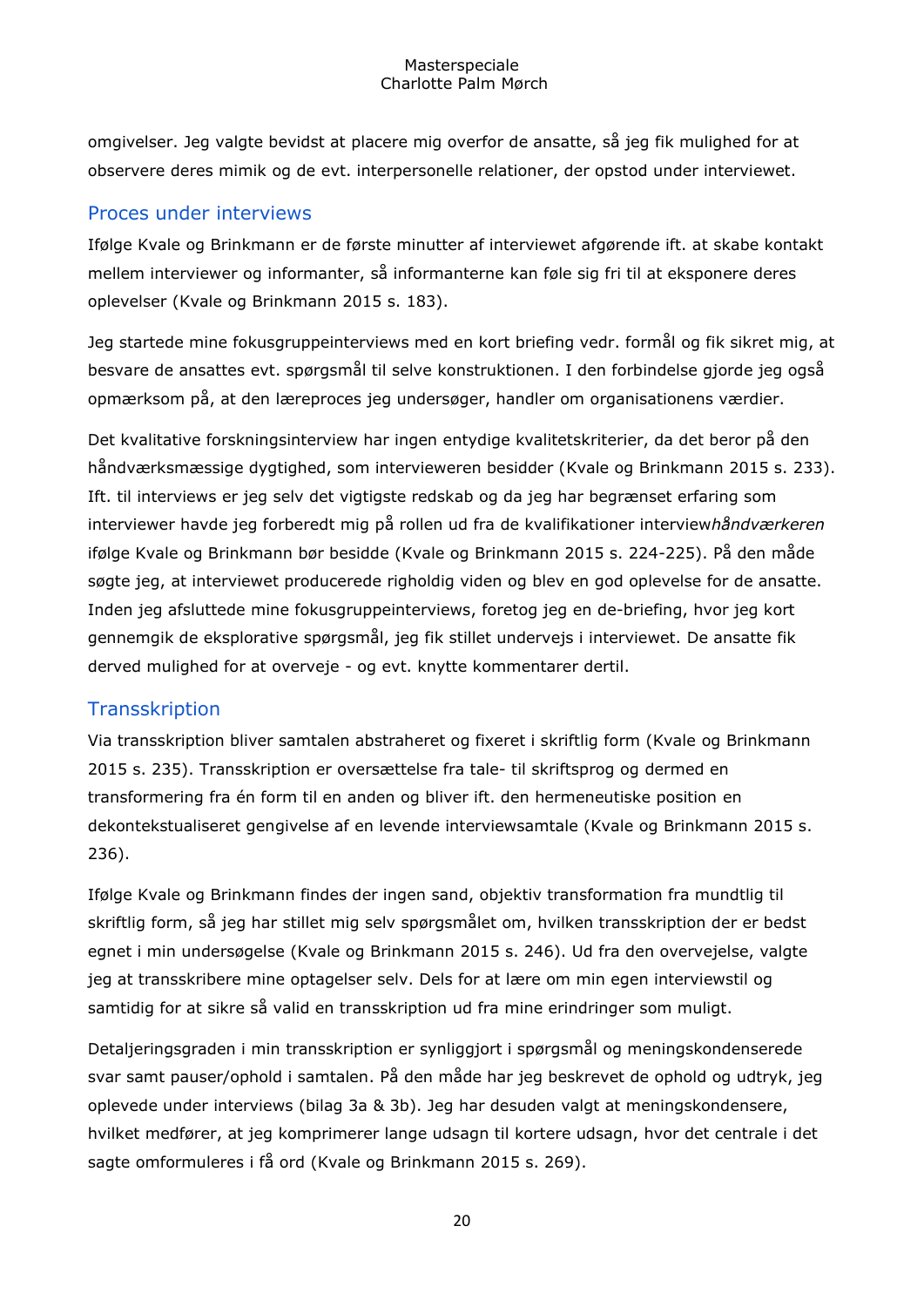Mine fokusgruppeinterviews skal bruges til at undersøge, hvordan organisationens værdier kommer til udtryk i praksis og hvordan de ansatte lærer og forstår organisationens værdier. Jeg vil derfor igennem afsnittet; analyse, fremhæve specifikke udsagn og analysere dem ved hjælp af valgt teori.

## <span id="page-21-0"></span>Validering af semistruktureret fokusgruppeinterviews

Ifølge Kvale og Brinkmann består en fokusgruppe som regel af seks til ti personer (Kvale og Brinkmann 2015 s. 205). Det var ikke muligt for mig at samle det antal personer til mine fokusgruppeinterviews.

Validiteten skal derfor ses i tillid og troværdighed ift. informanternes udsagn gennem de semistrukturerede fokusgruppeinterviews sammenholdt med mine undersøgelsesspørgsmål og det udledte tema fra observationsstudierne.

Reliabiliteten giver sig udtryk via de ensartede undersøgelser på to forskellige friplejehjem med hver deres historik i den samlede organisation. Jeg vil i analysen, min konklusion og perspektivering belyse dette.

## <span id="page-21-1"></span>Forskningsetik

Jeg har ved hjælp af teori forberedt mig grundigt på de interviews jeg har foretaget. Dette har givet mig et solidt fundament for at være på forkant med de etiske udfordringer, som forskningsetikken medfører.

Jeg havde på forhånd udarbejdet en skriftlig samtykkeerklæring til de ansatte, jeg observerer. Samtykkeerklæringen indeholder en kort beskrivelse af formålet med min rolle på friplejehjemmet og at mine observationer tager afsæt i læreprocesser. Samtykkeerklæringen indeholder også en kort beskrivelse af de efterfølgende fokusgruppeinterviews (bilag 4). De ansatte, som har deltaget i mine fokusgruppeinterviews, har alle valgt at underskrive samtykkeerklæringen.

Jeg har ikke udarbejdet en samtykkeerklæring ift. mine korte telefoninterviews med forstandere. Men forstanderne har mundtligt tilkendegivet at ville svare på mine spørgsmål ud fra min information om projektet. Under de korte telefoninterviews har jeg taget notater af udsagn og gengivet disse i bilag 5.

Valget er truffet af hensyn til egne ressourcer sammenholdt med, at disse interviews udelukkende er afholdt for at give mig et supplerende perspektiv på observationsstudier og fokusgruppeinterviews ift., hvordan ledelsen indgår i læreprocessen, i det sociale fællesskab på friplejehjem.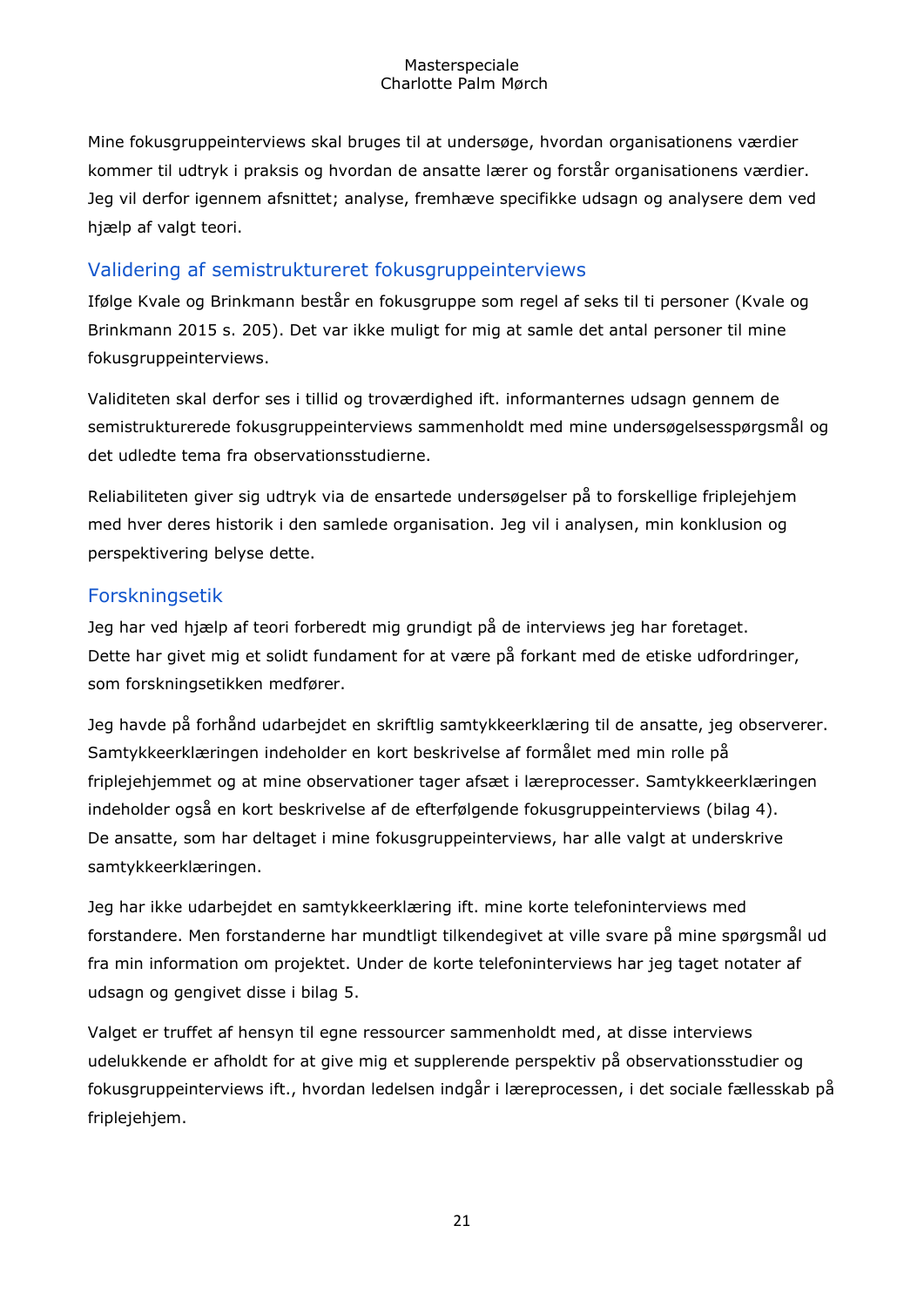## <span id="page-22-0"></span>TEORI & TEORETIKERE

## <span id="page-22-1"></span>Valg af teori

I det følgende afsnit præsenteres valgt teori ift. min undersøgelse. Teorien skal hjælpe mig med at rammesætte og forstå min empiri og på den måde, lede mig frem til en konklusion af selve undersøgelsesfeltet*.* Jeg har valgt at benytte teori, der tager udgangspunkt i læreprocesser som social deltagelse, der medfører forbindelser, som giver anledning til relationer mellem materialitet, betydning og handling.

Kulturen på friplejehjem, *at forstå som læreprocesser, der skaber forbindelser,* peger mod social deltagelse og Hasses kulturanalyse kan give mig et nærmere perspektiv på selve kulturen og støtte mig i at få blik for de forhold, hvor værdierne kommer til udtryk i praksis.

Wengers teori om praksisfælleskaber kan støtte mig i at analysere selve læreprocessen i praksis og i det sociale fællesskab. Teorien kan hjælpe mig til at få forståelse for min empiri; hvordan det giver mening for de ansatte som deltagere i deres praksisfællesskab, at integrere og opnå en fælles forståelse for værdierne.

Jeg mener, at teorierne med hvert sit fokus komplementerer hinanden ift. undersøgelsesfeltet, hvilket jeg vil beskrive i de følgende afsnit samt synliggøre via min analyse.

## <span id="page-22-2"></span>Kulturanalyse

#### <span id="page-22-3"></span>Præsentation af Cathrine Hasse

*Cathrine Hasse* (1956) er professor og arbejder med kulturelle læreprocesser i organisationer. Hun har gennem flere år ledet en forskningsgruppe knyttet til innovationsforskning og forskning i videnskabs – og teknologistudier på Århus Universitet. Hasse har udgivet flere bøger om kultur og tager fokus også på forskerens egen læreproces og metodologiske udfordringer (Hasse 2011).

#### <span id="page-22-4"></span>Kultur & Læreprocesser

Cathrine Hasse opfatter kulturelle læreprocesser som vilkår og forudsætning for de mange kulturelle konstruktioner, der opstår i en organisations hverdagsliv (Hasse 2011 s. 9). Hun mener, at det er gennem kulturelle læreprocesser, at vi genopfinder eller fastholder traditioner og som gør det muligt at ændre og udforske grænser for materialitetens betydning (Hasse 2011 s. 9).

Hasse sætter gennem bogen: "*Kulturanalyse i organisationer"* fokus på kulturforskning som et praktisk håndværk, hvor undersøgeren er sit eget instrument, der skal lære af mennesker og artefakter.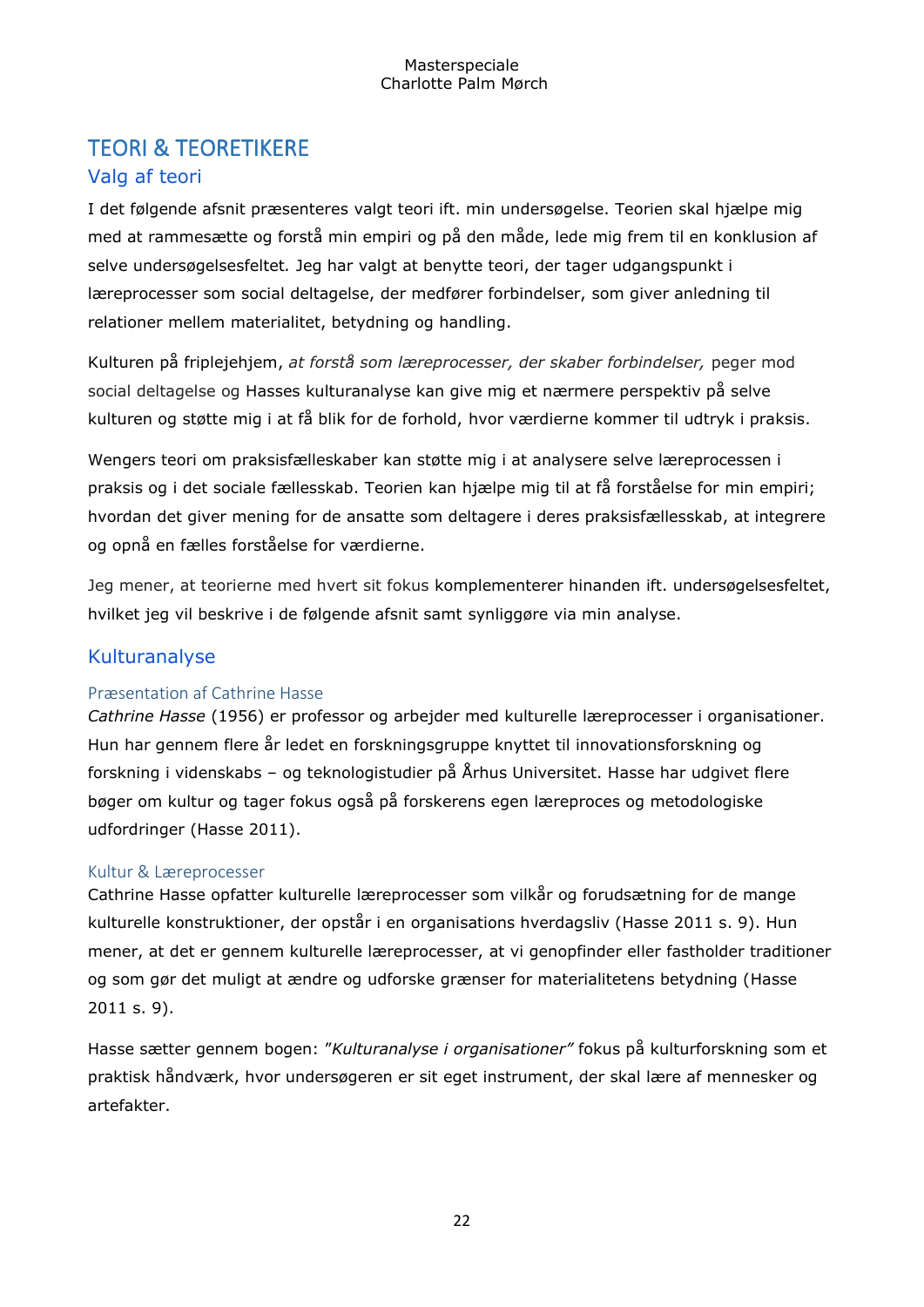I sin teori om kulturelle læreprocesser skelner Hasse mellem det analytiske og empiriske felt. Det analytiske felt skaber redskaber til undersøgerens realiserede kulturanalyse mens det empiriske felt er undersøgerens potentielle mulighed for at skabe kulturanalyse (Hasse 2011 s. 24). Forskellen på de to felter er ikke en opdeling i teori og praksis, da begge felter indeholder både teori og praksis. Men som undersøger kan man ikke bare tilføje teori hentet i det analytiske felt på et empirisk felt, da undersøgeren via det analytiske felt lærer sig teori, der giver mulighed for at udvælge og inkludere forbindelser i mødet med det empiriske felt (Hasse 2011 s. 24).

#### <span id="page-23-0"></span>Det analytiske felt

Ifølge Hasse kan kultur ikke reduceres til noget vi har eller er, da kultur er i konstant bevægelse (Hasse 2011 s. 69).

Citat: "*Men når betydning og materialitet over tid smelter sammen og bliver et fælles kollektivt udgangspunkt for de daglige forhandlinger og kampe, der nu engang altid er i organisationer, kan vi tale om en stærk organisationskultur, der kan inog ekskludere*" (Hasse 2011 s. 70).

Danske Diakonhjem ønsker en kultur præget af værdier. Kulturen er ikke bare til stede, men må skabes over tid via de ansatte, deres læreprocesser og indbyrdes forhandlinger om praksis. Via kulturelle læreprocesser, lærer vi at forbinde nye betydninger med materielle artefakter og i den forbindelse foregår in- og eksklusioner. F.eks. kan den fysiske indretning have en vis betydning, men det er de kulturelle forbindelser, der handler gennem de fysiske artefakter (Hasse 2011 s. 73). De gældende kulturbegreber forklarer imidlertid ikke, hvordan en organisation kan være både in- og ekskluderende. Det hører til i det empiriske felt, der markerer de kulturelle grænser (Hasse 2011 s. 211).

Den måde vi tager viden til os på i sociale sammenhænge, medfører ny erkendelse, men ikke bare en erkendelse, der bygges ovenpå den eksisterende. Samtidig medfører en ny erkendelse i sociale sammenhænge, at helheden påvirkes og forandres uforudsigeligt (Hasse 2011 s. 78). Dette sker bl.a. også, når den nyansatte efter internaterne kommer tilbage til praksisfællesskabet på friplejehjemmet.

Der er i den forbindelse ikke kun tale om en socialiseringsproces, da internaliseringsprocessen forandrer os og gør os mere kollektive (Hasse 2011 s. 79).

Når en nyansat starter på friplejehjemmet, er der derfor heller ikke *kun* tale om at den nyansatte, socialiseres i det eksisterende fællesskab. Det sociale fællesskab danner i stedet en ny kultur på baggrund af den nye kollektive helhed; en epistemologisk forandring for et ændret refleksionsgrundlag (Hasse 2011 s. 79).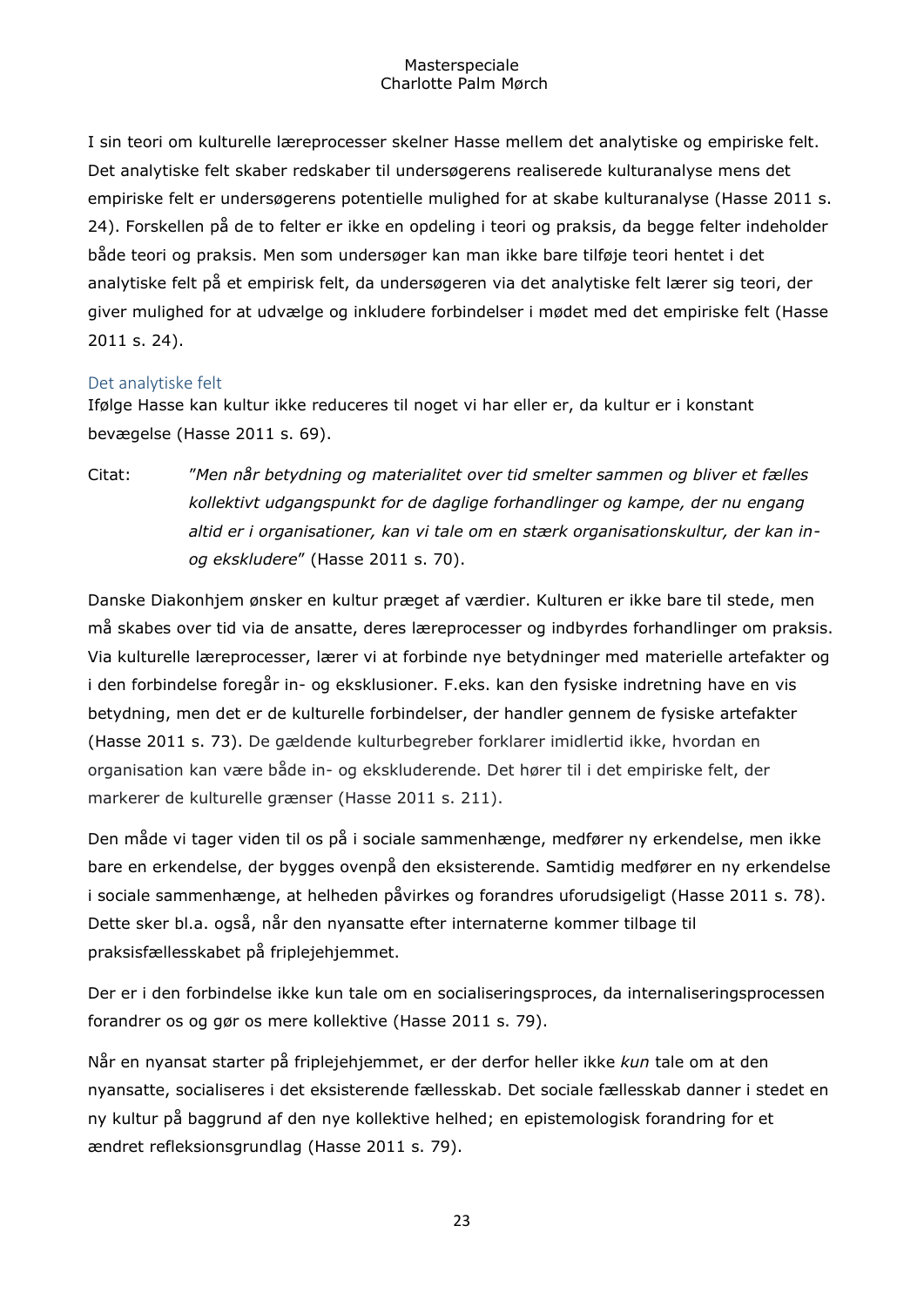Når jeg antager, at værdier ikke er noget statisk og at "*værdier kan forandres, når det opleves som meningsfuldt, værdifuldt eller virksomt"* (Frederiksen 2019 s. 14), så har det stor betydning, at internaliseringsprocessen ifølge Hasse, forandrer det kollektive fællesskab. Og det bekræfter mig i, at værdierne må forbindes i den konkrete kontekst med de ansattes erfaring og oplevelser, samt bearbejdning af disse.

Hasse mener altså, at kultur ikke er afgjort og endelig. Samtidig mener hun, at vi ikke er frie ift. en hvilken som helst betydning i kulturel kontekst, hvis vi ønsker at blive inkluderet i en bestemt organisationskultur. Det vi opfatter som frivillige handlinger er kulturelle handlinger, som involverer genstandsartefakter (Hasse 2011 s. 89).

Citat: "*Vores tilsyneladende frivillige handlinger er derfor altid indlejret og må forstås i forhold til kulturelle læreprocesser*" (Hasse 2011 s. 89).

Når de ansatte på friplejehjem bevæger sig i kulturen, skaber de nye forbindelser mellem genstandsartefakters både fysiske og begrebsmæssige sider (Hasse 2011 s. 90). På den måde bevæger de sig i den bestemte kontekst og de sociale omgivelser. I praksis lærer de at handle betydningsfuldt via forbindelser af handling og kollegers reaktioner (Hasse 2011 s. 91).

For Hasse er handlinger også kulturelle artefakter og kan opfattes som kulturelle læreprocesser (Hasse s. 92). Handlinger kan skabe forbindelser og medfører en handleviden, som kan være både kognitiv og refleksiv uden det nødvendigvis er en sand viden.

Citat: "*Viden er ikke viden i filosofisk forstand, men handleviden knyttet til forbindelserne i en lokalt situeret organisationskultur*" (Hasse 2011 s. 95).

De handlinger jeg observerer via mine observationsstudier, er derfor væsentlige, når Danske Diakonhjem ønsker en kultur præget af værdier. Dette med udgangspunktet i, at *kultur dannes mens vi handler*.

#### <span id="page-24-0"></span>Det empiriske felt

Som observatør har jeg valgt at forholde mig så objektivt som muligt til de handlinger jeg observerer. Men som Hasse refererer til, kan mål for studier af andre menneskers hverdagsliv aldrig være objektiv viden (Hasse 2011 s. 112), hvilket jeg også har noteret mig i kraft af min videnskabsteoretiske tilgang. Hun beskriver desuden, at deltagerne i en organisation forbinder hinanden med bl.a. bestemte handlinger, indlejret i en bestemt kontekst, som jeg ikke nødvendigvis som observatør ikke har viden om. Og jeg inkluderes ikke i det empiriske felt, men tager i stedet position som forskerdeltager (Hasse 2011 s. 119).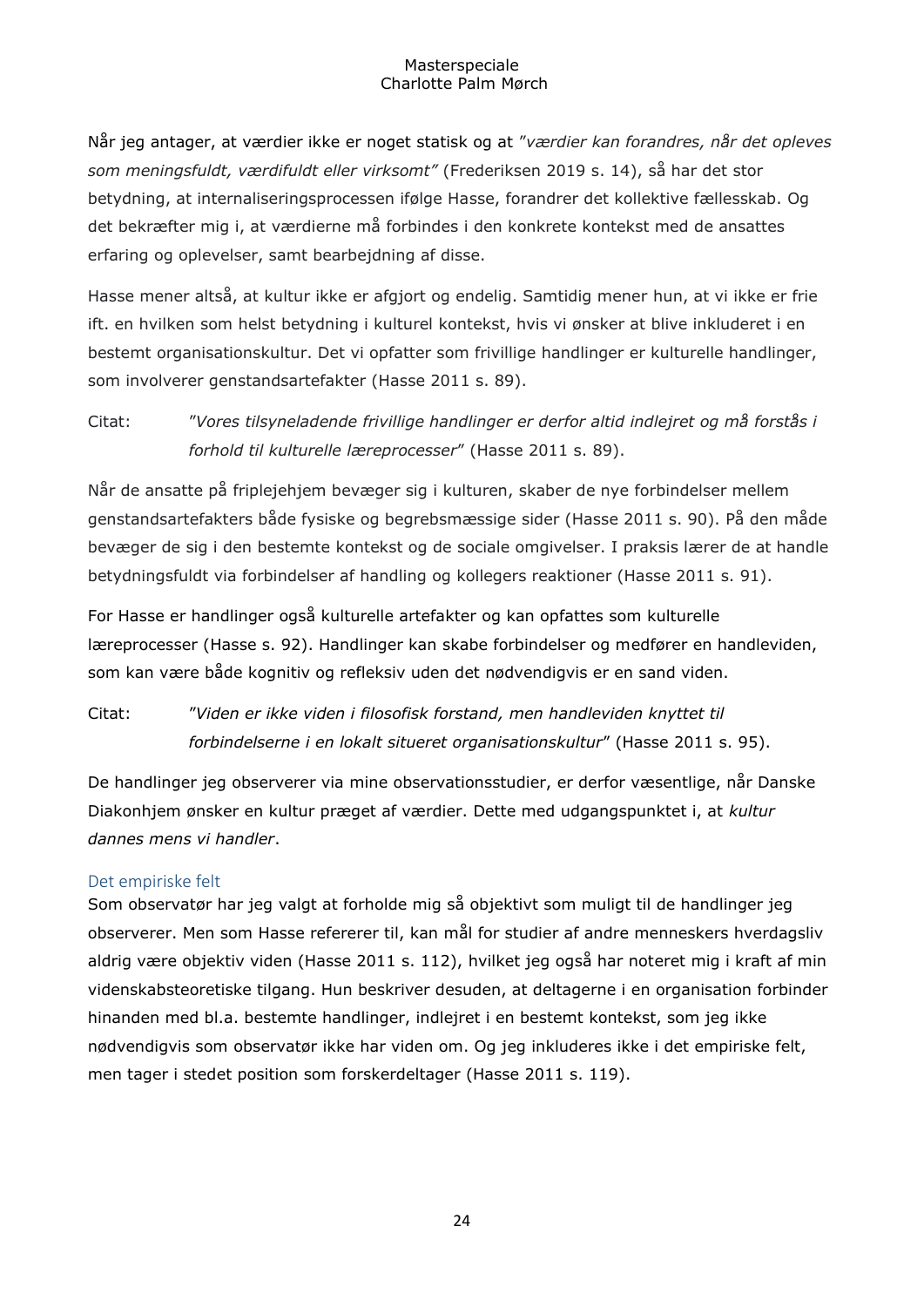Gennem rollen som forskerdeltager kan mine observationer og efterfølgende fokusgruppeinterviews hjælpe mig til at få fat i processer, hvor de ansattes naturlige forbindelser gennem interviews fremtræder, når de sammenholdes med mine observationer.

Vi gør os forståelige gennem fælles handleviden og fælles forståelse af artefakter. Det er kulturelle ressourcer som vi benytter os af, når vi interagerer med hinanden (Hasse 2004 s. 130). Det empiriske felt er objektet for undersøgeren, selvom selve kulturanalysen må udformes i det analytiske felt (Hasse 2011 s. 141).

Når jeg undersøger kulturen på friplejehjem, bevæger jeg mig kontinuerligt mellem det analytiske og det empiriske felt. På en måde kan man også sige, at jeg på det empiriske felt inddrager de ansatte som med-undersøgere i min egen læreproces for at kunne opnå viden om den eksisterende kultur. Der er derfor et sammenfald mellem min egen læreproces og de ansattes (Hasse 2011 s. 141). Og ved at kombinere observationsstudier med interviews, kan jeg opnå en unik position ift. at lære om de *forbindelser, der skaber relationerne mellem materialitet og betydning og handlinger og betydning*" (Hasse 2011 s. 16).

I hverdagens læreprocesser handler det om komplekse relationer. Der findes in- og eksklusioner sted, der gør en forskel i kulturelle sammenhænge (Hasse 2011 s. 214).

Men jo mere vi lærer om de lokale og kollektive forbindelser, des mere kan de motivere til handling (Hasse 2011 s. 215). Ift. til læreprocessen omkring værdier sker den kontinuerligt og via de ansattes relationelle praksis. Ikke alle ansatte er dog erfarne kulturlæsere, hvilket kan medføre reaktioner, når den forventede anerkendelse i handlinger udebliver (Hasse 2011 s. 239). Og det kan have betydning for den sociale in- og eksklusion.

Hasse mener, at organisationskulturens centrifugale eksklusioner ofte er nødvendige for at bevare de centripetale kræfter i kulturen (Hasse 2011 s. 241). Nogle ansatte kan føle sig uretfærdigt behandlet, men det er ikke alle, der lærer at læse det kulturelle rum, så de kan undgå eksklusion (Hasse 2011 s. 247).

Når jeg beskæftiger mig med en organisation, hvor det kristne menneskesyn forudsættes at være fundament for praksis, kan man undre sig over, at eksklusion finder sted. Men som i alle andre organisationer, skabes organisationen af menneskelig aktivitet sammenholdt med de fælles mål og motiv. Og alle kan ikke forholde sig fuldstændigt ensartet til det (Hasse 2011 s. 248). Men det betyder ikke, at kultur ikke kan læres, da kulturelle læreprocesser gennem refleksion kan flytte sig til en kollektiv forståelse (Hasse 2011 s. 248).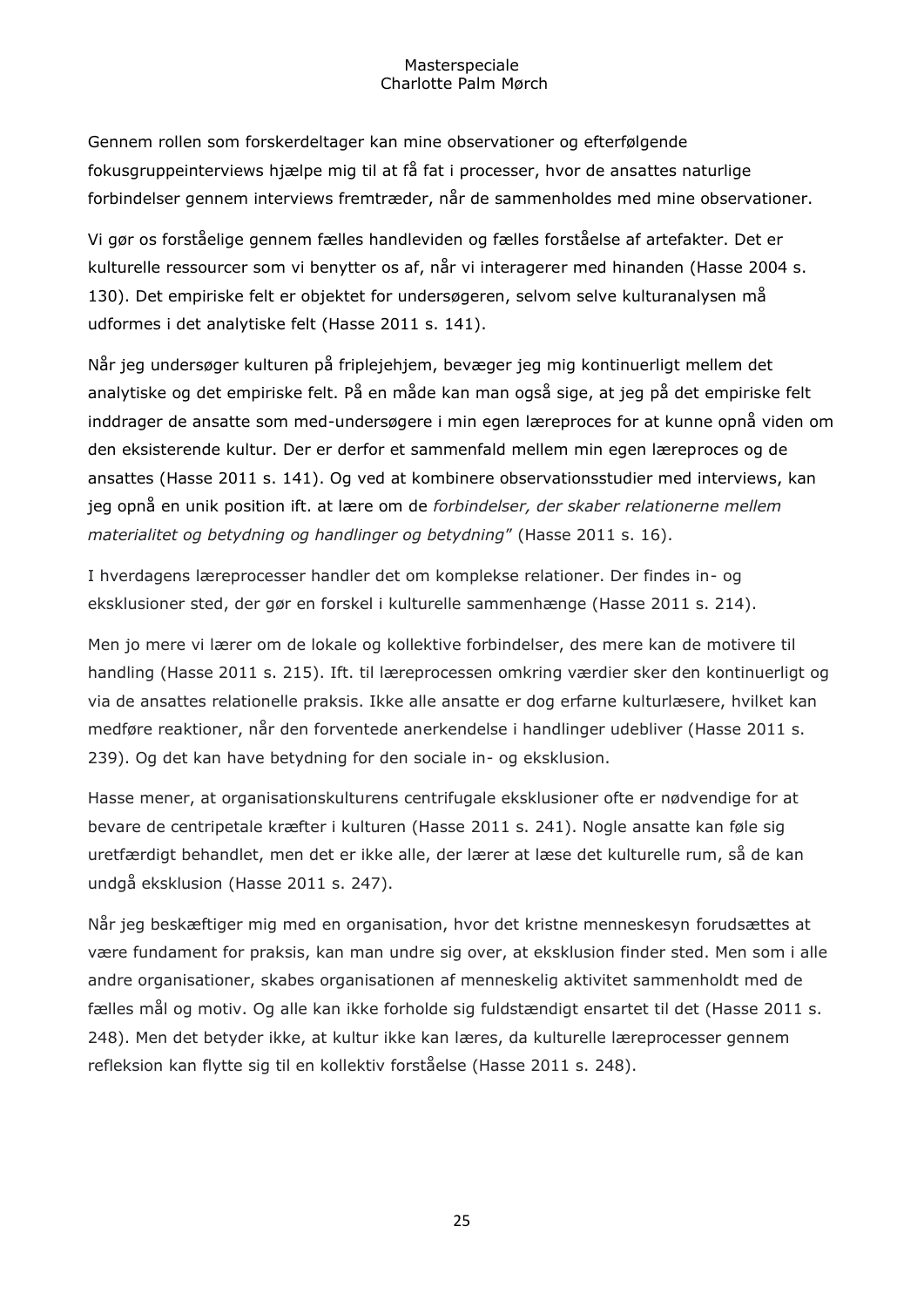#### <span id="page-26-0"></span>Opsamling på kulturanalyse

Hasse mener, at man som undersøger må bestræbe sig på at erkende processen bag den kulturelle læreproces, også selvom det er et vilkår, at man som undersøger er teori-ladet i mødet med feltet (Hasse 2011 s. 283).

Det empiriske felt er min potentielle mulighed for at undersøge; foretage observationer og fokusgruppeinterviews, med fokus på udtryk og integration af organisationens værdier. Men jeg kan ikke undgå i større eller mindre grad, at have en vis forud-indtagen mening. Dog må jeg ikke lade min forud-indtagende mening være styrende ift. det analytiske felt, hvilket betyder, at jeg skal være opmærksom på ikke at dramatisere eller overdrive min egen mulighed for at influere på det empiriske felt via analyser (Hasse 2011 s. 284).

#### <span id="page-26-1"></span>Læringsteori

#### <span id="page-26-2"></span>Præsentation af Etienne Wenger

*Etienne Wenger* (1951) er forfatter og forsker og opfatter sig selv som uafhængig tænker, forsker, konsulent og forfatter, foredragsholder og sociallæringsteoretiker (Illeris 2017 s. 140). Han mener, at vi alle har tilhørsforhold i forskellige praksisfællesskaber og at disse er en integreret del af vores liv (Wenger 2004 s. 17). Særligt læring i praksisfællesskaber har optaget Wenger, hvor han har udviklet det han kalder; "*en social teori om læring"* (Wenger 2004). Det vigtige heri er; at det at lære skal forstås i et socialt perspektiv uadskilleligt fra livet som menneske og de praksisfællesskaber vi alle indgår i (Wenger 2004 s. 14).

#### <span id="page-26-3"></span>En social teori om læring

Evnen til at opleve verden og engagere sig i verden er noget meningsfuldt og er læringens mål (Wenger 2004 s. 16).

For Wenger er det et centralt aspekt af al læring, at vi er sociale væsner, hvor kundskab handler om kompetencer ift. de forhold, der tillægges værdi.

Erkendelse er et spørgsmål om deltagelse i bestræbelsen på at opnå de forhold, som udviser sig ved et aktivt engagement i den omgivende verden. Deltagelse henviser Wenger til en omfattende proces, som består i:

## Citat: "*at være aktive deltagere i sociale fællesskabers praksisser og konstruere identiteter i relation til disse fællesskaber*" (Wenger 2004 s. 14).

Deltagelse betegner Wenger som både handling og sammenhæng og forbundet med flere former for relationer (Wenger 2004 s. 70). Deltagelse rækker derfor videre end kun til begrebet samarbejde og det direkte engagement i bestemte aktiviteter (Wenger 2014 s. 71).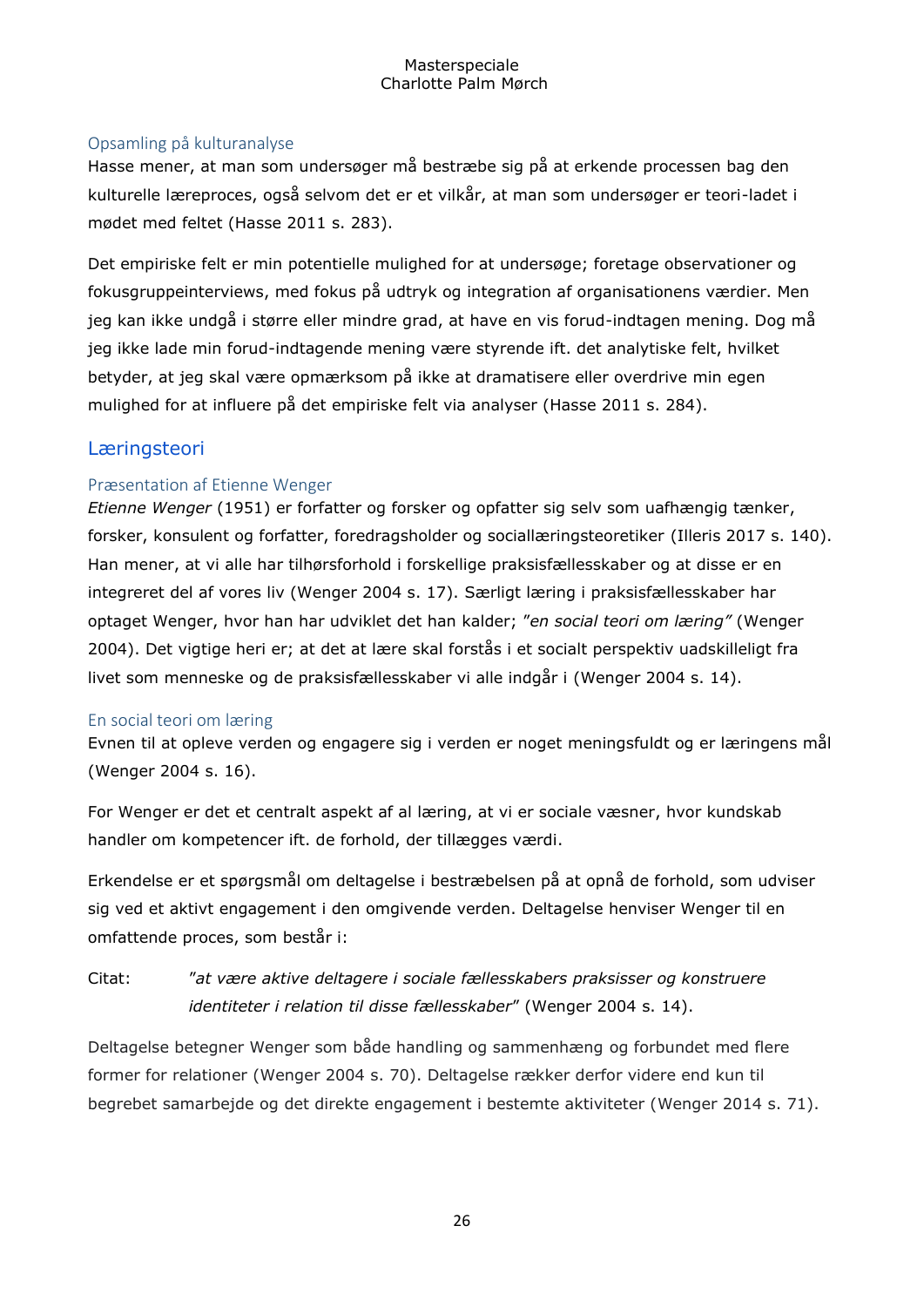En social teori om læring må ifølge Wenger integrere komponenter, der er vigtige for at skildre social deltagelse som lærings- og erkendelsesproces. Komponenterne består af *Mening, Praksis, Fællesskab* og *Identitet* og skal ses som forbundne (Wenger 2004 s. 15).

I de følgende afsnit vil jeg beskrive de fire komponenter, som jeg også i min analyse vil tage udgangspunkt i, ved at tematisere specifikke udsagn fra interviews ud fra transskribering og meningskondensering (bilag 6).



Komponenterne er vist i følgende figur: (Wenger 2004 s. 15)

## <span id="page-27-0"></span>Mening

Mening betegner Wenger som den måde hvorpå vi individuelt og kollektivt har evne til at opleve vores liv og verden som meningsfuld, og praksis som en proces, hvor vi kan opleve verden og vores engagement som meningsfuld (Wenger 2004 s. 65).

Mening bliver dermed et samspil mellem konstituerede processer i en meningsforhandling. Meningsforhandling involverer et samspil mellem deltagelse og tingsliggørelse, som et fundament for menneskets oplevelse af mening og for karakteren af praksis (Wenger 2004 s. 66). Meningsforhandling bliver en proces, der dannes af flere forskellige elementer som f.eks. konkrete handlinger, symboler og artefakter, og som skaber nye vilkår for forhandling og ny mening samtidig med, at den skaber nye relationer.

Komponenten; Mening er produktet af forhandling, som ikke eksisterer i os selv eller verden, men i den dynamiske relation, som livet i verden udgør (Wenger 2004 s. 68).

Citat: "*Deltagelse og tingsliggørelse refererer som par til en dualitet, der er grundlæggende for meningsforhandlingen*" (Wenger 2004 s. 69).

Den måde de ansatte udtrykker værdierne på, er et eksempel på forhandling af mening. Værdierne udtrykkes i en kontekst med baggrund i organisationens ønsker og den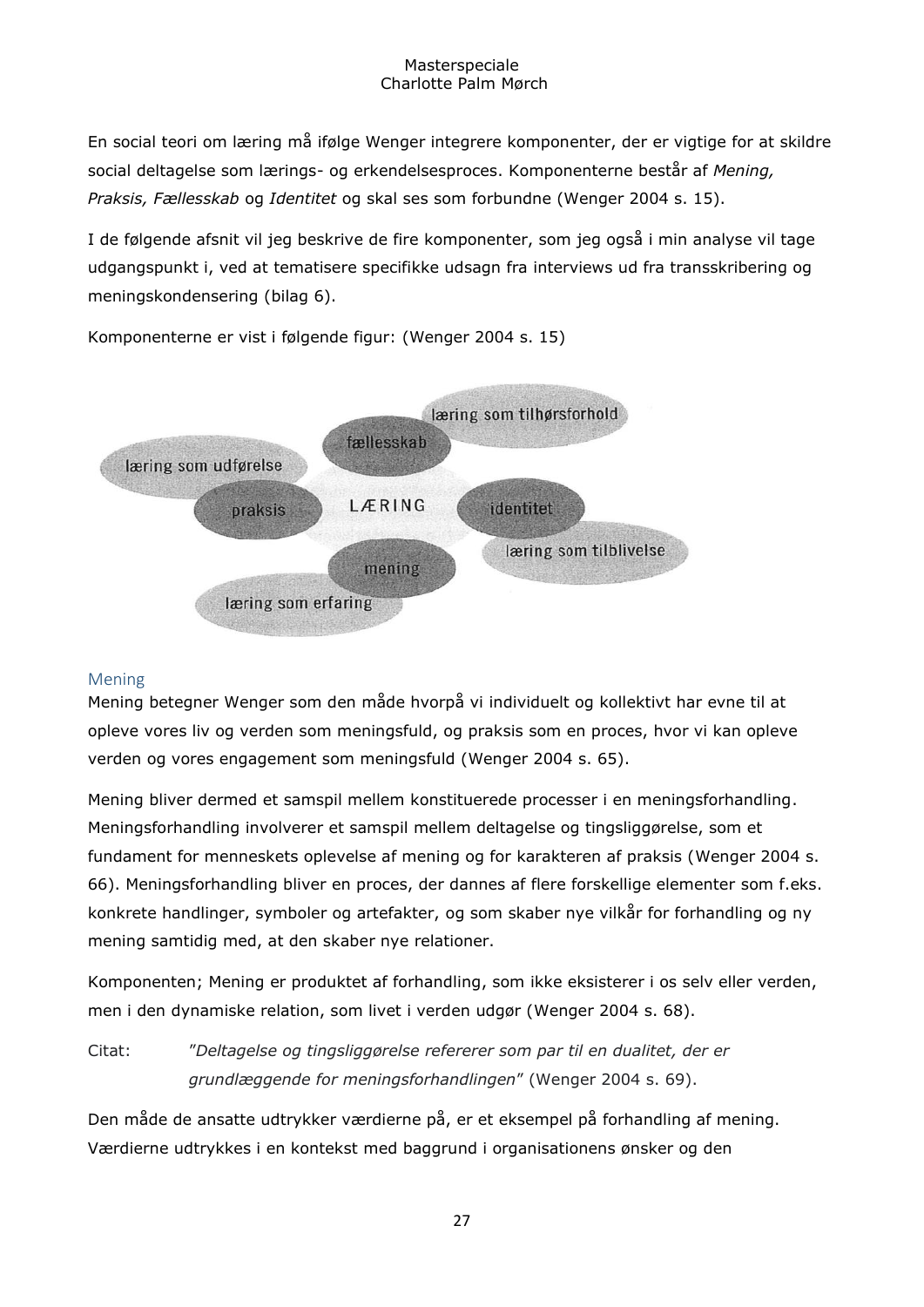undervisning de ansatte har fået via internaterne sammenholdt med de individuelle og kollektive evner hvori praksis opleves. Den dynamiske relation som de ansatte indgår i, udtrykker værdierne ift. deres *bedømmelse af det ønskværdige, rigtige eller retfærdige* og er løbende til forhandling.

Tingsliggørelse kan være en genvej til kommunikation og refererer til læreprocesser, hvor indsatser i arbejdet adskilles fra personlige oplevelser (Wenger 2004 s. 72). Værdierne i organisationen er en form for tingsliggørelse, hvor de ansatte får et nyttigt begreb til at forankre deres handlinger gennem deltagelse. Tingsliggørelse kan derfor ses som en afspejling af praksis og en fremstilling af meningsforhandlingen.

#### <span id="page-28-0"></span>Praksis

Praksis er ifølge Wenger en betegnelse for de historiske og sociale ressourcer, rammer og perspektiver, der støtter et gensidigt engagement i handling (Wenger 2004 s. 15). Begrebet praksis omfatter både sprog, dokumenter, roller og kriterier men også relationer, tavse konventioner, genkendelige intuitive forståelser, specifikke opfattelser, antagelser og fælles verdensbilleder (Wenger 2004 s. 61).

Jeg ønsker via projektet at undersøge, hvordan en organisations værdier integreres blandt de ansatte ved bl.a. at observere, hvordan værdierne kommer til udtryk i praksisfællesskabet. Værdierne kan betegnes som en ramme for praksis i organisationen, der kan støtte et gensidigt engagement. I praksis kan udtryk af værdierne ske via de ovennævnte elementer og derigennem en form for forhandling, en diskurs - og anlægger en meningshorisont ved at tillægge mening til en bestemt praksis (Wenger 2004 s. 73).

#### <span id="page-28-1"></span>Fællesskab

Wenger mener, at sammenkædning af praksis og fællesskab gør to ting, som konstituerer udtrykket praksisfællesskab. Den skelner praksisbegrebet fra udtryk som kultur, virksomhed eller struktur og definerer en særlig slags fællesskab, nemlig praksisfællesskabet (Wenger 2004 s. 89). Han mener desuden, at praksis er kilden til fællesskab i form af tre dimensioner:

#### Gensidigt engagement - Fælles virksomhed - Fælles repertoire (Wenger 2004 s. 89).

Praksis er ikke abstrakt men eksisterer fordi mennesker engagerer sig i fælles handling og det gensidige engagement er en del af en praksis, der skaber relationer (Wenger 2004 s. 90). På friplejehjem opretholdes relationer af gensidigt engagement omkring de fælles opgaver og værdierne. De instrumentelle aspekter, selve handlingerne, er konkrete og dermed mere synlige i selve værdiarbejdet (Wenger 2004 s. 92). Sproget og særligt de tavse konventioner og intuitive opfattelser er knap så synlige, men de foregår alligevel dagligt og er en del af det gensidige engagement og den kontinuerlige meningsforhandling.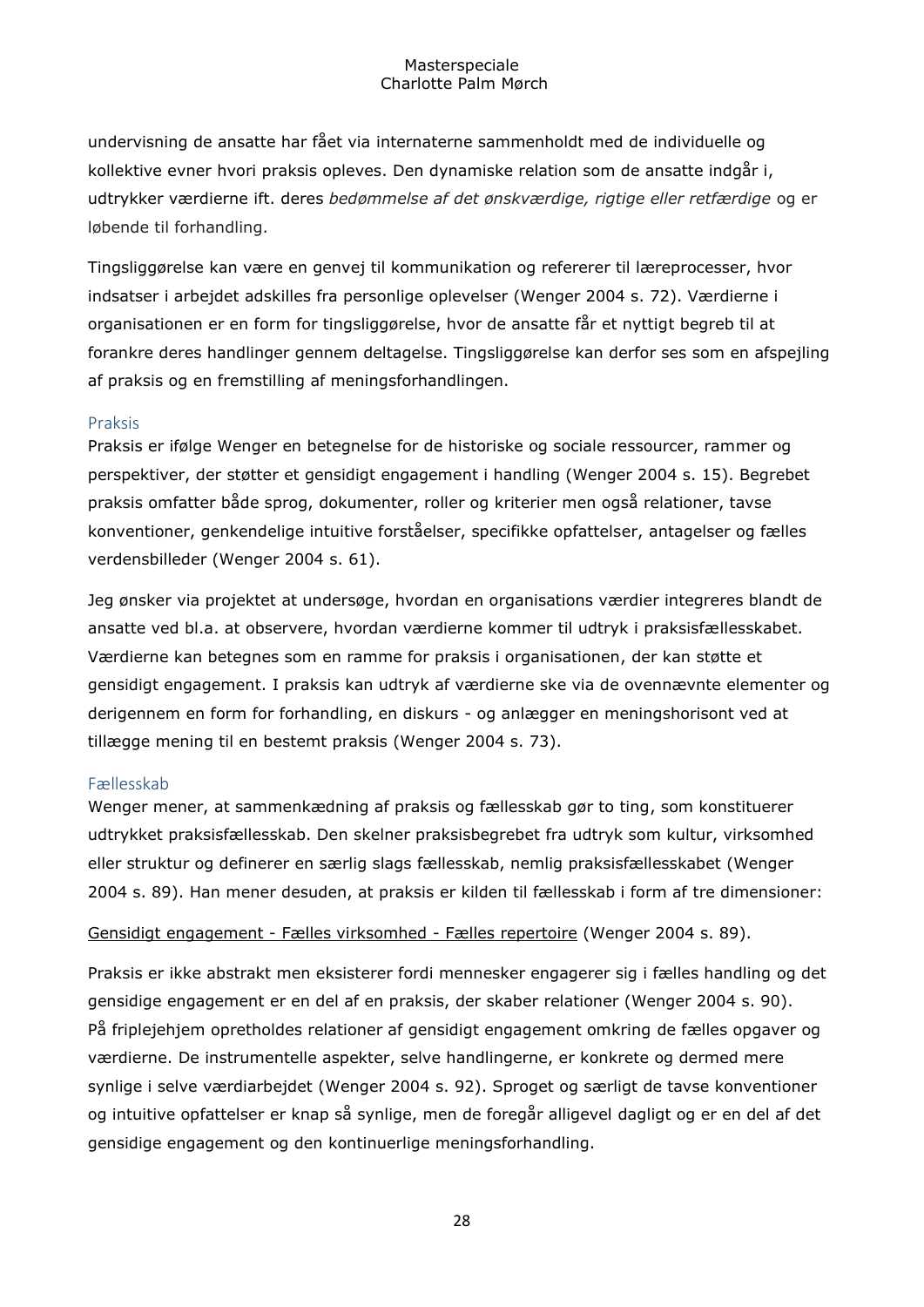Det gensidige engagement fordres ikke af homogenitet men af engagementsrelationer på kryds og tværs (Wenger 2004 s. 93). Bl.a. har de ansatte hver deres faglige og personlige kompetencer at byde ind med i praksisfællesskabet, som har betydning for deres udtryk af værdier.

De ansatte på friplejehjem er også vidt forskellige i både alder og erfaring. Og selvom de har noget til fælles bl.a. i kraft af deres ansættelse, så kræver det; at gøre noget sammen, en konstant opmærksomhed (Wenger 2004 s. 92).

Den fælles virksomhed defineres af de ansatte og består i deres forhandlede reaktioner og viser sig på den måde i en gensidig ansvarlighed, der bliver en integreret del af praksis (Wenger 2004 s. 95).

Citat: "*Eftersom medlemmerne skaber en praksis for at tage sig af det, de opfatter som deres virksomhed, hører deres praksis, som den udfolder sig, i fundamental forstand til deres fællesskab*" (Wenger 2004 s. 98).

Praksisfællesskabet medfører en vis fælles ansvarlighed for virksomheden. Nogle aspekter af ansvarligheden kan ikke tingsliggøres mens andre, som f.eks. regler, metoder og værdier, kan. Men det betyder ikke, at de mere abstrakte aspekter af praksis ikke har lige så stor betydning som de, der kan tingsliggøres (Wenger 2004 s. 99). Og selvom værdierne er en form for tingsliggørelse, kan de også opfattes som abstrakte. Dette ift. at den generelle begrebsverden for den enkelte og fællesskabet tager udgangspunkt i en sammenfattet mening fremfor det konkrete, hvormed ansvarligheden bliver integreret i praksis og ikke behøver at være noget som alle kan formulere, selvom det gennemtrænger fællesskabet (Wenger 2004 s. 100).

De ansatte på friplejehjem tager ansvar for deres fælles virksomhed i kraft af at følge regler, benytte sig af aftalte metoder og have kendskab til organisationens værdier. Men samtidig tager de også ansvar for f.eks. udtryk, stemning og relationer, som ikke nødvendigvis kan tingsliggøres. Alligevel lærer de af hinanden ved at interagere og tage del i det gensidige engagement.

Fælles repertoire udvikles i fællesskabet og er stærkt forbundet med det gensige engagement og den fælles virksomhed. Det omfatter ikke i sig selv sammenhæng som konkrete handlinger, symboler og artefakter, men eksisterer i kraft af, at de ansatte hører til en praksis i et fællesskab, der udøver en fælles virksomhed. Og det fælles repertoire udvikles i fællesskabet via bl.a. rutiner, ord og måden at gøre ting på, hvilket også har betydning for udtryk af værdier (Wenger 2004 s. 101).

Citat: *"Repertoiret kombinerer både reifikative og participative aspekter"* (Wenger 2004 s. 101).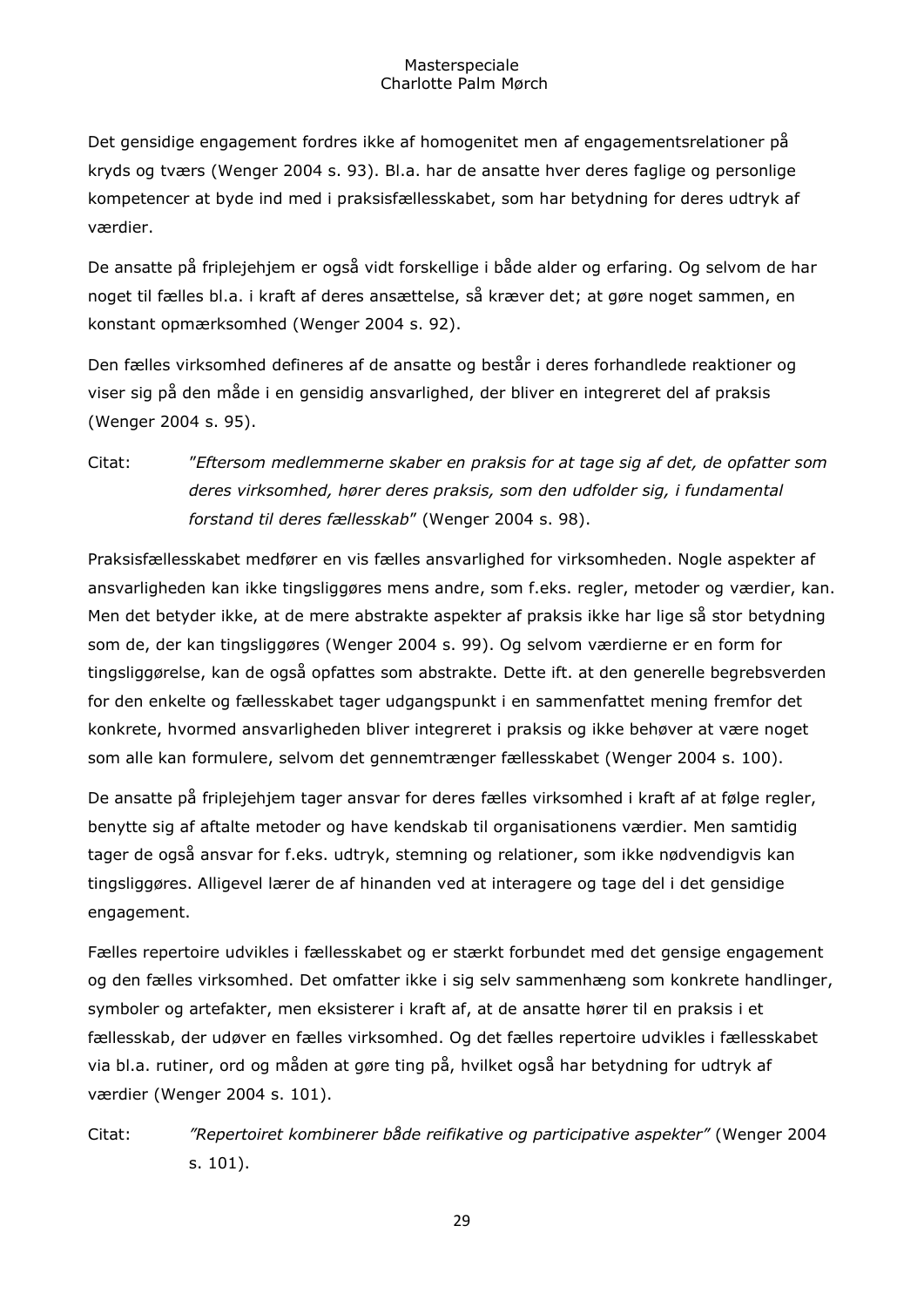Forandring og nye idéer for praksis kan ses som noget der bare sker, men er i virkeligheden en del af en udviklende læreproces (Wenger 2004 s. 115). Den engagerede ansatte og det inkluderende fællesskab er en del af repertoiret og den meningsforhandling der sker blandt de ansatte omkring værdierne og som skaber meningsfulde udsagn om deres fællesskab og fælles virksomhed, som igen medfører en læreproces blandt de ansatte og skaber fælles referencer.

Set i forhold til, at *gensidigt engagement, fælles virksomhed og fælles repertoire* ifølge Wenger er kilden til fællesskabssammenhæng er det de ansatte på friplejehjemmet, der giver praksisfællesskabet mening og samtidig anledning til læring om værdierne. Der er i den forbindelse ikke kun tale om erhvervelse af ny viden kombineret med de ansattes faglige og personlige baggrund samt erhvervsmæssige kompetencer og erfaring, men også dannelse af identitet (Wenger 2004 s. 116).

#### <span id="page-30-0"></span>Identitet

Wenger definerer komponenten identitet som en betegnelse for, hvordan læring ændrer den person vi er og skaber personlige historier ifm. de fællesskaber vi indgår i (Wenger 2004 s. 15). Han siger at:

Citat: "*Vores identitet omfatter vores evne og vores manglende evne til at skabe de meninger, der definerer vores fællesskaber og vores måder at høre til på*" (Wenger 2004 s. 169).

Opbygning af identitet handler om meningsforhandling ifm. oplevelsen af medlemskab i sociale fællesskaber og skal ikke ses som, at individualiteten overses, men at selve individualiteten er en del af den konkrete fællesskabspraksis (Wenger 2004 s. 170). Det medfører, at praksis også udgør en forhandling af måder at være som person. Forhandlingen kan være tavs men uanset, om de ansatte taler direkte med hinanden om identitet, beskæftiger de sig kontinuerligt med spørgsmålet i den måde de handler og relaterer sig til hinanden (Wenger 2004 s. 174).

At harmonisere forskelligheder fra en fragmenteret identitet kræver en fælles indsats, som kan være vanskelig at kombinere med erfaring ud fra én enkelt identitet (Wenger 2004 s. 186). I den forbindelse er det vigtigt at rette opmærksomhed mod, at der kan være forskellige måder at engagere sig i praksis og at forskellige former for ansvarlighed kan medføre forskellige reaktioner på samme omstændigheder. Samtidig kan udsagn fra ét bestemt repertoire falde fuldstændigt udenfor konteksten i et andet fællesskab (Wenger 2004 s. 186).

Harmoniseringsarbejdet kan derfor være en helt særlig udfordring ift. nyansatte. Når Danske Diakonhjem samler de nyansatte fra alle friplejehjem til en fælles undervisning af værdierne, som afsæt for arbejdet i organisationen, kan der udelukkende via undervisningen ikke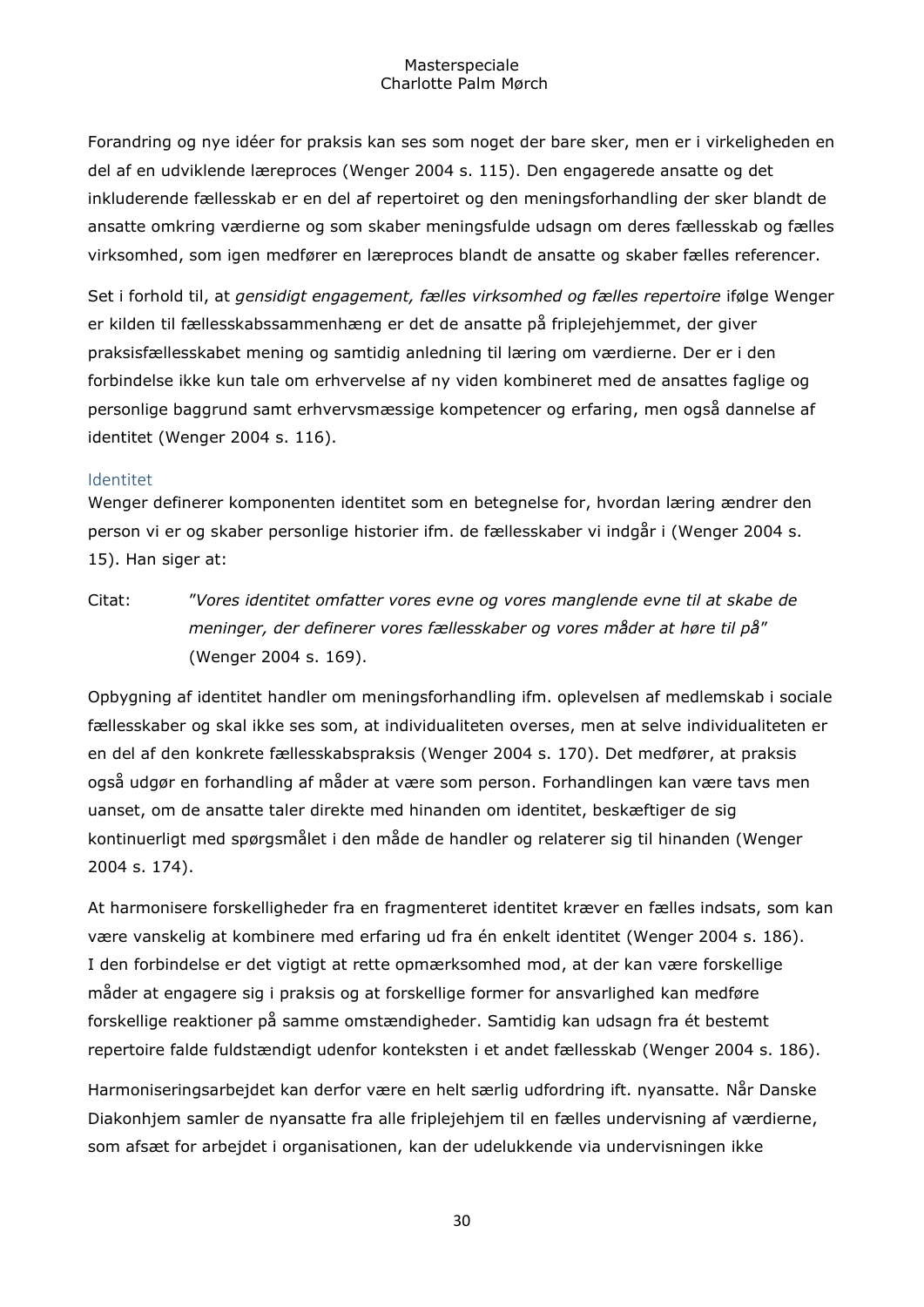forventes ensartethed i de ansattes udtryk af værdierne i praksis. Den nyansatte kan f.eks. være præget at ét bestemt repertoire, som er direkte uhensigtsmæssigt ift. organisationens værdier og derfor må integreres i det konkrete praksisfællesskab.

Identitet i praksis er et samspil mellem det lokale og det globale (Wenger 2004 s. 189). Så processen for læring af organisationens værdier må ses som en kontinuerlig proces, hvor den nyansatte gennem fællesskabet opnår en grundlæggende oplevelse af både deltagelse og tingsliggørelse i arbejdet med at forhandle selvet (Wenger 2004 s. 177). Og efterhånden som den nyansatte integreres i den nye praksis og udvikler relationer, konstrueres identitet i den forstand, at den nyansatte bliver en del af praksisfællesskabet på det konkrete friplejehjem. Det medfører, at den nyansatte finder grundlag i sin identitet for at udtrykke de fælles værdier og gennem deltagelse i praksisfællesskabet finder sin identitet i praksis.

#### <span id="page-31-0"></span>Opsamling på læringsteori

Wengers teori om social læring og Hasses kulturanalyse komplementerer hinanden ift. undersøgelsesfeltet. Wenger skelner praksisbegrebet fra kultur (Wenger 2004 s. 89), mens Hasse i sin kulturanalyse inddrager forbindelser, *der dannes, mens vi handler og skaber nye kulturelle forbindelser*" (Hasse 2011 s. 31-32). Og begge aspekter er væsentlige for min undersøgelse:

Udvikling af praksis tager tid og praksisfællesskaber opfattes som fælles læringshistorier, hvor processen har stor betydning (Wenger 2004 s. 105). Ved at benytte Wengers teori i min analyse af empiri kan jeg analysere selve læreprocessen omkring integration af værdier og hvad der karakteriserer den. Og via teorien kan jeg fordybe mig i praksisfællesskabets læreproces ift. de fire komponenter; Mening, Praksis, Fællesskab og Identitet.

Hasses kulturanalyse kan komplementere min analyse af empiri ved at give mig et perspektiv på selve kulturen og støtte mig i at få blik for de forhold, der kan understøtte og/eller udfordre at værdierne integreres og kommer til udtryk i praksis.

Ift. min position som forskerdeltager, må jeg ud fra det analytiske felt, udvikle en teoretisk forståelse for praksis på det konkrete friplejehjem for at opnå en forståelse af de kulturelle forbindelser i mødet med det empiriske felt, de ansattes praksis (Hasse 2011 s. 108).

Ifølge Wenger må jeg undersøge de fire komponenter for at se sammenhængen i læreprocessen. Og de tre dimensioner; gensidigt engagement, fælles virksomhed og fælles repertoire, skaber synlighed for gældende praksis og dermed læring (Wenger 2004 s. 105).

Sammenholdt tager begge teorier udgangspunkt i læreprocesser som social deltagelse, hvilket understøtter at specialet er målrettet interpersonelle relationer samtidig med, at jeg tager fokus på læring som proces ift. til at integrere en organisations værdier.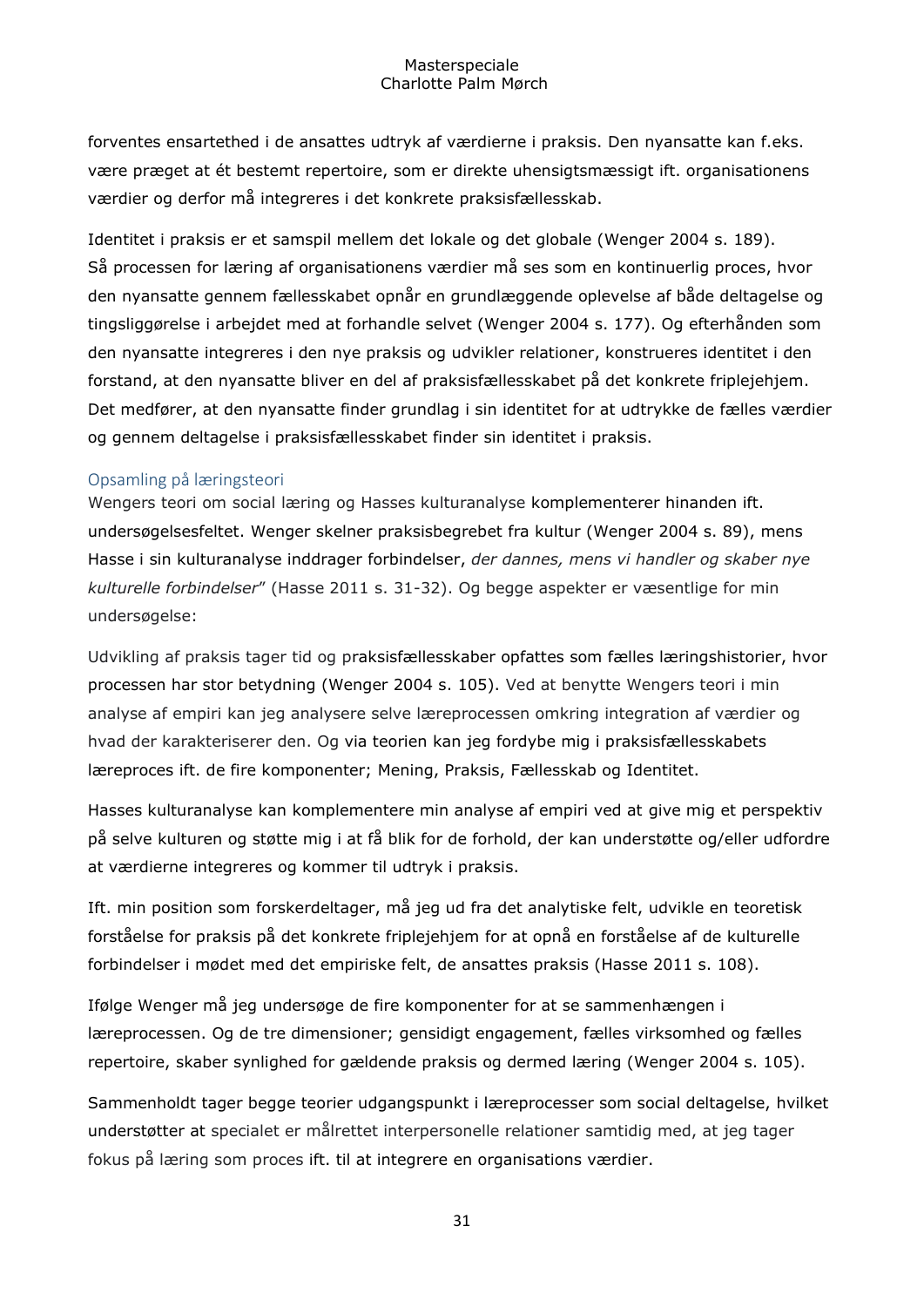## <span id="page-32-0"></span>ANALYSE

Der findes forskellige måder at analysere empiri. Kvalitative analysemetoder kan anvendes til at skabe forståelse af de undersøgte forhold og undersøge f.eks. sproglige udsagn for at skabe nuancerigdom og vise diversitet (Andreasen et al 2017 s. 156). I første omgang er det godt at gå tilbage til de oprindelige undersøgelsesspørgsmål ift.; Hvad man gerne vil vide noget om og hvilken viden, det er muligt at skabe ud fra den generelle empiri (Andreasen et al 2017 s. 156). Mine undersøgelsesspørgsmål er udformet således:

- Hvordan kommer værdierne til udtryk i praksis?
- Hvad karakteriserer læreprocessen for de ansatte omkring organisationens værdier?
- Hvilke forhold kan understøtte læreprocessen?
- Hvilke forhold kan udfordre læreprocessen?

## <span id="page-32-1"></span>Fra empiri til analyse

Gennem observationsstudier og fokusgruppeinterviews har jeg set og hørt, at de ansatte i flere situationer, udtrykker værdierne i deres praksis, hvilket jeg vil synliggøre gennem analysen.

Min analyse starter med at redegøre for kulturen på to friplejehjem ift. de lærte forbindelser, der er dannet gennem relationer, kontekst og handling i praksis. Jeg vil derefter redegøre for, hvad der karakteriserer læreprocessen omkring værdierne herunder, hvilke forhold der understøtter og/eller udfordrer -processen. Ved hjælp af teori vil jeg fortolke, forstå og rammesætte min empiri, som skal lede mig frem til en konklusion.

Analysen vil gengive eksempler på empiri fra to friplejehjem, som både er sammenlignelig men også forskellig, hvilket bidrager til validering af min undersøgelse og giver anledning til refleksion ift. at de to friplejehjem findes i den samme organisation.

De samlede observationer kan ses i bilag 1a og 1b. Fra fokusgruppeinterviews gengives udvalgte udsagn i *kursiv* ift. læsevenligheden. Den samlede transskription fra fokusgruppeinterviews kan ses i bilag 3a og 3b. Jeg henviser i analysen også til konkrete værdier fra Danske Diakonhjem, som gengives i *kursiv* eller beskrives i teksten.

I afsnittet ledelsesperspektivet, vil jeg gengive udvalgte udsagn fra forstander i *kursiv*, så de skelnes i teksten. De samlede notater fra tlf. interviews med forstanderne kan ses i bilag 6. Jeg har genne analysen forsøgt at undgå trættende interviewresultater for i stedet, at synliggøre det væsentlige ift. specialets formål (Kvale og Brinkmann 2015 s. 341).

## <span id="page-32-2"></span>Kulturanalyse

I det følgende afsnit vil jeg via min empiri redegøre for, hvordan de ansatte på friplejehjem gennem kulturelle læreprocesser udtrykker værdierne i praksis set ud fra, at kulturelle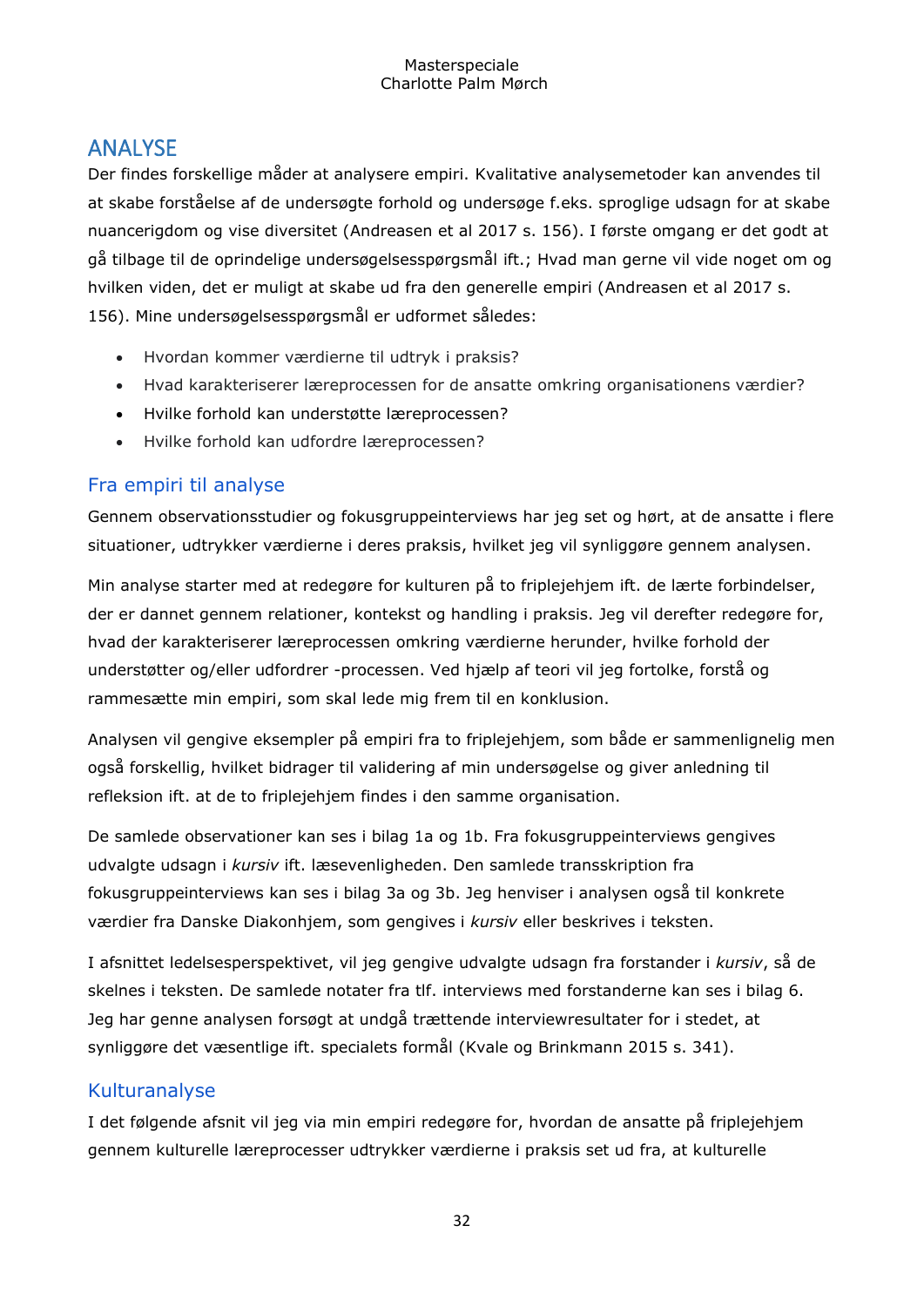læreprocesser er vilkår og forudsætning for de mange kulturelle konstruktioner, der opstår i en organisations hverdagsliv (Hasse 2011 s. 9).

Jeg har i kulturanalysen opdelt afsnit ift. de to friplejehjem.

#### <span id="page-33-0"></span>Friplejehjem 1

#### <span id="page-33-1"></span>Kulturmarkør

En kulturmarkør er ord eller handling, som peger mod en kulturel model, der er kollektivt lært (Hasse 2011 s. 149). På friplejehjemmet er det en kulturel markør, at de ansatte finder det naturligt, at beboerne er til stede i deres samvær. Det oplever jeg bl.a. ved at en beboer tager del i den hyggelige stemning, som ind-mødet bærer præg af. Her kommer Danske Diakonhjems værdi: "*at vi giver plads til livsglæde, medindflydelse og engagement for beboere, pårørende, frivillige og medarbejdere*" til udtryk. Det samme gør sig gældende, da jeg deltager i den daglige fællessamling i salen for beboere og ansatte. I den forbindelse ser jeg også at værdien: "*vi styrker det enkelte menneskes identitet og ligeværd*", kommer til udtryk. Nogle ansatte sidder tæt sammen med beboerne og der virker til at være en målrettet interpersonel kontakt mellem dem. Det er tydeligt, at de ansatte bevidst placerer sig sammen med de beboere, som har behov for pleje og omsorg ifm., at der er mange samlet. Der hilses og gives knus fra de ansatte og jeg oplever en stemning præget af sammenhold og ønske om samvær.

Da jeg under fokusgruppeinterview spørger de ansatte om, hvilke værdier, der er vigtige for dem, svarer Ida: "*Vi vil jo gerne at beboerne er oppe kl. 10, det er jo det, at mødes inde i salen, vi kan lige se hinanden, det er simpelthen så dejligt*". Oda supplerer: "*Vi har jo vores formiddagskaffe, den er der ingen der skal gå glip af*". Fællesskabet er en del af kulturen, vigtigt for de ansatte og en kulturmarkør for friplejehjemmet. Den fælles samling i salen underbygger dette, da kulturen er præget af fællesskabstænkning og dermed kan betragtes som et udtryk for værdierne. Relationer opretholdes af gensidigt engagement bl.a. via den fælles samling, hvor også værdierne kommer til udtryk. Der gives plads til livsglæde og engagement for de ansatte i deres samvær – også med beboerne.

#### <span id="page-33-2"></span>Kontekstmarkør og grænsedragning

Artefakter kan opfattes som alt fysisk, der formes af sociale mennesker (Hasse 2011 s. 107). Afd. kontoret virker rodet for mig. Midt i lokalet står et skrivebord med diverse dokumenter på, og væggene er fyldt med ophængte papirer og en tavle, der står skrevet alt muligt forskelligt på. Ifølge Hasse bliver betydningen af materielle artefakter internaliseret af den enkelte gennem de kulturelle læreprocesser (Hasse 2011 s. 107), og det kan relateres til, at kontoret virker til at være fuldstændig overskueligt for de ansatte og dermed en del af kulturen.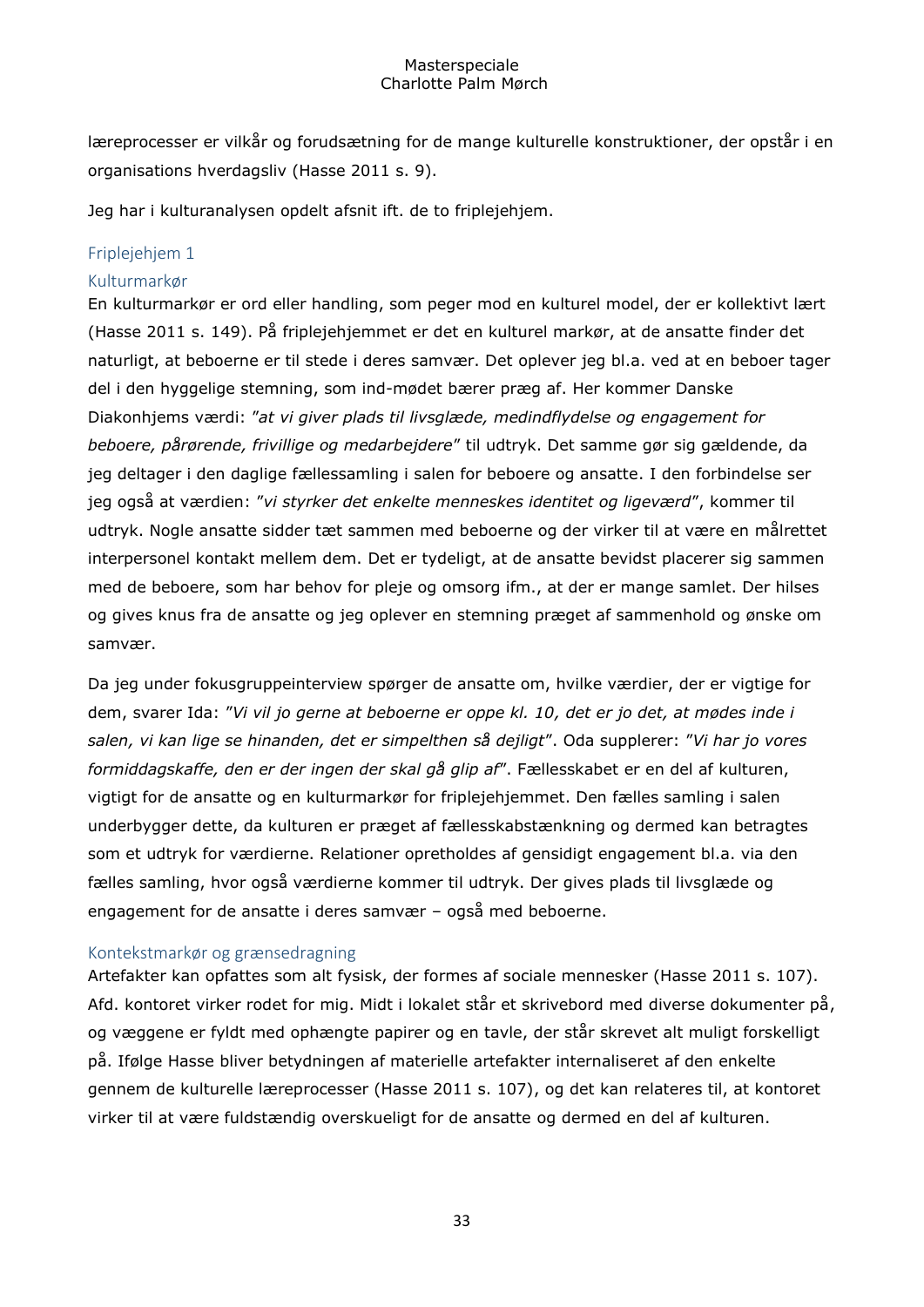Hasse siger, at kontekster er kulturelt lærte tolkningsrammer, der udelukker forbindelser og fokuserer på andre (Hasse 2011 s. 149). De ansatte serverer morgenmad for beboerne i fællesstuen fra en stor køkkenvogn med diverse morgenmadsprodukter. Den fysiske kontekst virker institutionel, men de ansatte formår via deres kendskab og kontinuerlig småsnak med beboerne og hinanden, at skabe en stemning præget af nærhed og hygge. Det institutionelle præg og køkkenvognen er dermed artefakter, der over tid bliver en selvfølge for de ansatte (Hasse 2011 s. 153). Og den fysiske kontekst er tydeligt underlagt de kulturelle forbindelser, der skabes.

De instrumentelle handlinger, som servering af morgenmad er konkrete og præges af intuitive opfattelser mellem de ansatte og beboerne. Jeg oplever på intet tidspunkt, at beboerne er overladt til sig selv, da der hele tiden er mindst en af de ansatte omkring beboerne i fællesstuen. Via småsnak og kendskab understøtter de ansatte beboerne i deres unikke fællesskab. Og på trods af, at *jeg* oplever flere forstyrrelser i form af gennemgang og højlydte samtaler, så virker det ikke til at påvirke fællesskabet.

Diskussioner i det analytiske felt forudsætter en form for grænsedragning og at deltagere i samme organisation kan dele grundlæggende antagelser og samtidig virke som splittede. Men kulturen forklarer ikke, hvordan en organisation kan være præget af både integration, differentiering og fragmentering (Hasse 2011 s. 209). I den forbindelse må der findes forklaringer i det empiriske felt.

Da jeg bl.a. under fokusgruppeinterview spørger, om der er stor udskiftning blandt de ansatte, siger Oda: "*Vi er ret stabile. Men det er også sådan, at enten så holder de, de første 2 mdr. eller så… ".* Der tales her om en både in – og ekskluderende organisation. Hasse mener, at organisationer lærer gennem in- og eksklusioner, hvor læringen sker da deltagerne lærer sig kulturel læsefærdighed (Hasse 2011 s. 209). Oda tilføjer: "*I gamle dage havde vi det sådan, at enten så kan du være her, eller så kan du ikke, der er ikke sådan en gylden middelvej*". Ifølge Hasse lærer erfarne deltagere over tid at læse kulturer og også at forandre den (Hasse 2011 s. 150). Når Oda hentyder til gamle dage, så kan det være en forklaring på, at hun og den samlede organisation har lært sig kulturel læsefærdighed.

#### <span id="page-34-0"></span>Friplejehjem 2

#### <span id="page-34-1"></span>Kulturmarkør

Hasse siger, at når den der lærer, har overblik over forbindelser til organisationens artefakter, har vedkommende en kulturforståelse og evnen til at læse handlemuligheder i kulturen (Hasse 2011 s. 151). Ind-mødet sker i en lille sal på 1. etage, hvor de ansatte fra friplejehjemmet samles. Enkelte har en iPad med, som de kigger i. De fleste sidder omkring et bord, mens andre sidder lidt derfra og nogle står op.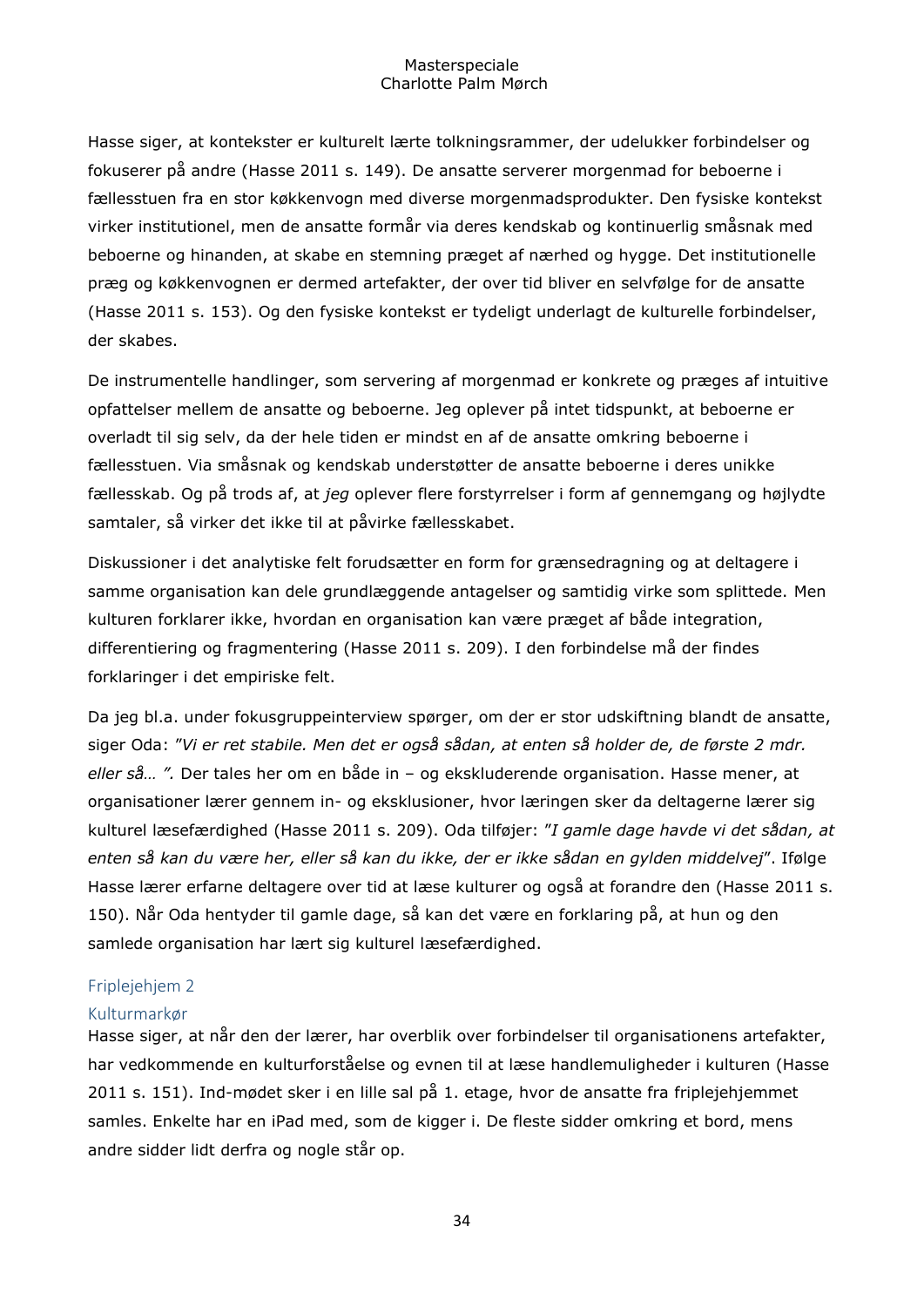#### Herunder ses observationer fra ind-mødet:

- En fortæller, at én har sovet over, men kommer
- En af de ansatte (afd. leder) læser højt fra journalen fra IPad. Informerer også om ny procedure for overlevering af rapport fremover. Der er ikke kommentarer til journalen og kun ganske få kommentarer til informationerne om ny procedure for overlevering
- En ansat beder os sætte stolene op efter mødet. (Det viser sig, at hun er rengøringsassistent). Senere bliver jeg klar over, at også pedellen er deltager i morgenmødet
- En ansat viser afd. leder en seddel, hvor hun har optalt fordeling af en bestemt opgave op mellem de ansatte. Afd. leder svarer, at den fordeling ikke kan lade sig gøre, da det vil påvirke planlægning af mødetider

Der er tydeligvis ikke skabt en fælles kultur omkring ind-mødet. Processen i ind-mødet bærer ikke præg af implicitte komparationer, en form for spejlingseffekt (Hasse 2011 s. 155). I stedet har de ansatte på hver deres måde en egen agenda og fokus i ind-mødet. Og det giver en udfordring for de ansatte at danne sig et overblik over forbindelser og dermed evne for at læse handlemuligheder indenfor kulturen.

Gennem proces udpeger deltagerne, hvilken betydning mennesker og handlinger tillægges de mere erfarne deltagere i organisationen. Via processen startes brydning af de medbragte kulturelle forbindelser, ved en omorganisering af refleksionsgrundlag (Hasse 2011 s. 152).

På friplejehjemmet er det svært at skelne erfarne deltagere og at gennemskue en proces omkring de medbragte kulturelle forbindelser. Man kan sige, at kulturen på friplejehjemmet lige nu udvikler sig i relationerne mellem de ansatte via de subjektive opfattelser og moralske forståelser, der hver især kommer med – også ift. udtryk af organisationens værdier.

At kulturen på friplejehjemmet er præget af subjektive opfattelser af, hvordan Danske Diakonhjems værdier kommer til udtryk, medfører en kultur præget af subjektive opfattelser ift. de kulturelle moralske forståelser.

Ved fokusgruppeinterview svarer Ane på spørgsmålet om, hvilke værdier, der er vigtige: "*For mig, at respektere hinandens forskelligheder*". Hun fortsætter på spørgsmålet om, hvorfor værdier er vigtige: "*I sådan et hus, hvor der er plads til så mange beboere, der har levet forskellige liv og lige pludselig skal leve under samme tag. Jeg tænker, hold da op. De skal dele spisesituationer og det er meget vigtigt, at man giver hinanden plads og ro til forskelligheder*". Mia svarer på det samme: "*Jeg synes at respekt og nærvær og næstekærlighed, det er da 3 ting man sådan … det er vigtigt for mig*".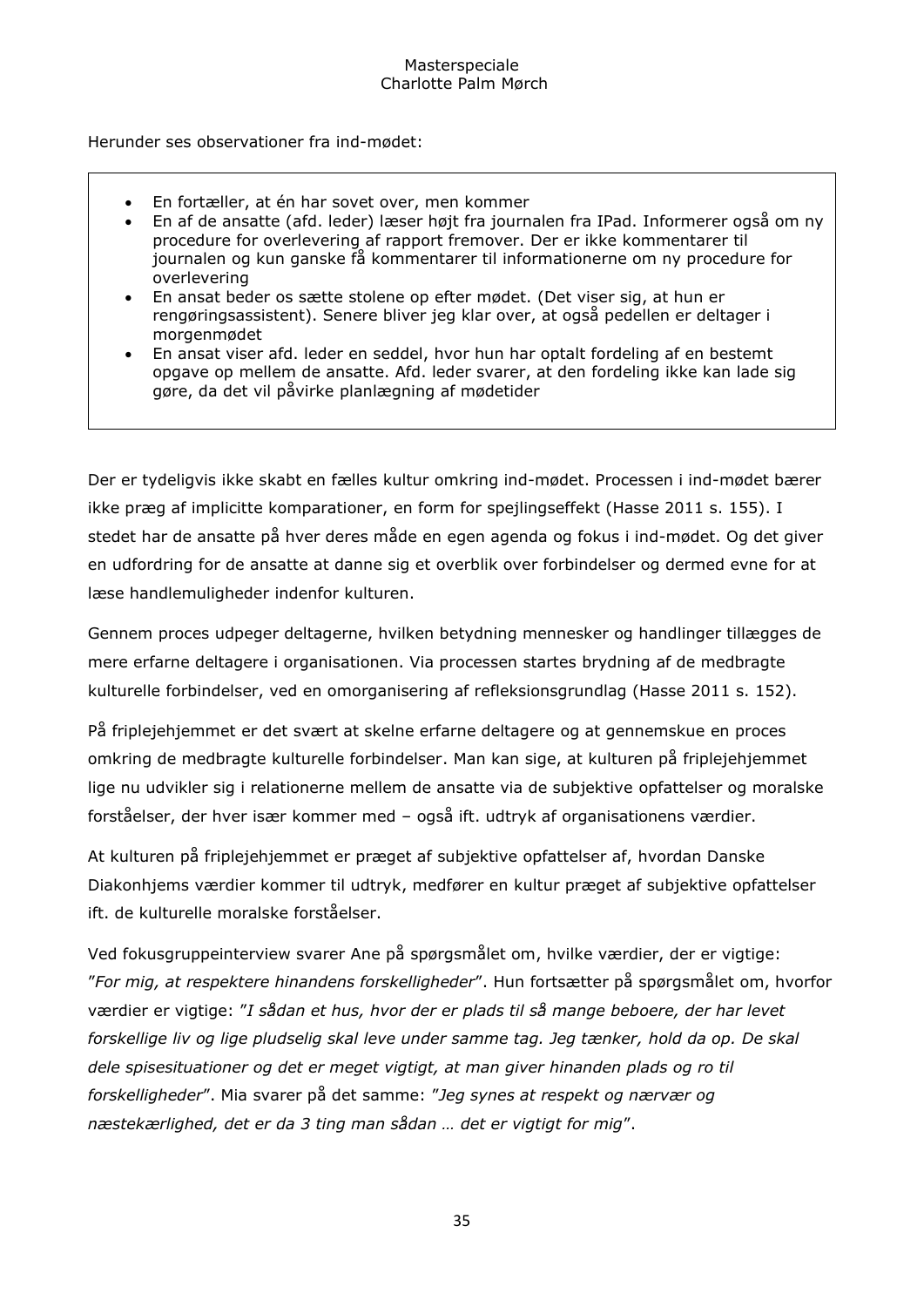Den kulturelle markør er derfor tvetydig og fragmenteret. Men det betyder ikke, at organisationens værdier ikke kommer til udtryk i praksis. Det betyder i stedet, at der blandt de ansatte ikke er dannet en kulturel model, der er kollektivt lært, hvorfor værdierne kommer til udtryk ud fra den enkelte ansattes kulturelle moralske forståelser.

#### <span id="page-36-0"></span>Kontekstmarkør og grænsedragning

Kontekstmarkører er svære at læse, fordi de ikke nødvendigvis tillægger genstandsartefakter samme betydning (Hasse 2011 s. 173). På friplejehjemmet oplever jeg, at den fysiske kontekst er gunstig ifm. værdiarbejdet. Der findes to etager med lejligheder og en fælles spisestue samt fællesstue på hver etage. Der er ikke åbne gange for gennemgang af uvedkommende omkring den enkelte bolig. Huset fremstår nyt og indbydende, hvor møbler, farver og andet interiør tydeligt er valgt med omhu.

Alligevel virker huset tomt i min tolkningsramme. Ifølge Hasse skaber vi som nyankomne generaliseringer om andres kultur (Hasse 2011 s. 177). At lære at reflektere over de fysiske rum kan sanses anderledes af rummets etablerede praksisdeltagere, som har lært rummet at kende (Hasse 2011 s. 178). Og artefakter bliver over tid taget for givet (Hasse 2011 s. 181). Det betyder at min tolkningsramme for at huset virker tomt, ikke nødvendigvis harmonerer med de ansattes opfattelse.

Hasse siger, at kulturelle læreprocesser, hvorigennem vi lærer at skabe forbindelser mellem genstandsartefakter, handling og betydning, skaber kultur (Hasse 2011 s. 147). I spisestuen ser jeg, at nogle ansatte sidder med deres iPad ved samme borde som beboerne og er synligt optaget af denne fremfor at skabe relation til hinanden og beboerne. På den måde ser jeg, at iPad som kontekstmarkør får en betydning for kulturen. Selve genstands-artefaktet forbinder handling og betydning og jeg ser en kultur, hvor det legitimeres, at de ansatte træder ud af fællesskabet iført iPad.

Grænsedragninger bliver til gennem kulturelle læreprocesser og tager udgangspunkt i, at deltagerne er medvirkende til at frembringe disse (Hasse 2011 s. 211). Og kollektive grænsedragninger aktiveres, når f.eks. ord, handlinger og genstandsartefakter bryder med forventelige betydninger (Hasse 2011 s. 212). Da en ansat ved ind-mødet viser afd. leder en seddel med hendes idé til en ny fordeling af opgaver, bliver hun afvist med argumentet, at det ikke kan lade sig gøre ift. mødetider. Den ansatte havde en erkendt forventelig betydning med sit forslag, mens afd. leder havde en anden forventelig betydning. Og det kan have konsekvenser når fællesskabet ikke lærer at læse de samme betydningsfulde forskelle og medføre oplevelsen af en ekskluderende organisation (Hasse 2011 s. 112).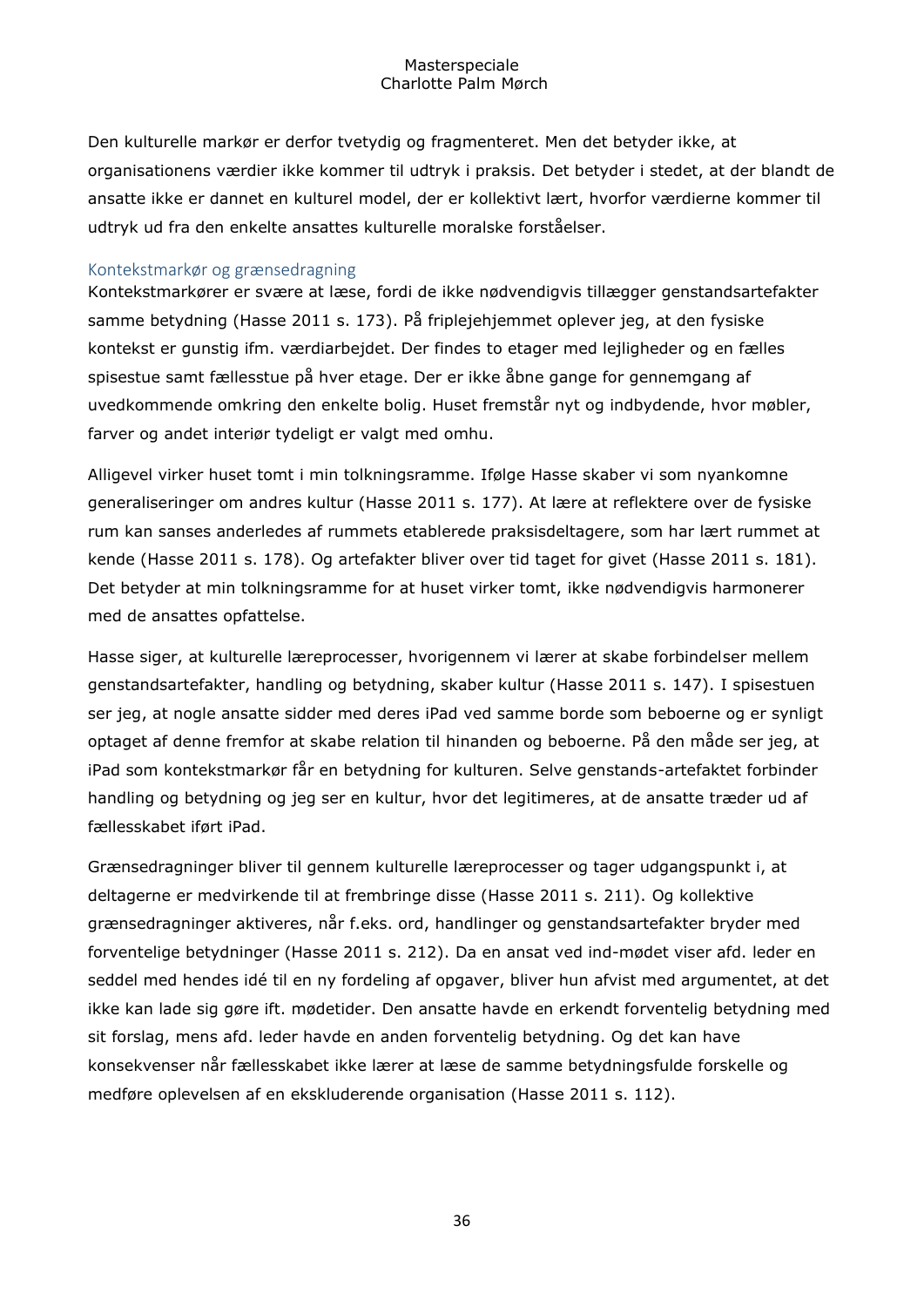#### <span id="page-37-0"></span>Delkonklusion

Kultur, at forstå som læreprocesser der skaber forbindelser, som igen skaber relationer mellem materialitet og betydning og handlinger og betydning (Hasse 2011 s. 16), er også det, der gør sig gældende i de udtryk af værdier, som ses på friplejehjemmene.

På friplejehjem 1 udtrykkes organisationens værdier særligt gennem fællesskab, som en kulturmarkør for de ansatte. De oplever det som meningsfuldt, værdifuldt og virksomt at være sammen. Den kulturelle læreproces er kendetegnet ved, at de ansatte har lært, at det ønskværdige og rigtige konstitueres i fællesskabet, hvor de har integreret en fælles tolkningsramme om, at det er gennem det fælles samvær og fællesskab værdierne kommer til udtryk.

På friplejehjem 2 er de kulturelle markører mere fragmenteret. De ansatte har ikke en tydelig kollektivt lært kulturel markør for deres udtryk af organisationens værdier. Værdierne kommer i stedet til udtryk gennem de ansattes subjektive fortolkninger og kulturelle moralske forståelser. Det hænger det sammen med, at der i løbet af det år friplejehjemmet har eksisteret, kontinuerligt er kommet nye ansatte til. Kulturen som læreprocesser, der skaber forbindelser og giver handling betydning har derfor været præget af, at internaliseringsprocessen har været mere eller mindre konstant. Og det har haft betydning for det sociale fællesskab, hvor de ansatte ikke har haft mulighed for gennem tid at skabe kulturelle klynger for tolkningsrammer (Hasse 2011 s. 150).

#### <span id="page-37-1"></span>Læring i praksis

I de følgende afsnit vil jeg analysere eksempler fra min empiri ved hjælp af Wengers teori om social læring. Jeg vil redegøre for, hvad der karakteriserer læreprocessen omkring Danske Diakonhjems værdier på friplejehjemmene og herunder, hvilke forhold der understøtter og/eller udfordrer læreprocessen.

Ifølge Wenger må mening, praksis, fællesskab og identitet integreres i social læring for at skildre social deltagelse som lærings- og erkendelsesproces. For at sikre en god struktur i analysen har jeg i bilag 6 fortolket og tematiseret udvalgte udsagn fra fokusgruppeinterviews, ift. Wengers komponenter i en social teori om læring: Mening, Praksis, Fællesskab og Identitet, velvidende, at komponenterne er så tæt forbundne og gensidigt defineret, så de ikke kan ses som adskillelige (Wenger 2004 s. 16).

Med det in mente, har jeg opdelt analysen i de fire komponenter af hensyn til struktur og læsevenlighed. Derefter har jeg fordybet mig i, hvilke forhold på de to friplejehjem, der kan udfordre læreprocessen.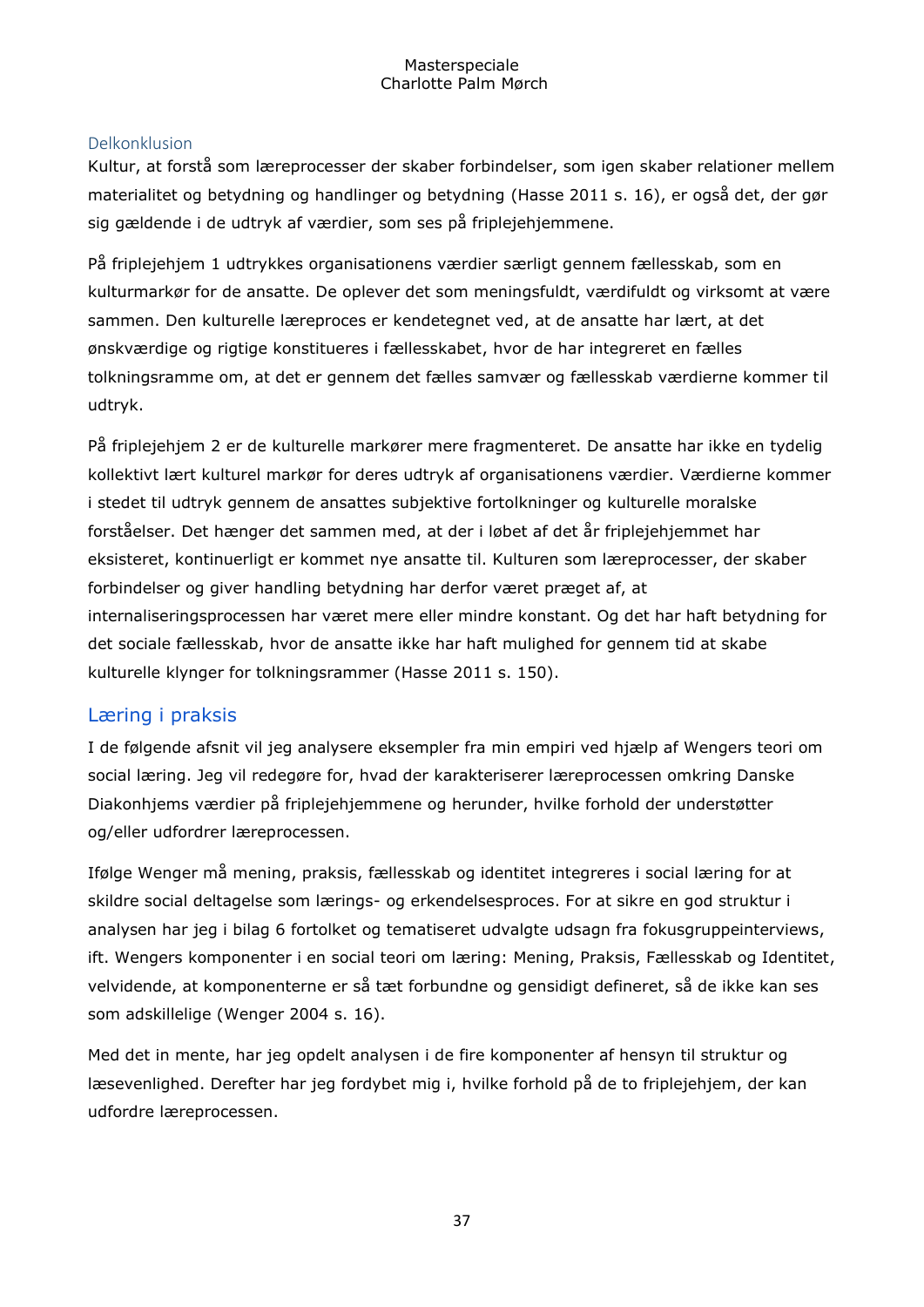#### <span id="page-38-0"></span>Mening

Evnen til at opleve vores liv som meningsfuldt både individuelt og kollektivt danner mening, og er en af komponenterne i Wengers læringsteori (Wenger 2004 s. 15). På friplejehjem 2 henviser Ane på spørgsmålet om organisationens værdier i fokusgruppeinterview, til symbolet for Danske Diakonhjem, hvilket hun opfatter som et træ. Hun siger: "*Der er jo et stamtræ, det er livs-træet – godt med gode rødder*". Symbolet giver Ane mening. Meningsforhandlingen væver deltagelse og tingsliggørelse sammen og på den måde tingsliggøres værdierne for hende, og hendes deltagelse og tingsliggørelse udgør en dualitet, en uadskillelig sammenhæng, der bliver grundlæggende for hendes meningsforhandling af værdierne i praksis.

De ansatte på friplejehjem 2 fortæller også, at det kristne menneskesyn og næstekærlighed er en del af værdierne. Mia tilføjer: "*Vis hinanden omsorg, mød hinanden, der hvor vi er. Det er både stedet og også personalegruppen*". Hun udtrykker dermed i udsagnet, hvordan praksis er en proces, hvor hun både individuelt og kollektivt, kan opleve praksis som meningsfuld.

Tingsliggørelsen bliver også en genvej til kommunikation og engagement i praksis kan have mønstre, men det er de gentagne mønstre, der giver en oplevelse af mening (Wenger 2011 s. 66).

På begge friplejehjem fortæller de ansatte, at nyansatte bliver bekendt med værdierne under selve ansættelsessamtalen. Oda, på friplejehjem 1, siger derudover: "*Vi har jo også været på Ånd & Rødder*". Hun tilføjer, at så snart der ansættes nye, så deltager de i de obligatoriske internater, hvor undervisningen har til formål at de nyansatte præsenteres for - og gennem cases arbejder med organisationens fælles værdier for at lære, hvordan de kan udtrykke værdierne i praksis. Hun fortsætter: "*Det er den måde, vi får det at vide fra starten af*".

På friplejehjem 2 er de umiddelbart ikke kendt med internaterne. Dog fortæller Ane i fokusgruppeinterviews om starten på friplejehjemmet: "*Her kom de også fra Århus, hvor han også fortalte om værdierne indenfor Danske Diakonhjem*" 1 . Ane har tydeligvis ikke den samme opfattelse af det meningsfulde ift. internaterne som Oda, da internaterne ikke er gentagne mønstre på friplejehjem 2, som på friplejehjem 1.

Allerede under ansættelsessamtalen synliggøres mening via værdierne og ligger op til en meningsforhandling, der videreføres i praksis, når de ansatte ikke kun fortæller, men også gennem deres praksis viser de nye, hvordan værdierne udfoldes på friplejehjemmet.

<sup>&</sup>lt;sup>1</sup> Nye friplejehjem henter ofte det første internat til friplejehjemmet fremfor alle at tage på diakonhøjskolen.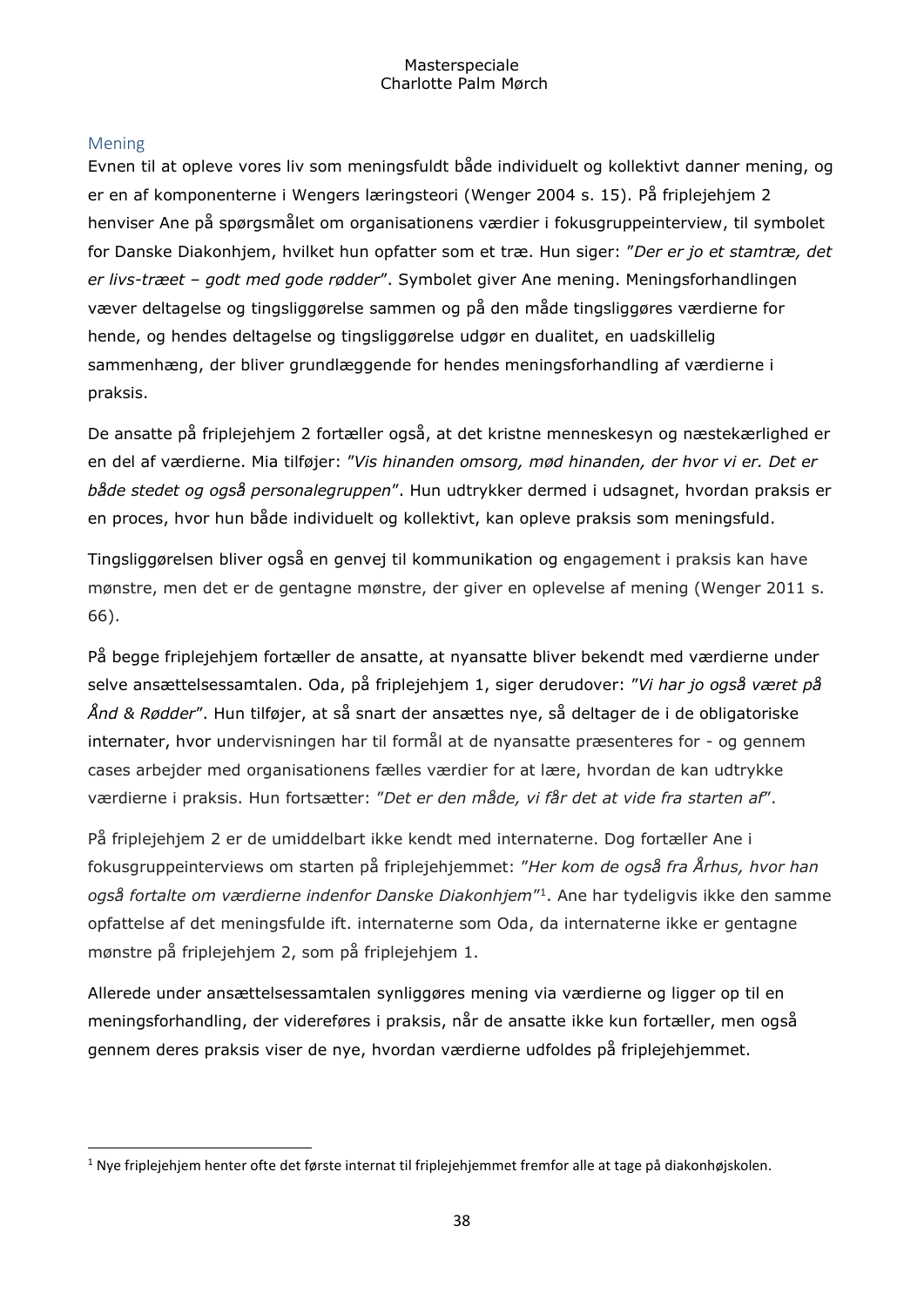Mia fra friplejehjem 2 fortæller: "*Det er tit mig, der har de nye med i intro*". Hun fortsætter: "*Jeg gør jo bare det jeg gør, ja altså, det er lidt svært at forklare*". Ane fortæller: "*Vi klæder dem vel på til at skal yde omsorg og banke på døren og respektere, den der bor der*". Værdien: "*at vi betragter ethvert menneske som unikt, skabt og værdifuldt*", kommer her i spil. Men igen er det ikke blevet et gentaget mønster i deres praksis at skulle introducere nyansatte. På friplejehjem 2 bliver det derfor lidt tilfældigt, hvordan de nyansatte i praksis introduceres og det virker ikke som en kollektiv praksis at introducere nyansatte for værdierne.

#### <span id="page-39-0"></span>Praksis

Wenger opfatter praksis som en fælles læringshistorie, hvor deltagerne sammen engagerer sig og interagerer med hinanden (Wenger 2011 s. 59). På friplejehjem 1 svarer Ida på spørgsmålet; om der tales om værdierne på f.eks. personalemøder: "*Det gør vi faktisk meget ofte, vi går meget op i det*". Personalemøderne medvirker på den måde til at sætte en ramme for deres praksis. Værdien: "*vi giver plads til livsglæde, medindflydelse og engagement for beboere, pårørende, frivillige og medarbejdere*", kommer her til udtryk.

På friplejehjem 2 viser det sig, at der i løbet af det år friplejehjemmet har eksisteret, kun har været afholdt ét personalemøde. I den forbindelse indskrænkes muligheden for den mere formelle meningsudveksling af værdierne. Mia siger dog, at hun sagtens kan forestille sig, at værdier er et punkt på dagsorden til personalemøde. Hun udtrykker her et ønske om at italesætte værdierne i praksisfællesskabet, men har behov for at blive støttet til at finde en ramme for den fælles praksis ift. værdiarbejdet.

På friplejehjem 1 siger Ida: "*Det er rart at vi får vendt værdiarbejdet på personalemøde, for det kan godt gå i glemmebogen, når man nu går og arbejder*". Her tilkendegiver hun, at der ift. værdiarbejdet er behov for en formel adgang for mulighed for meningsudveksling. Hun oplever via personalemøder en anledning til at meningsforhandle, hvilket medfører læring.

Ifølge Wenger ses praksis ift. de historiske og sociale rammer og perspektiver, der støtter et gensidigt engagement i handling (Wenger 2004 s. 15). Da jeg under fokusgruppeinterview spørger, hvordan I selv udtrykker værdierne, siger Mia fra friplejehjem 2: "*Jeg banker på og beboeren kommer selv op. Andre tager nøgle med. Mange går ned med morgenmad, men jeg spørger beboeren om hun vil med op og have morgenmad*". Der er tydeligvis foregået en meningsforhandling ift. opgaven omkring den enkelte beboer. Værdierne at vi: "*betragter ethvert menneske som unikt, skabt og værdifuldt*" samt "*styrker det enkelte menneskes identitet og ligeværd*" kommer her til udtryk. Men harmoniseringsarbejdet og en fælles meningshorisont er ikke nået i praksisfællesskabet. Den enkelte ansatte tager udgangspunkt i sin egen forståelse af værdierne, da fællesskabets forståelse har ikke dannet grundlag for en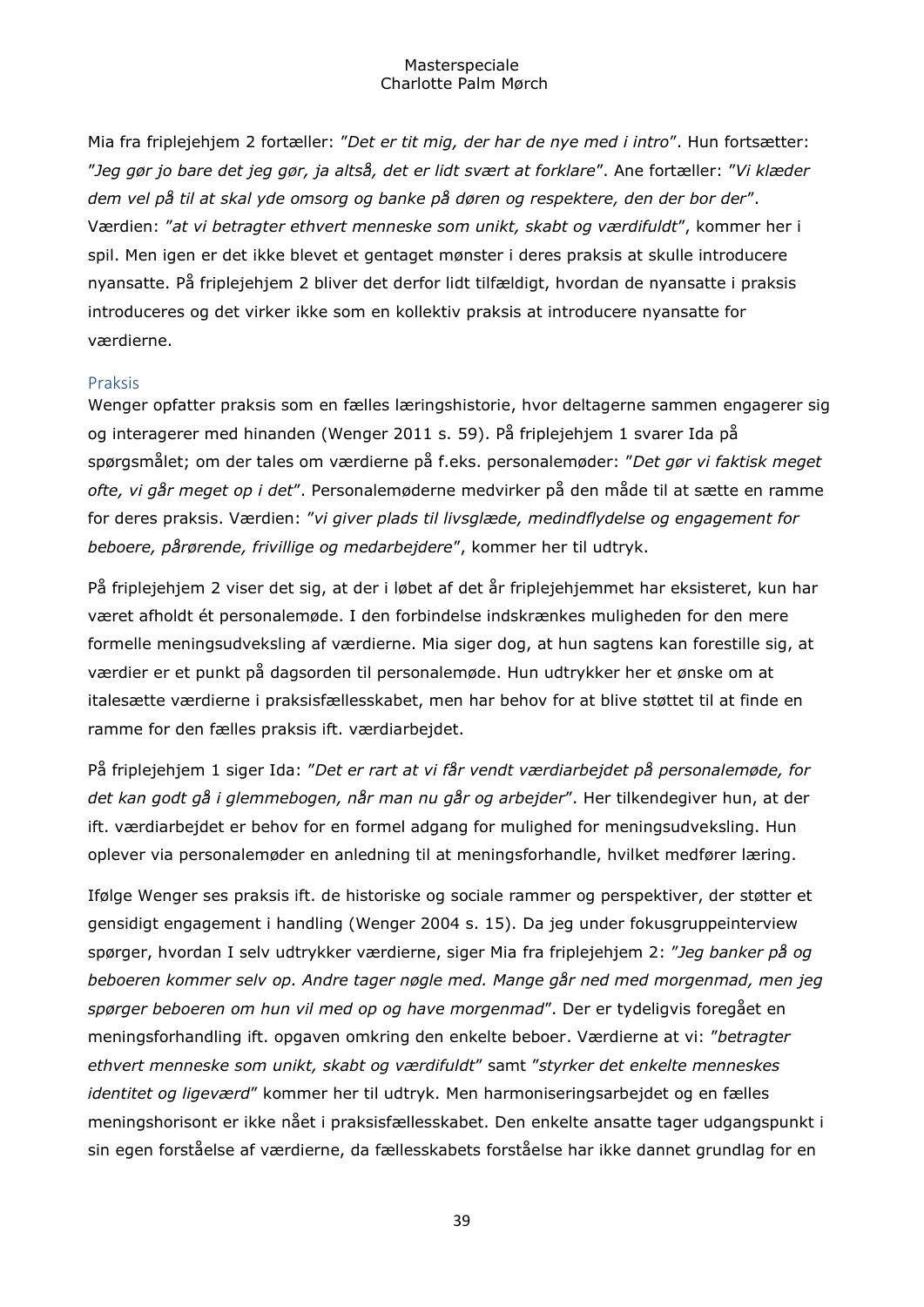fælles mening i praksis. Udtryk af værdier bliver derfor subjektiveret ift., hvilken ansat, der udøver praksis i den fælles virksomhed. Og det skaber en differentiering blandt de ansatte i praksisfællesskabet ift., hvordan værdierne kommer til udtryk i praksis.

På spørgsmålet om, hvordan de ansatte finder plads til værdierne i hverdagen, svarer Oda på friplejehjem 1: "*Det kommer helt naturligt i vores arbejde, det er bare sådan vi gør*". Hun henviser her til en mening, som er konstitueret i praksisfællesskabet og er dannet via historiske og sociale rammer og perspektiver.

#### <span id="page-40-0"></span>Fællesskab

Komponenten fællesskab er væsentlig ift., hvad der karakteriserer læreprocessen omkring organisationens værdier. På friplejehjem 1 refererer Oda til at de nye kommer på internat, som en del af deres introduktion. Dette kan understøtte et gensidigt engagement samt praksisfællesskabet omkring den fælles virksomhed og, hvad den finder væsentligt.

Den fælles virksomhed defineres af de ansatte og består i deres forhandlede reaktioner, der bliver en integreret del af praksis (Wenger 2004 s. 95). Ida fortæller om sin start på friplejehjem 1: "*Der gik ikke ret lang tid før man ved, hvad der foregår*". Hun har altså ret hurtigt efter sin ansættelse opfattet sig som deltager, haft et fælles engagement, taget del i den fælles virksomhed og dannet et fælles repertoire omkring værdiarbejdet i praksis.

På friplejehjem 2 fortæller Ane: "*Forstander har haft sin mormor på et plejehjem, hvor jeg har arbejdet tidligere"* og fortsætter: "*Hun (forstander) har fokus på at ansætte nogen der ligesom er lokalkendt for at signalere stedet til lokalbefolkningen*". Det fælles repertoire er altså vigtigt for Ane. Repertoiret i denne situation findes i en historisk kontekst og handler om det fællesskab i det lokale miljø, Ane opfatter sig selv som en del af. Og det kan være udgangspunkt for udvikling af den fælles praksis og dermed læreprocessen i fællesskabet, da den fælles historiske præference kan underbygge sociale relationer.

#### <span id="page-40-1"></span>Identitet

Læring i praksis påvirker den enkeltes identitet ved at skabe personlige historier ifm. de fællesskaber vi indgår i (Wenger 2004 s. 15). Afsættet for praksis på friplejehjemmene er værdierne, hvilket medfører, at de ansatte på en eller anden måde skal identificere sig med værdierne for at de kan komme til udtryk i praksis.

Når Ida på friplejehjem 1 fortæller om, hvordan nyansatte bliver kendt med værdierne, siger hun: "*Så får man at vide hvilke værdier der er i huset og dem skal man så prøve at arbejde ud fra".* Det medfører en meningsforhandling og medfører i den hermeneutiske videnskabsteori en ny forforståelse for praksis via en epistemologisk refleksion.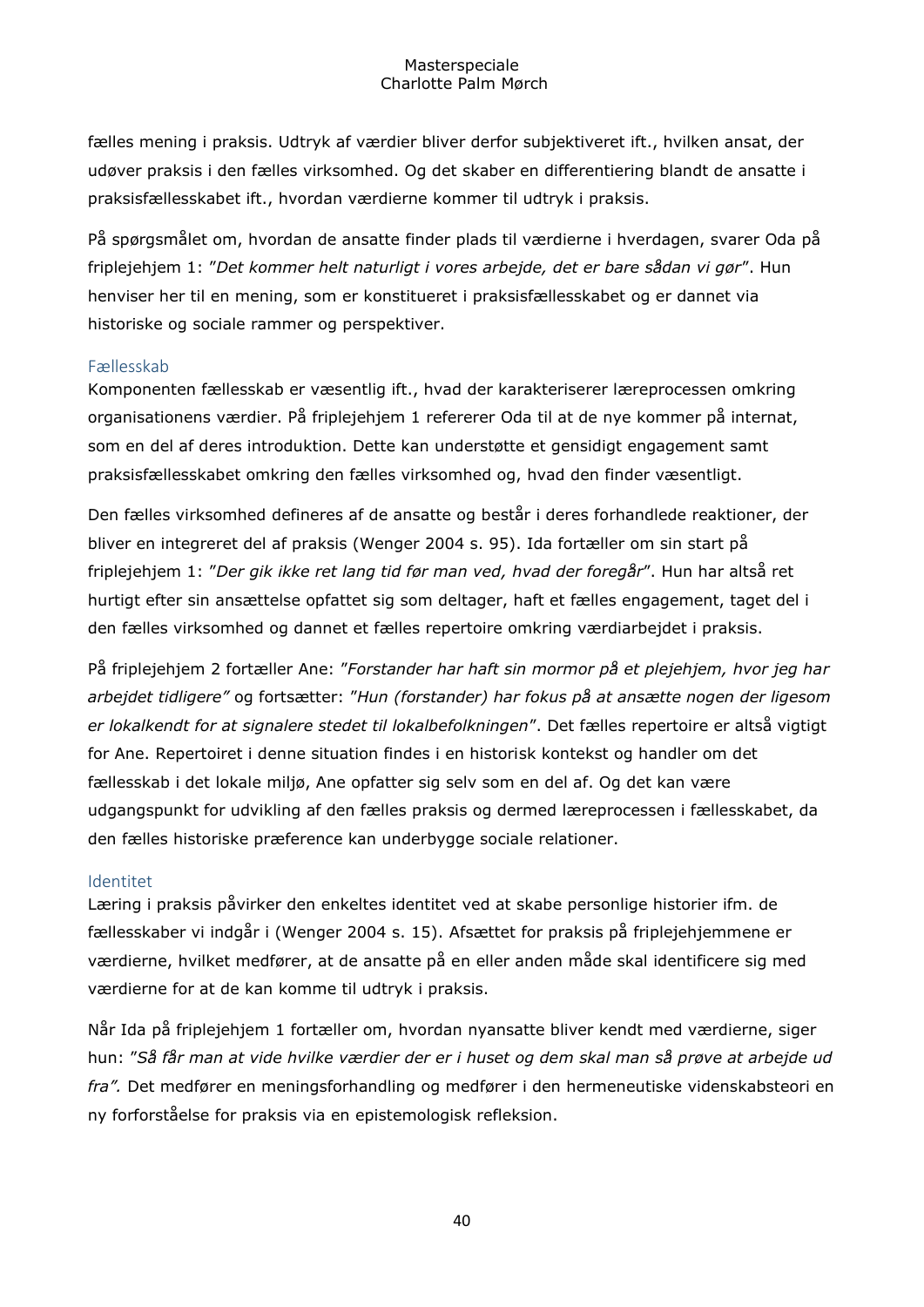På friplejehjem 2 finder Ane identitet i den lokale forankring i det lokale miljø, hvor hun har en forforståelse for, at ledelsen prioriterer den lokale forankring. Man kan sige, at hun identificerer sig med værdien: "*at vi styrker det enkelte menneskes identitet og ligeværd*". Opbygning af hendes identitet gennem praksisfællesskabet bliver til i meningsforhandling og selve individualiteten er en del af den konkrete fællesskabspraksis (Wenger 2004 s. 170).

#### <span id="page-41-0"></span>Udfordringer for læreprocessen

Wenger mener, at når vi som medlemmer af praksisfællesskabet er sammen forstår vi, hvorfor der gøres, det der gøres, fordi vi forstår virksomheden og er fælles om de ressourcer der kommunikeres med (Wenger 2001 s. 177).

På friplejehjem 2 henviser de ansatte til, at det er lederne, der fortæller de nyansatte om værdierne. Der påtales her en differentiering i praksisfællesskabet for de samlede ansatte. Man kan sige, at medarbejderne giver ansvaret for introduktionen af værdierne til ledelsen eller at ledelsen tager ansvaret fra medarbejderne, hvilket kan påvirke oplevelsen af fælles en praksis.

Ane fortæller også: "*Over den sidste tid har vi været sygdomsramt, det tænker jeg ikke som noget positivt. Der har vi været udfordret*". Mia tilføjer: "*Hvis der er sygefravær, så har man mere travlt. Det går ikke dårligere for mig, for uanset om vi har travlt, skal vi respektere beboerne*". I den forbindelse fortæller Ane, at ressourcer har en betydning for, hvordan værdierne kan udfolde sig i praksis. Mia forholder sig til værdiarbejdet som udgangspunkt og fokus for praksis. Alligevel fortæller hun senere i samtalen om fravær: "*Man kan godt virke lidt kort for hovedet, en beboer sagde det til mig*". Så der er tydeligvis en sammenligning - en mening, fra de ansatte om, at værdiernes udtryk i praksis hænger sammen med ressourcer.

På friplejehjem 1 fortæller Ida: "*Hvis der er nogen, der laver noget man ikke skal lave, så får man det også at vide, at det er ikke sådan vi gør her*". I den forbindelse kan det ud fra udsagnet diskuteres om der ér plads til meningsforhandling. Det synes at være ret fastlagt, hvordan sprog og handling udmøntes og her kan læring komme i klemme, da den sociale læring er afhængig af, at nyansatte inkluderes i fællesskabet og via meningsforhandling opnår en fælles meningshorisont ift. den fælles virksomhed og udøvelsen af praksis. Dette fordrer også, at den nyansatte gennem sin deltagelse i praksis inviteres til at lære roller og kriterier, men også tavse relationer og konventioner samt antagelser og fælles verdensbilleder (Wenger 2004 s. 61).

#### <span id="page-41-1"></span>Delkonklusion

Karakteren af læreprocessen for de ansatte omkring værdierne tager på begge friplejehjem i flere situationer, udgangspunkt i organisationens værdier. Men den historiske præference for det enkelte friplejehjem og de ansatte ser jeg, spiller en væsentlig rolle.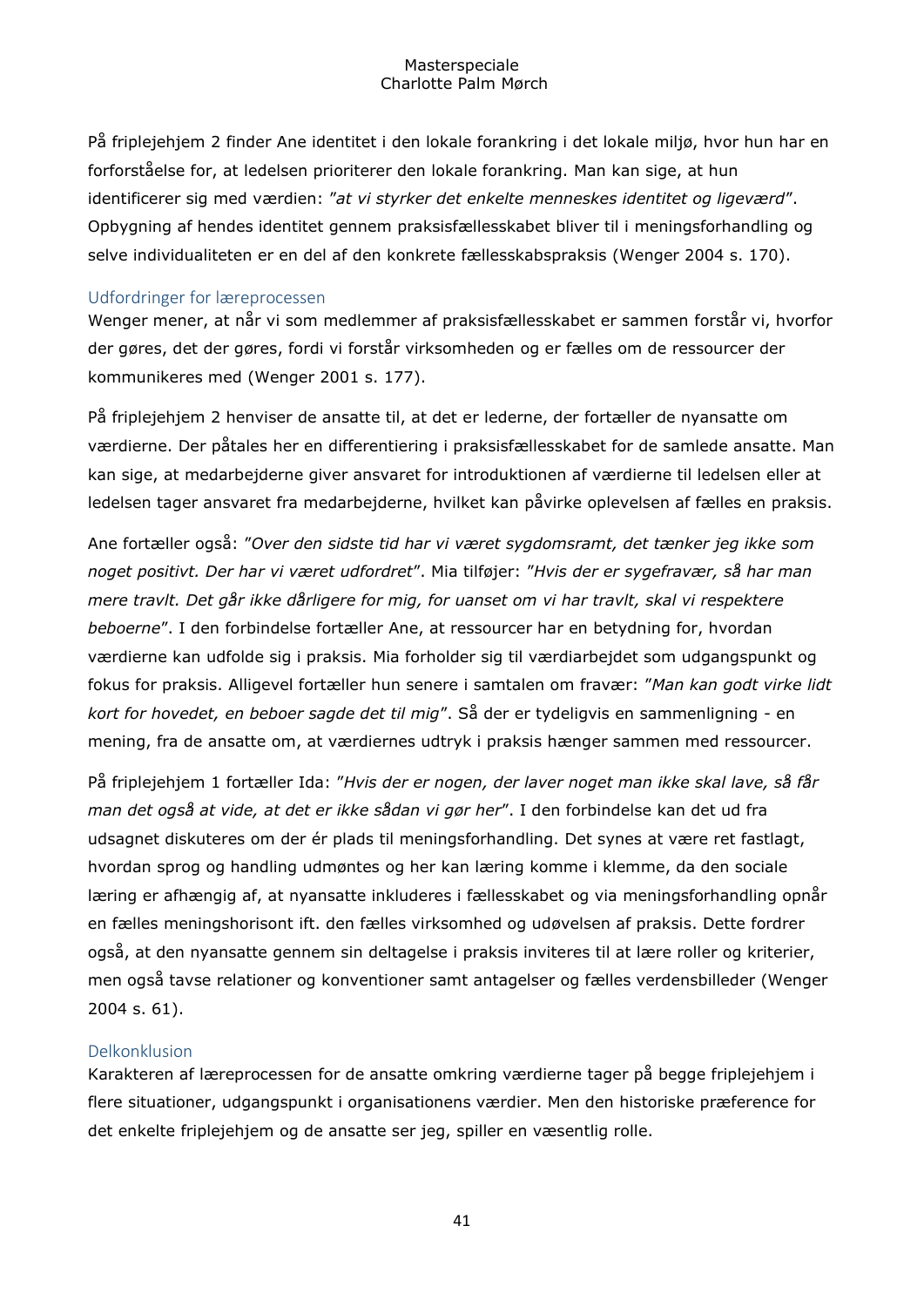Der er en tydelig konstitueret fælles mening om værdiarbejdet på friplejehjem 1. Værdierne kommer kontinuerligt til udtryk i deres praksisfællesskab. Læring som erfaring og udførelse er gennemgående ligesom deres tilhørsforhold til friplejehjemmet er synlig. De har en fælles identitet gennem deres erfaring og udvikler på den måde deres identitet.

På friplejehjem 2 ser jeg ikke en konstitueret fælles mening om værdiarbejdet. Det virker heller ikke som om, at praksisfællesskabet på friplejehjemmet har dannet et gensidigt engagement, en fælles virksomhed og et fælles repertoire. Der er aspekter, men de er sporadiske og subjektivt afhængige. Alligevel har de ansatte selv en opfattelse af at værdierne kommer til udtryk i deres praksis, hvilket må konkluderes i deres subjektive udtryk. Harmoniseringsarbejdet understøttes ikke via en formel mødekultur, hvor de sammen kan sætte rammer for deres læring, så læreprocessen bliver fragmenteret og vanskelig at kombinere.

## <span id="page-42-0"></span>Ledelsesperspektivet

skal give mig et supplerende perspektiv på min empiri samt skabe viden om, hvordan ledelsen indgår i læreprocessen i det sociale fællesskab omkring værdierne.

Forstander på friplejehjem 1 fortæller: "*Værdierne er grundsubstansen i alle opgaver uanset, hvilken funktion man har på friplejehjemmet. Så i mine funktioner tager jeg udgangspunkt i værdierne*". Det er altså vigtigt for forstanderen at hun, via sine funktioner udtrykker værdierne ligesom, for andre ansatte.

Forstanderen fortæller desuden: "*På alle personalemøder drøftes opgaver og tilgange ud fra værdier. Vi bruger meget at sige det højt*". Dette er bl.a. en måde hvorpå forstanderen tager del i det sociale fællesskab omkring værdierne og indgår i meningsforhandling om værdiernes udtryk i praksis.

På friplejehjem 2 fortæller forstander: "*Jeg bruger meget at italesætte værdier ift. til situationer i vores hverdag. Når jeg f.eks. ser eller hører noget jeg tænker, ikke harmonerer med vores værdier, så taler vi om det med det samme*". I den forbindelse indgår forstander i meningsforhandling om værdiernes udtryk. Hun viser også gensidigt engagement, ansvarlighed overfor virksomheden og sætter sin egen evne til at bruge praksisrepertoire i spil.

Praksis er ikke et objekt men en vedvarende social samspilsproces og introduktion er en version af, hvad praksis allerede er (Wenger 2004 s. 123). Forstandere på begge friplejehjem fortæller, at ansættelsessamtalen er der, hvor værdierne første gang introduceres for de nye. Det samme påpegede informanterne ved fokusgruppeinterviews. Hvordan værdierne introduceres under samtalen, er dog givetvis afhængig af praksisfællesskabet og den konkrete kontekst.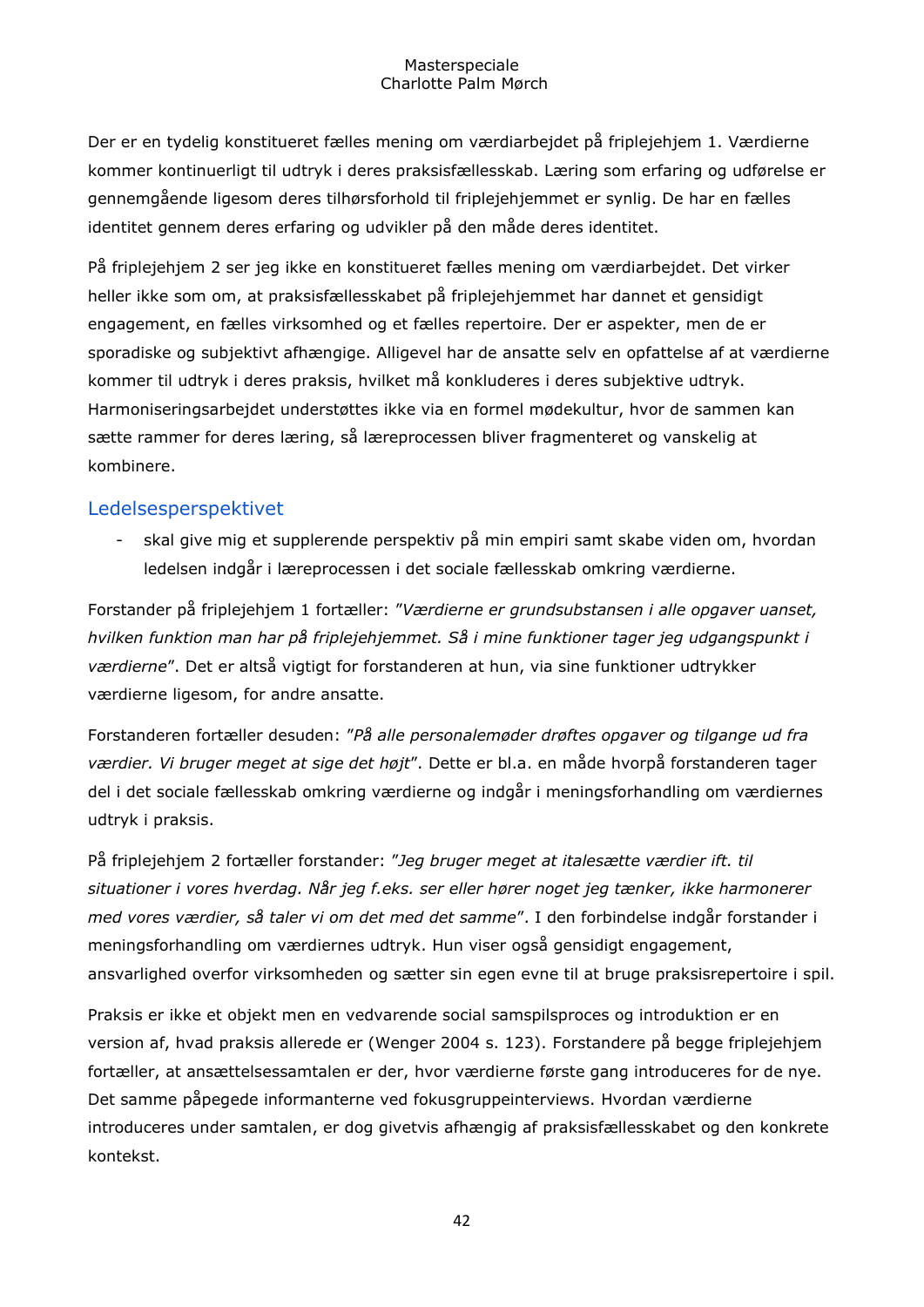## <span id="page-43-0"></span>**KONKLUSION**

Konklusionen er den del af en undersøgelse, hvor resultaterne sammenfattes med henblik på at besvare de definerede undersøgelsesspørgsmål (Andreasen et al 2017 s. 181).

Formålet med specialet var at undersøge, hvordan Danske Diakonhjems værdier kommer til udtryk i praksis og hvordan læreprocessen om værdierne integreres blandt de ansatte på organisationens friplejehjem.

Gennem analyse og delkonklusioner har jeg givet eksempler på, hvordan værdierne kommer til udtryk i praksis. Når jeg genbesøger værdierne, ser jeg ud fra min analyse og fortolkning af empiri, at de ansatte på friplejehjem ikke ord-lydt kender organisationens beskrevne værdier. Så jeg må konkludere, at det vigtige for at udtrykke værdier ikke skal findes i viden om de konkrete værdiudsagn men hentes via et overordnet værdisæt, som læres og integreres via relationer og kontekst.

Min empiri fortæller mig, at de ansatte ikke finder det svært at udtrykke Danske Diakonhjems værdier i praksis. F.eks. siger Oda: "*Det er jo vores dagligdag, vi ved det når vi træder ind ad døren*". Ane siger: "Vi gør det jo hele tiden". Så selvom de ansatte ikke kender de konkrete værdiudsagn, har de en tydelig opfattelse af, at de udtrykker organisationens værdier i sprog og handling. Værdierne er dermed ikke konkrete udsagn eller abstrakte målsætninger for de ansatte, men artefakter der eksisterer i deres verden.

## <span id="page-43-1"></span>De forskellige udtryk

Det viser sig, at udtryk af værdier er dybt afhængige af de tilstedeværende individer, relationer samt den fysiske og historiske kontekst. Selvom værdierne er nøjagtig de samme for de to friplejehjem, så kommer de til udtryk på vidt forskellig vis.

Det kan bl.a. forklare, hvorfor der på trods af talrige værdibeskrivelser som afsæt for de ansattes arbejde i ældreplejen ikke kan forventes et ensartet udtryk for værdier fra diverse private eller offentlige bestyrelser og myndigheder. Samtidig kan en hyppig kommunikation, medføre betydning af værdier i det lokale fællesskab (Graff og V-Moltke s. 59). Og hverken politikere eller bestyrelsesmedlemmer i privat regi, kommunikerer direkte med de ansatte.

Forstander på friplejehjem i Danske Diakonhjem har bl.a. til opgave at sikre at organisationens fælles værdier praktiseres. I den forbindelse vil den enkelte forstanders fortolkning og læreproces i det sociale fællesskab på det aktuelle friplejehjem, være fremtrædende for udtryk af værdierne i praksis og ikke kunne generaliseres. Der kan derfor heller ikke i min egen organisation findes to friplejehjem, hvor værdierne kommer til udtryk på samme måde.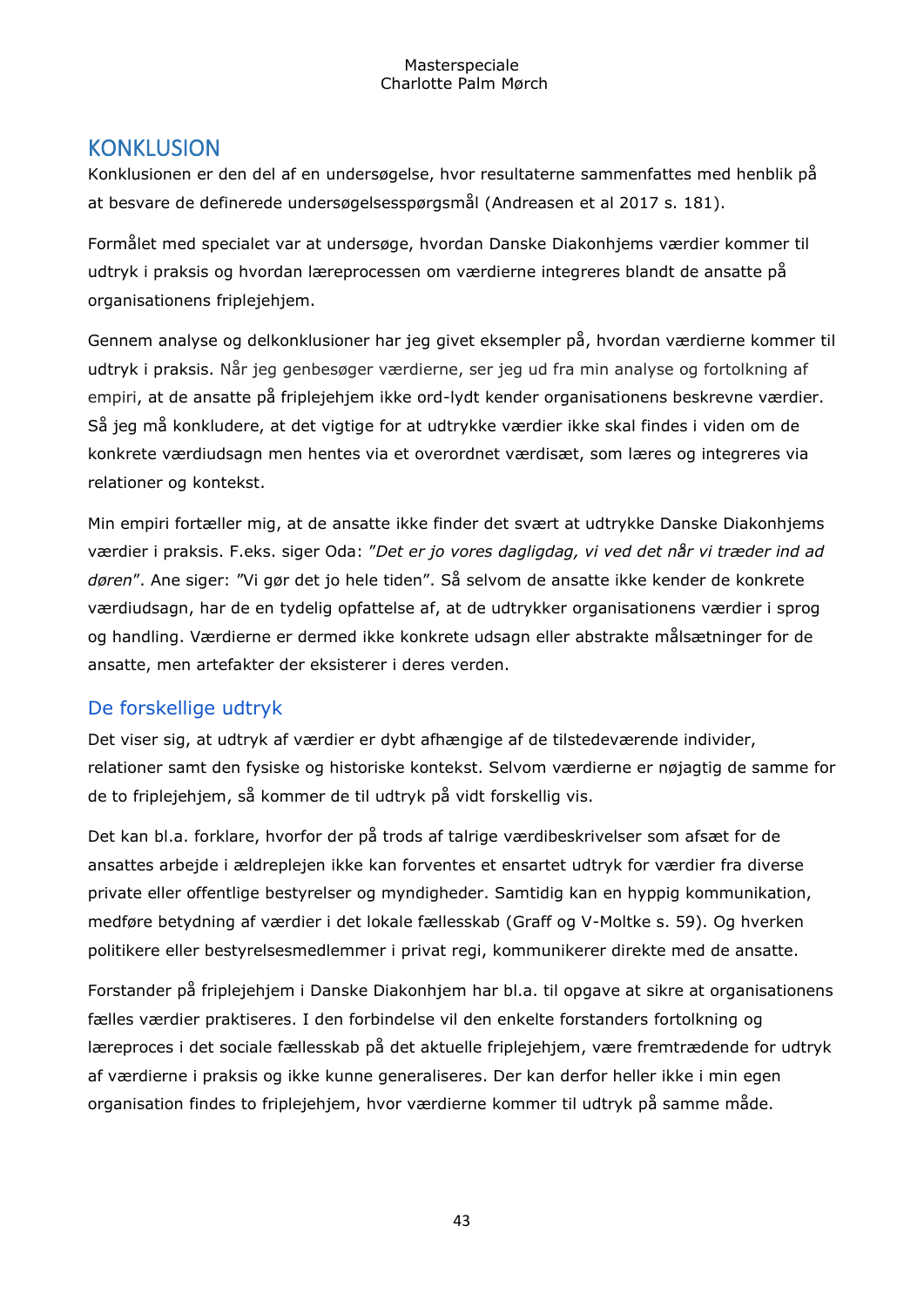Jeg må også konstatere, at det tager tid at skabe en fælles kultur og dermed kulturmarkører ift. udtryk af værdier. Så selvom Danske Diakonhjem profilerer sig på at være et værdibaseret alternativ til offentlige institutioner er det ikke en selvfølge, at et nyt friplejehjem udtrykker organisationens værdier på samme vis, som et etableret friplejehjem i organisationen eller for så vidt, som bestyrelse eller direktør forventer.

#### <span id="page-44-0"></span>Læreprocessen omkring værdierne

Karakteren af læreprocessen omkring værdierne er forskellig på trods af organisationens fælles afsæt via internaterne. Det bekræfter mig i, at det er i den fælles sociale praksis på det enkelte friplejehjem, at læreprocessen omkring organisationens værdier udfoldes samt at læring er noget, der breder sig over flere omfattende og komplicerede processer end konkret undervisning (Illeris 2017 s. 17).

Integration af Danske Diakonhjems værdier kan derfor ikke konkretiseres i ét færdigt svar. Hvordan organisationens værdier integreres blandt de ansatte på organisationens friplejehjem, er fuldstændig afhængig af de forskellige sociale forhold, praksisfælleskaber og konkrete kontekster, da det er der hvor læringsressourcerne i den sociale praksis findes.

#### <span id="page-44-1"></span>Videnskabsteoretisk vinkel

Ift. min forforståelse for, hvordan værdierne kommer til udtryk i praksis og er jeg ikke upartisk, når jeg tager udgangspunkt i den hermeneutiske videnskabsteori. I den forbindelse flyttes min tolkningsramme som forskningsdeltager gennem min empiri fra det analytiske felt til det empiriske. Mødet mellem de to tolkningsrammer sætter mine tolkningsrammer i et metaperspektiv (Hasse 2011 s. 150). Og det bekræfter mig i, at jeg som undersøger, ikke bare kan tilføje min forforståelse, men må inkludere forbindelser i mødet med det empiriske felt (Hasse 2011 s. 24).

Jeg havde en forforståelse for, at når mennesker opfattes som kollektivt og socialt lærende, er det i relationerne mellem de ansatte værdierne skal komme til udtryk og dermed danne grundlag for kulturen. Den forforståelse er umiddelbart bekræftet via min empiri og analyse heraf. Alligevel forbløffes jeg over, hvor tydeligt de fysiske kontekster er underlagt de kulturelle og relationelle aspekter. Man kan sige, at jeg som forskerdeltager, har ladet mig overraske.

Hasse skriver, at handlinger og genstandsartefakter betyder noget andet i det hverdagsliv, vi kender i forvejen (Hasse 2011 s. 201). Når jeg som undersøger er mit eget instrument, der skal lære af mennesker og artefakter bliver jeg gennem undersøgelsen udviklet i, at min forforståelse for en kultur præget af Danske Diakonhjems værdier, danner en ny meningshorisont. Meningshorisonten har givet en ny forforståelse. Bl.a. at friplejehjem i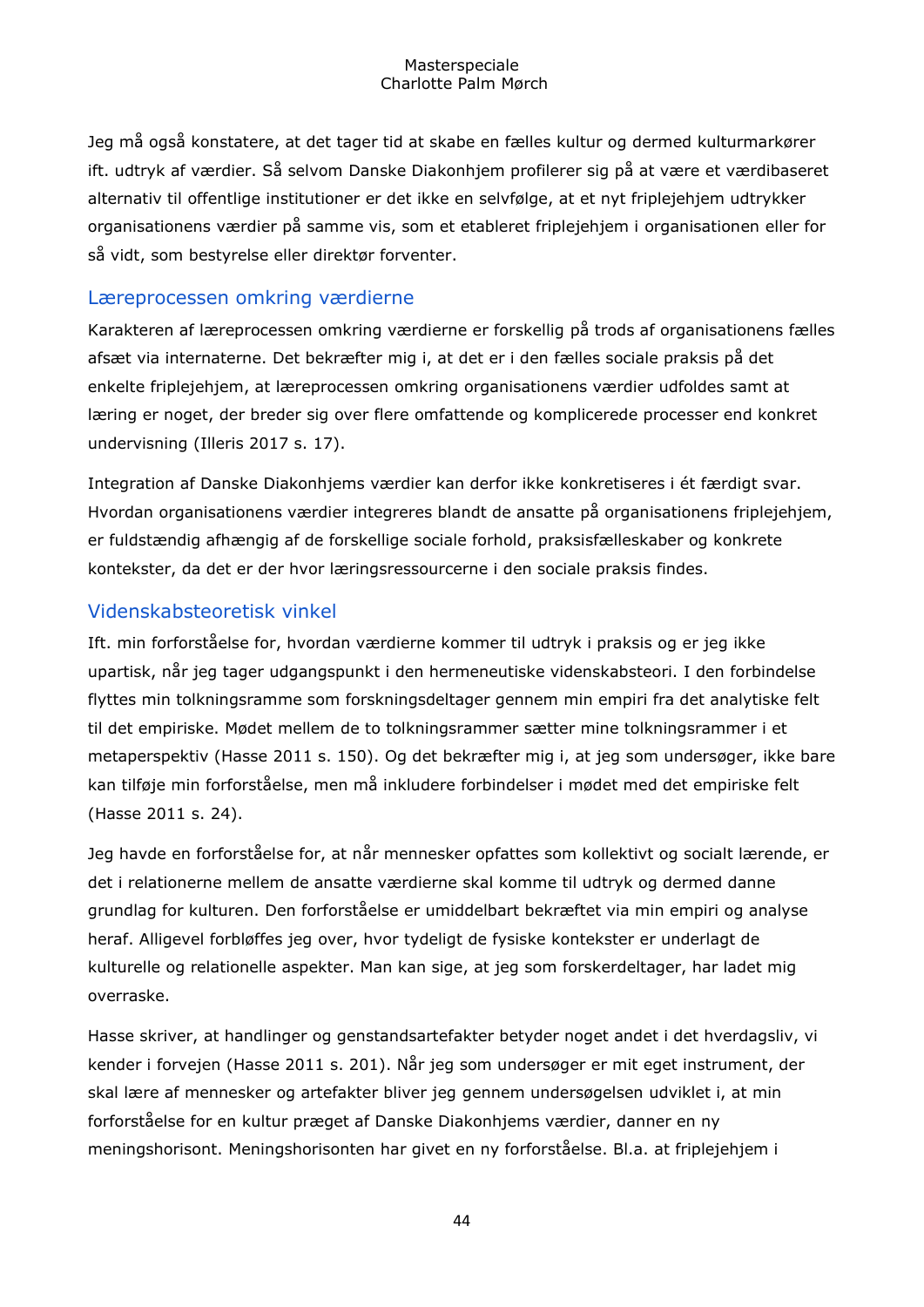samme organisation udtrykker værdierne på vidt forskellig vis og dermed udtrykker det ønskværdige og rigtige ud fra den meningsforhandling, der er til stede blandt de ansatte.

## <span id="page-45-0"></span>PERSPEKTIVERING

Jeg kunne have valgt at observere praksis på flere friplejehjem eller designe min undersøgelse anderledes for at få flere perspektiver i spil og dermed indhente mere empiri. Derved ville jeg opnå en større validitet for mine fund. Men i kraft af, at jeg valgte at kombinere to kvalitative undersøgelser, har jeg formået at gengive et relativt klart billede af det felt, der var mit fokus.

Hasse mener at samfundet har behov for flere og bedre kulturanalyser af organisationer, da beslutninger med betydning for os alle ofte udspringer fra organisationer (Hasse 2011 s. 38). I kraft af det fokus, der er på ældreplejen samtidig med, at ældreplejen pga. den demografiske udvikling må antages at komme til at fylde mere i samfundet, kunne det være interessant at foretage flere og bedre kulturanalyser indenfor feltet og samtidig undersøge på, hvad både borgere, ansatte og de ansvarlige organisationer og politikere mener, er det ønskværdige og rigtige.

Undervisning af værdibeskrivelser kan give et afsæt for udtryk af værdier i praksis. Men der er ingen tvivl om, at hvis man fra organisatorisk og politisk side ønsker, at de ældre oplever en bedre medmenneskelig indsigt og forståelse via den professionelle pleje og omsorg, skal der ske en væsentlig ændring ift. den forventede praksis ud fra værdibeskrivelser fra både private og offentlige organisationer. Det er ikke nok, at der findes værdibeskrivelser. Værdierne skal integreres i den konkrete sammenhæng og de ansatte skal gennem meningsforhandling finde ejerskab og identitet i værdierne. Og det medfører, at fokus må flyttes fra beskrevne værdier til de sociale fællesskaber, der skal udleve værdierne.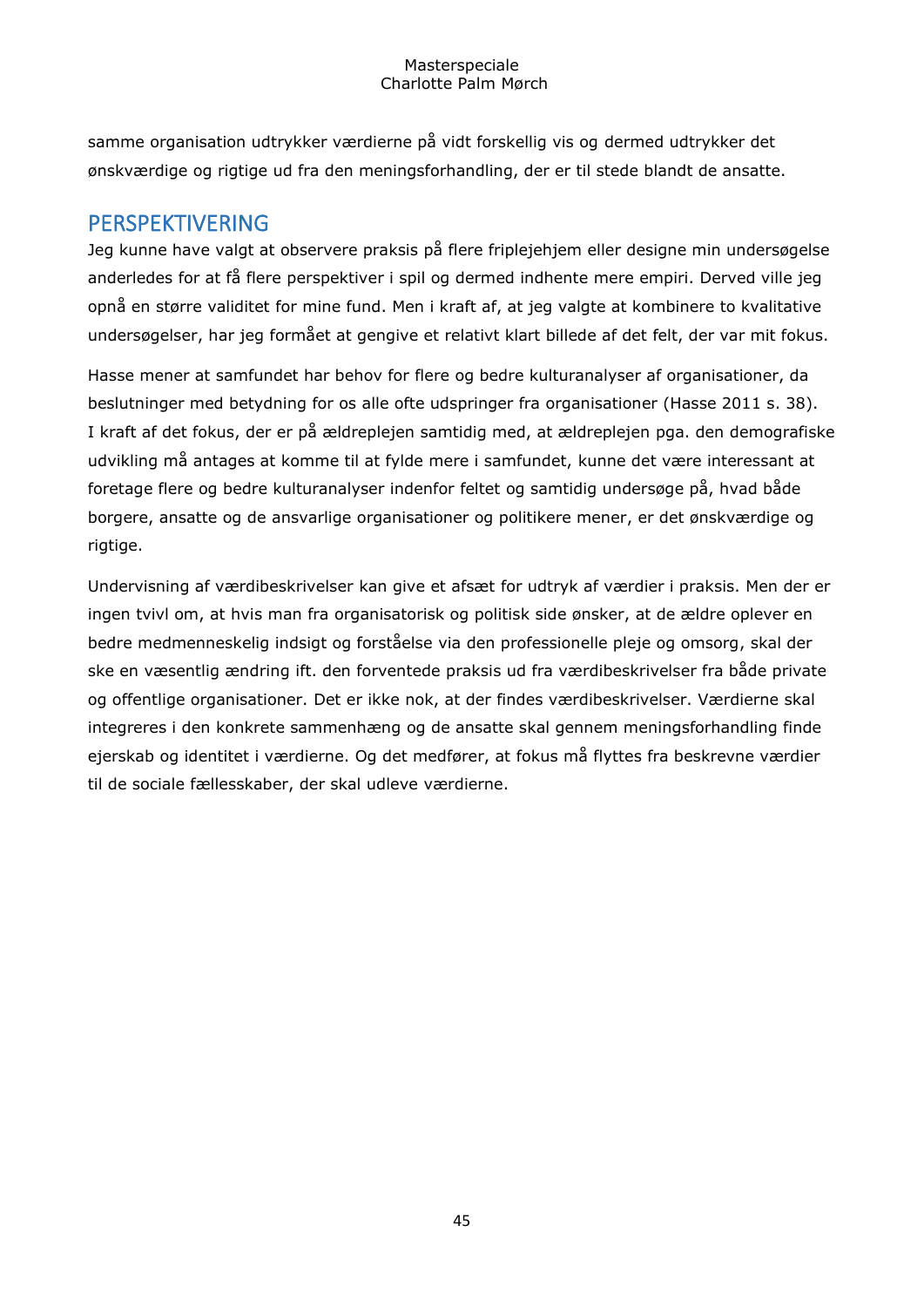## <span id="page-46-0"></span>**LITTERATURLISTE**

Andersen, F. (2018). *En holdning til omsorg*. 1. udgave. 2. oplag. Danske Diakonhjem.

Andreasen K.E., Rasmussen P., Rasmussen A., A. Jensen A., Ydesen C., Ravn O.:(2017) *At undersøge læring.*1.udgave; Specialtrykkeriet Arco A/S.

Brinkmann, S og Lene Tanggaard (2015). *Kvalitative metoder*. 2. udgave. 2. oplag. Hans Reitzels Forlag. Side 55-112 og 200-213.

Ege, Gitte (1992). Gerontologi. 2. udgave. Nyt Nordisk Forlag Arnold Busck. Side 7-25.

Frederiksen, M. (2019). *Usikker modernitet*. 1. udgave. 1. oplag. Hans Reitzels Forlag. Side 7- 38.

Graff, Heidi og Hanne V-Moltke (2014). *Social kapital i organisationer*. 1. udgave. Dansk psykologisk forlag A/S. Side 57-71.

Hasse, C. (2011). *Kulturanalyse i organisationer.* 1. udgave. Samfundslitteratur.

Illeris, Knud (2017). *49 tekster om læring*. 1. udgave. 4. oplag. Samfundslitteratur. Side 17-38 og 140-150.

Ingemann, J. H. (2013). *Videnskabsteori for økonomi, politik og forvaltning*. Frederiksberg: Samfundslitteratur. Side 107-118 og 152-164.

Thisted, J. (2018). *Forskningsmetode i praksis-Projektorienteret videnskabsteori og forskningsmetodik*. 2. udgave, 1. oplag; Jens Thisted og Munksgaard, København. Side 11-74.

Wenger, E. (2014). *Praksisfællesskaber*. 1. udgave. 4. oplag. Hans Reitzels Forlag.

Kvale, Steiner og Svend Brinkmann (2015). *Interview, det kvalitative forskningsinterview som håndværk*. 3. udgave. 2. oplag. Hans Reitzels Forlag. Side 17-32, 75-104, 183-196, 202-117, 222-247, 267-284.